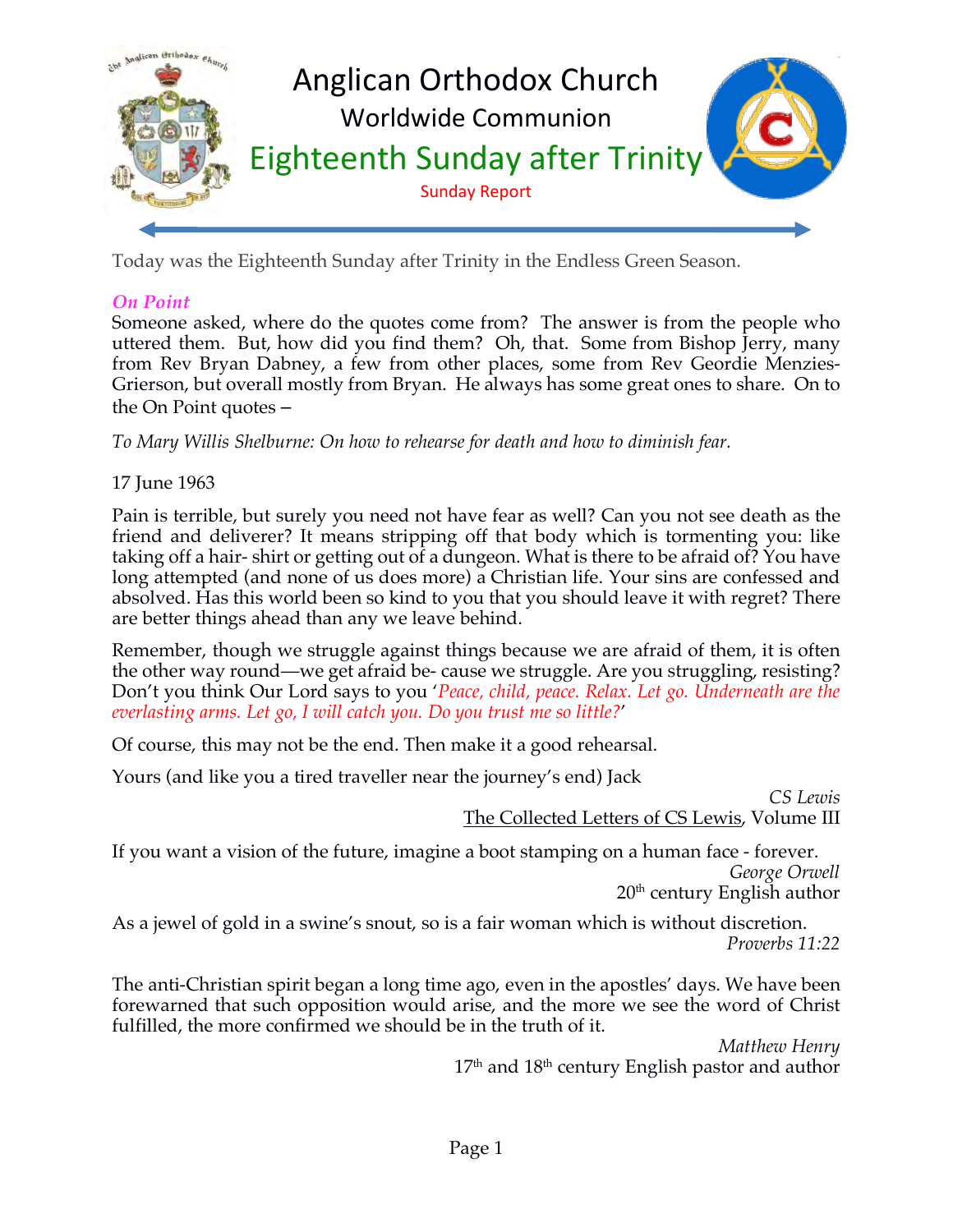Let us beware of any doctrine which interferes with the priesthood of Christ. Any system of religion which teaches that we need other mediators besides Jesus, other priests besides Jesus, other intercessors besides Jesus— is unscriptural and dangerous to men's souls. What greater folly can be conceived than to flee to the Virgin Mary or the saints, or to put our souls in the hands of clergymen and ministers, when we have such a priest as Jesus Christ in heaven?

> *JC Ryle* 19<sup>th</sup> century Anglican bishop and author Knots Untied, p. 265

And we see from experience that both Princes and Republics when they depend on their own arms have the greatest success, whereas from employing mercenaries nothing but loss results. Moreover, a Republic trusting to her own forces, is with greater difficulty than one which relies on foreign arms brought to yield obedience to a single citizen. Rome and Sparta remained for ages armed and free. The Swiss are at once the best armed and the freest people in the world.

> *Niccolo Machiavelli* 16<sup>th</sup> century Italian political philosopher and author The Prince, pp. 96-97

#### *Propers*

Each Sunday there are Propers: special prayers and readings from the Bible. There is a Collect for the Day; that is a single thought prayer, most written either before the refounding of the Church of England in the 1540s or written by Bishop Thomas Cranmer, the first Archbishop of Canterbury after the re-founding.

The Collect for the Day is to be read on Sunday and during Morning and Evening Prayer until the next Sunday. The Epistle is normally a reading from one of the various Epistles, or letters, in the New Testament. The Gospel is a reading from one of the Holy Gospels, Matthew, Mark, Luke and John. The Collect is said by the minister as a prayer, the Epistle can be read by either a designated reader (as we do in our church) or by one of the ministers and the Holy Gospel, which during the service in our church is read by an ordained minister.

The propers are the same each year, except if a Red Letter Feast, that is one with propers in the prayerbook, falls on a Sunday, then those propers are to be read instead, except in a White Season, where it is put off. Red Letter Feasts, so called because in the Altar Prayerbooks the titles are in red, are special days. Most of the Red Letter Feasts are dedicated to early saints instrumental in the development of the church, others to special events. Some days are particularly special and the Collect for that day is to be used for an octave (eight days) or an entire season, like Advent or Lent.

The Propers for today are found on Page 214-215, with the Collect first:

# The Eighteenth Sunday after Trinity.

### *The Collect.*

**ORD**, we beseech thee, grant thy people grace to withstand the temptations of the world, the flesh, and the devil; and with pure hearts and minds to follow thee, the **LORD**, we beseech thee, grant thy people grace world, the flesh, and the devil; and with pure looply God; through Jesus Christ our Lord. *Amen*.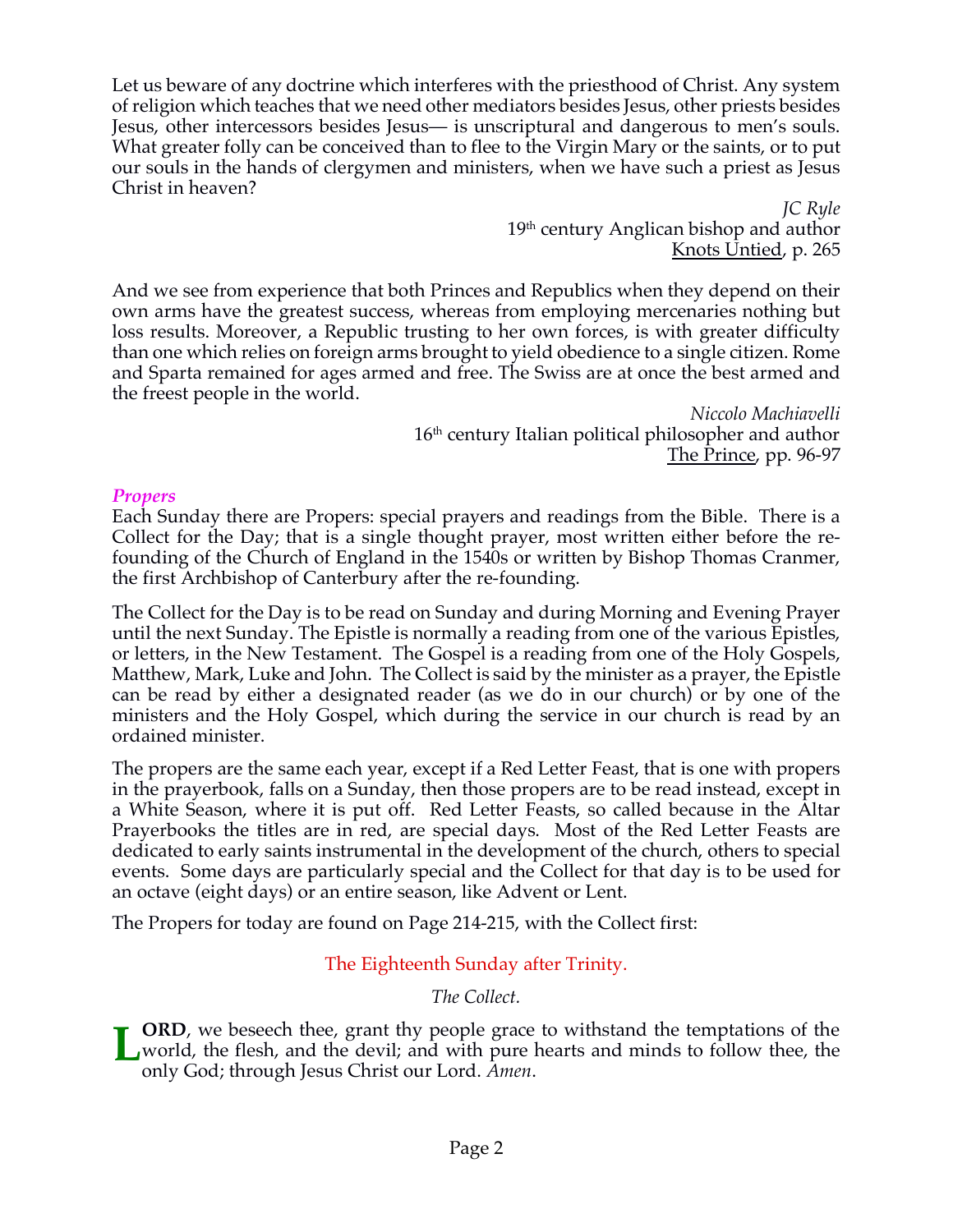The Epistle for today came from Saint Paul's first letter to the Corinthians beginning at the Fourth Verse of the First Chapter. Paul tells the people of Corinth he thanks God they have been the beneficiaries of His Grace, that through Jesus they might have salvation, that through Jesus their sins would in the end be forgiven. He also pointed out that if they would follow Christ in both their words and deeds, as the testimony of Christ was confirmed in them, through their actions, they would be "In every thing ye are enriched by him, in all utterance, and in all knowledge..." For by acting on Christ's words, we not only gain entry in to heaven, but are far more likely to prosper here on earth. This prosperity is not the mega wealth sometimes associated with "prospering", but rather the surplus of resources over our worldly desires and the true happiness that comes from loving and helping others.

thank my God always on your behalf, for the grace of God which is given you by Jesus Christ; that in every thing ye are enriched by him, in all utterance, and in all knowledge; even as the testimony of Christ was confirmed in you: so that ye come behind in no gift; waiting for the coming of our Lord Jesus Christ: who shall also confirm you unto the end, that ye may be blameless in the day of our Lord Jesus Christ. I

Today's Holy Gospel came from the Twenty-Second Chapter of the Gospel according to St. Matthew beginning at the Thirty-Fourth Verse. Pharisees who had heard how Jesus confounded the Sadducees, feeling they were superior to the Sadducees, came together to confound Him. An expert in the law, of which Pharisees were very fond, asked Him a question, trying to trick Him, "Master, which is the great commandment in the law?" Jesus answered, "Thou shalt love the Lord thy God with all thy heart, and with all thy soul, and with all thy mind. This is the first and great commandment. And the second is like unto it, Thou shalt love thy neighbour as thyself. On these two commandments hang all the law and the prophets." Thus, He provided the Summary of the Law we hear every Sunday. The Pharisees made their earthly living by providing guidance on how to get around the 613 Mosaic Laws with as little inconvenience as possible. They were astounded when Jesus boiled the intent of those laws down to two sentences. They were much more comfortable getting around laws than complying with ones that might inconvenience them.

Apparently tiring of the game with the Pharisees and wishing to confound them instead, Jesus asked them, saying, "What think ye of Christ? Whose son is He?" They say unto him, "The son of David." For the scripture is clear that He should be of the House of David. As God, Jesus has been from the beginning, so he queried them, "How then doth David in spirit call him Lord, saying, The LORD said unto my Lord, Sit thou on my right hand, till I make thine enemies thy footstool? If David then call him Lord, how is he his son?" Not grasping the concept that God was, is and always will be, they could not answer and "from that day forth" no one would "ask him any more questions."

hen the Pharisees had heard that Jesus had put the Sadducees to silence, they were gathered together. Then one of them, which was a lawyer, asked him a question, tempting him, and saying, Master, which is the great commandment in the law? Jesus said unto him, Thou shalt love the Lord thy God with all thy heart, and with all thy soul, and with all thy mind. This is the first and great commandment. And the second is like unto it, Thou shalt love thy neighbour as thyself. On these two commandments hang all the law and the prophets. While the Pharisees were gathered together, Jesus asked them, saying, What think ye of Christ? whose son is he? They say unto him, The son of David. He saith unto them, How then doth David in spirit call him Lord, saying, The LORD said unto my Lord, Sit thou on my right hand, till **W**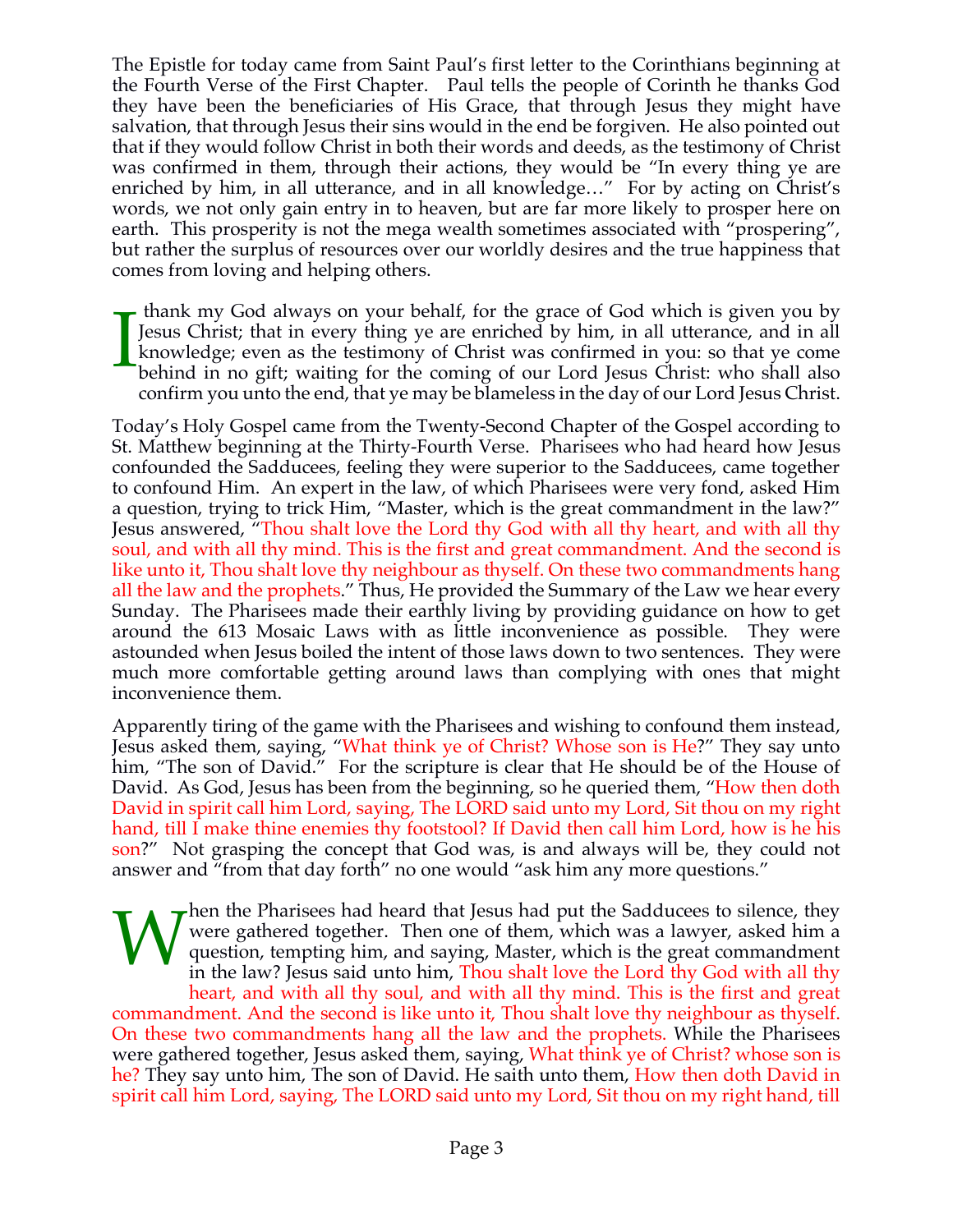I make thine enemies thy footstool? If David then call him Lord, how is he his son? And no man was able to answer him a word, neither durst any man from that day forth ask him any more questions.

#### *Bishop Ogles' Sermon*

We are oft fortunate to get copies of Bishop Jerry's sermon notes. Today is one of those Sundays. Today's sermon starts off with the collect, and like

always, it will give you a lot to consider in your heart.

#### **Sermon Notes**

Eighteenth Sunday after Trinity Saint Andrew's Anglican Orthodox Church Enterprise, Alabama (USA) 15 October 2017, Anno Domini

The Eighteenth Sunday after Trinity.

*The Collect.*



**ORD**, we beseech thee, grant thy people grace to

**LORD**, we beseech thee, grant thy people grace to<br>withstand the temptations of the world, the flesh, and the devil; and with pure hearts<br>and minds to follow thee the only God: through Jesus Christ our Lord *Amen* and minds to follow thee, the only God; through Jesus Christ our Lord. *Amen*.

When the Pharisees had heard that Jesus had put the Sadducees to silence, they were<br>gathered together. Then one of them, which was a lawyer, asked him a question,<br>tompting him and saying Master which is the great commandme gathered together. Then one of them, which was a lawyer, asked him a question, tempting him, and saying, Master, which is the great commandment in the law? Jesus said unto him, Thou shalt love the Lord thy God with all thy heart, and with all thy soul, and with all thy mind. This is the first and great commandment. And the second is like unto it, Thou shalt love thy neighbour as thyself. On these two commandments hang all the law and the prophets. While the Pharisees were gathered together, Jesus asked them, saying, What think ye of Christ? whose son is he? They say unto him, The son of David. He saith unto them, How then doth David in spirit call him Lord, saying, The LORD said unto my Lord, Sit thou on my right hand, till I make thine enemies thy footstool? If David then call him Lord, how is he his son? And no man was able to answer him a word, neither durst any man from that day forth ask him any more questions. (Matt 22:34-46)

In today's text, our Lord provides us with a summary of the two tables of the Law – our duties to God, and our duties to mankind.

Many Bible scholars of our day promote these two Commandments as new commandments instituted by Christ, but they are not. Christ is simply quoting the Old Testament Commandments of Moses day:

#### **Deut 6:5**

*And thou shalt love the LORD thy God with all thine heart, and with all thy soul, and with all thy might*.

#### **Deut 10:12**

*And now, Israel, what doth the LORD thy God require of thee, but to fear the LORD thy God, to walk in all his ways, and to love him, and to serve the LORD thy God with all thy heart and with all thy soul,*

### **Deut 13**

*If there arise among you a prophet, or a dreamer of dreams, and giveth thee a sign or a wonder, <sup>2</sup> And the sign or the wonder come to pass, whereof he spake unto thee, saying, Let us go*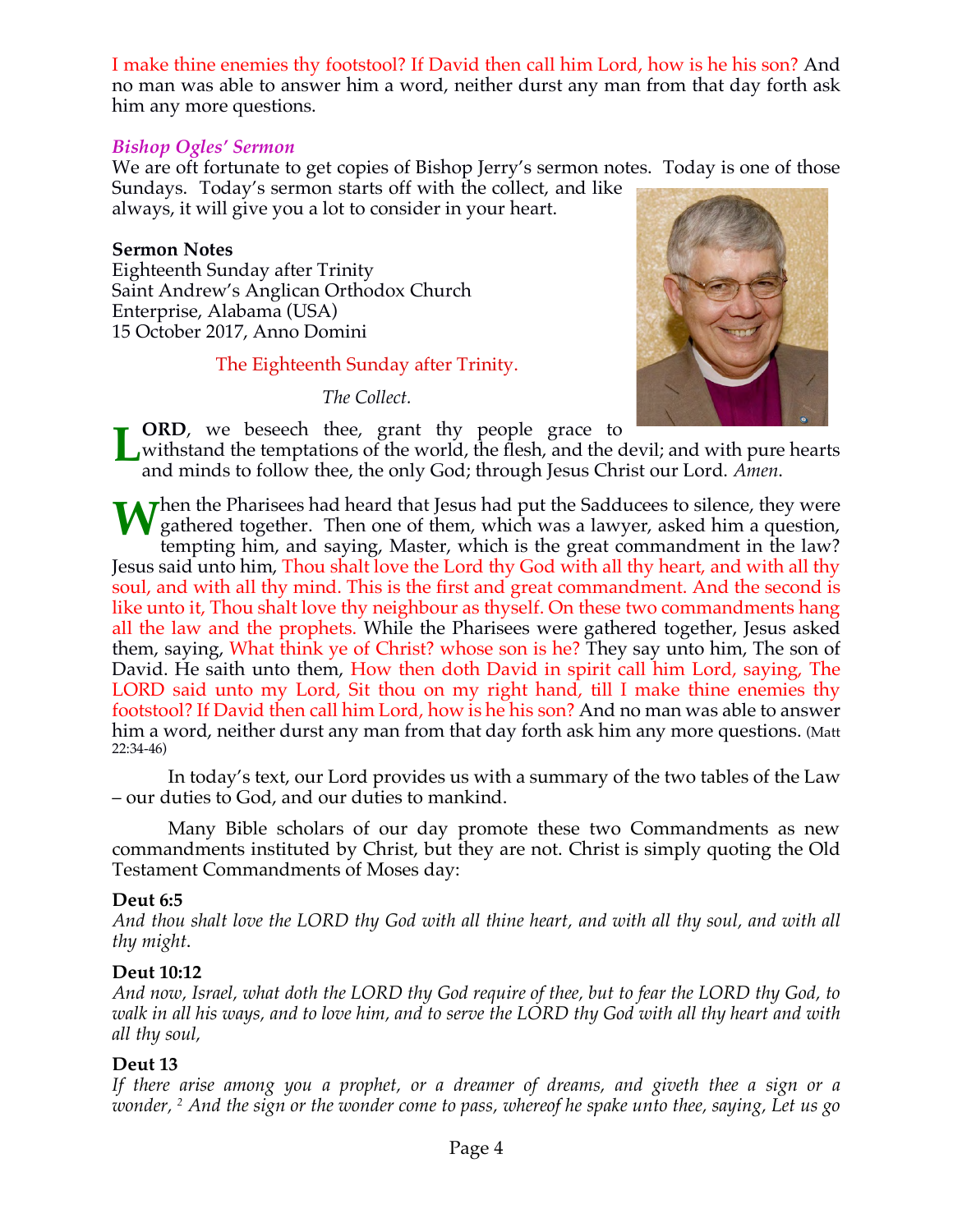*after other gods, which thou hast not known, and let us serve them; <sup>3</sup> Thou shalt not hearken unto the words of that prophet, or that dreamer of dreams: for the LORD your God proveth you, to know whether ye love the LORD your God with all your heart and with all your soul. <sup>4</sup> Ye shall walk after the LORD your God, and fear him, and keep his commandments, and obey his voice, and ye shall serve him, and cleave unto him. <sup>5</sup> And that prophet, or that dreamer of dreams, shall be put to death; because he hath spoken to turn you away from the LORD your God, which brought you out of the land of Egypt, and redeemed you out of the house of bondage, to thrust thee out of the way which the LORD thy God commanded thee to walk in. So shalt thou put the evil away from the midst of thee.*

#### **Lev 19:17**

*Thou shalt not hate thy brother in thine heart: thou shalt in any wise rebuke thy neighbour, and not suffer sin upon him. <sup>18</sup> Thou shalt not avenge, nor bear any grudge against the children of thy people, but thou shalt love thy neighbour as thyself: I am the LORD.*

#### **Silences the Pharisees about the Messiah**

Christ was always the master of every crisis and every challenge:

#### **Matthew 22:15**

*Then went the Pharisees, and took counsel how they might entangle him in his talk. <sup>16</sup> And they sent out unto him their disciples with the Herodians, saying, Master, we know that thou art true, and teachest the way of God in truth, neither carest thou for any man: for thou regardest not the person of men. <sup>17</sup> Tell us therefore, What thinkest thou? Is it lawful to give tribute unto Caesar, or not? <sup>18</sup> But Jesus perceived their wickedness, and said, Why tempt ye me, ye hypocrites? <sup>19</sup> Shew me the tribute money. And they brought unto him a penny. <sup>20</sup> And he saith unto them, Whose is this image and superscription? <sup>21</sup> They say unto him, Caesar's. Then saith he unto them, Render therefore unto Caesar the things which are Caesar's; and unto God the things that are God's. <sup>22</sup> When they had heard these words, they marvelled, and left him, and went their way.*

This is one reason they (the Jewish rulers) literally hated Christ. He interfered with their money greed …… selling in the Temple…house of prayer, but a place of thieves.

### **Who is my Neighbor …. Good Samaritan….etc**

Now Jesus will also present them with a dilemma they should already have known being Masters of the Pentateuch:

*While the Pharisees were gathered together, Jesus asked them, <sup>42</sup> Saying, What think ye of Christ? whose son is he?They say unto him, The Son of David. <sup>43</sup> He saith unto them, How then doth David in spirit call him Lord, saying, 44The LORD said unto my Lord, Sit thou on my right hand, till I make thine enemies thy footstool? <sup>45</sup> If David then call him Lord, how is he his son?*

#### **Psalm 110:1**

*The LORD said unto my Lord, Sit thou at my right hand, until I make thine enemies thy footstool*

David also said in Psam 2:12 *Kiss the Son, lest he be angry, and ye perish from the way, when his wrath is kindled but a little. Blessed are all they that put their trust in him*.

Now these snails crawled away to plan how further they might have Him put to death.

#### **Psalm 58**

Let them melt away as waters which run continually: when he bendeth his bow to shoot his arrows, *let them be as cut in pieces. <sup>8</sup> As a snail which melteth, let every one of them pass away: like the untimely birth of a woman, that they may not see the sun. <sup>9</sup> Before your pots can feel the thorns, he shall take them away as with a whirlwind, both living, and in his wrath. <sup>10</sup> The righteous shall*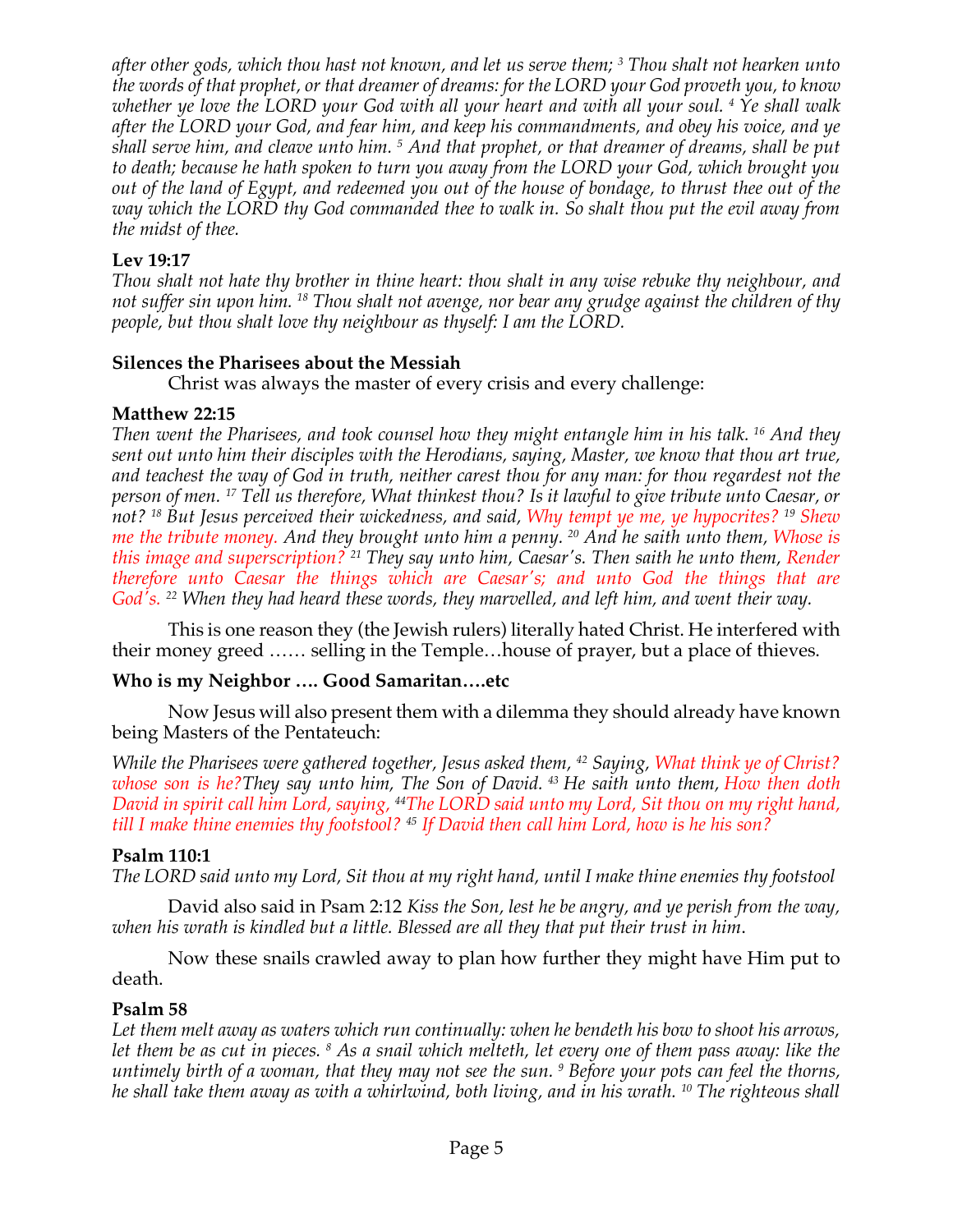*rejoice when he seeth the vengeance: he shall wash his feet in the blood of the wicked. <sup>11</sup> So that a man shall say, Verily there is a reward for the righteous: verily he is a God that judgeth in the earth*.

Snails love darkness. They hate Light. They also hate salt.

### **Matthew 5**

*Ye are the salt of the earth: but if the salt have lost his savour, wherewith shall it be salted? it is thenceforth good for nothing, but to be cast out, and to be trodden under foot of men. <sup>14</sup> Ye are the light of the world. A city that is set on an hill cannot be hid.*

*<sup>46</sup> And no man was able to answer him a word, neither durst any man from that day forth ask him any more questions.*

A common enemy always unites various sects and interests together against it.

Jesus was a common enemy to the superstitions and power struggles of the Times, just as He is a common enemy of the political and economic structures of our time.

Though politics and financial interests are not found in the same common bed in normal circumstances, they both ally themselves against the True Gospel of Christ.

Text books promote evolution. News outlets say we must respect the religious faith of Moslems, Buddhist, and Hindus, yet, with one voice, they press for condemnation of Christian Faith in our society.

Those who accept the biblical authority that condemns adultery, homosexuality, drunkenness, are considered smug and made to look ridiculous in movies and news specials.

Nothing has changed in the world's contempt for Christ since He first ministered as a boy in the Temple at Jerusalem.

Herodians, Sadducees, Pharisees, who were constantly at war with each other, made temporary peace alliances with each other in order to destroy the Man, Jesus. He was both Man and God. Instinctively, these culprits recognized this from their study of ancient biblical texts, and the testimony of His works. Yet, they found Him contemptible to their world of power and money. They all hated Him alike.

They cunningly contrived questions to entangle Him in His speech and in His knowledge, however, they always lost.

The last of the three questions put to Jesus, and the one question with which He turned the tables and silenced His questioners, are our subject. In the former, Jesus declares the essence of the law or of religion; in the latter, He brings to light the essential loftiness of the Messiah.

*As a man thinketh in his heart, so is he*. Our Love for God crowns our love nature. The underside of that love is love for our fellow man. The Pharisees remained 'gathered together,' and may have been preparing another question, but Jesus had been long enough interrogated. It was not fitting that He should be catechized only. His questions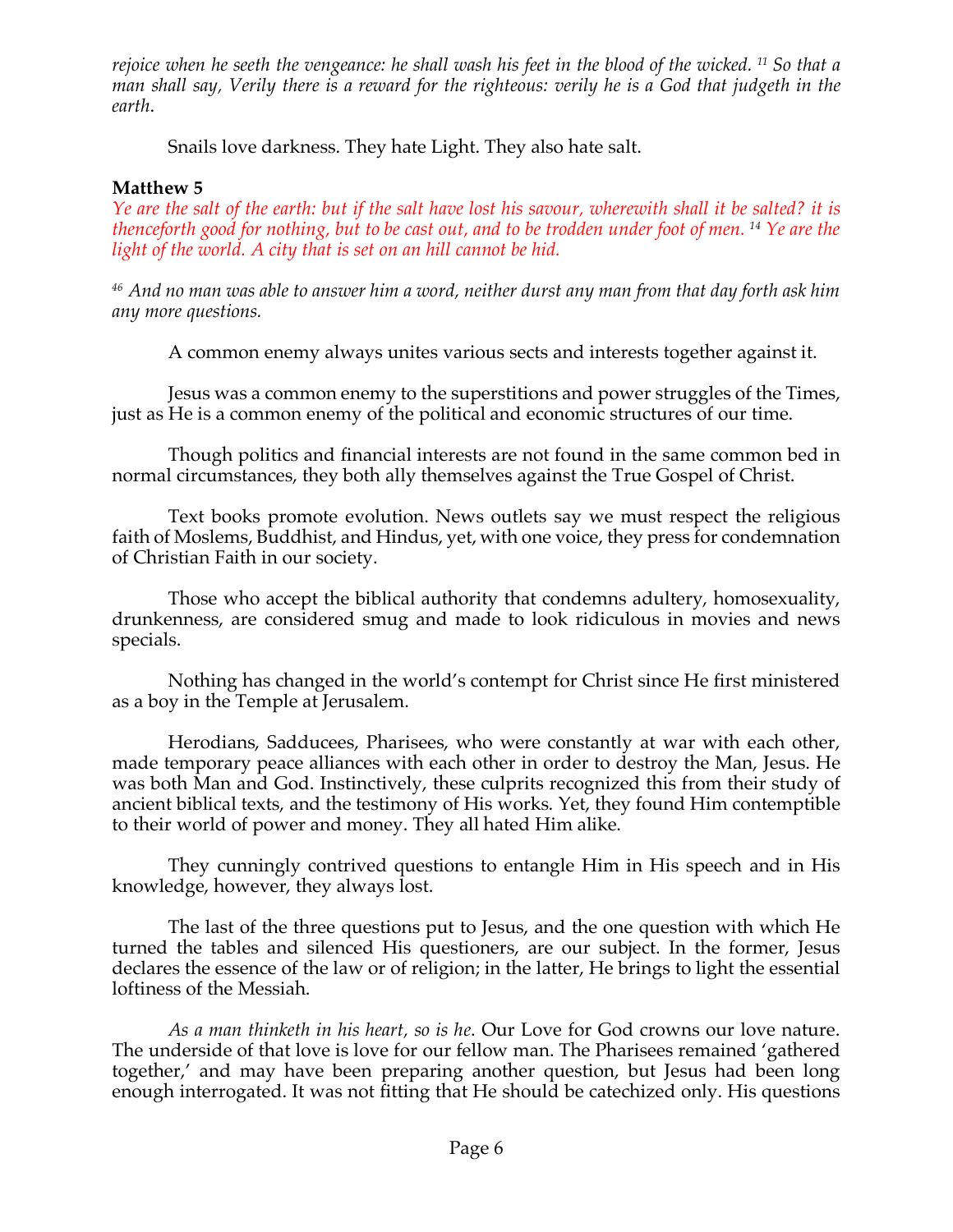teach. He does not seek to 'entangle' the Pharisees 'in their speech,' nor to make them contradict themselves, but brings them full up against a difficulty, that they may open their eyes to the great truth which is its only solution. His first question, '*What think ye of the Christ*?' is simply preparatory to the second. The answer which He anticipated was given,  $-$  as, of course, it would be, for the Davidic descent of the Messiah was a commonplace knowledge and universally accepted.

One can fancy that the Pharisees smiled complacently at the attempt to puzzle them with such an elementary question, but the smile vanished when the next one came. *What think ye of Christ? whose son is he? They say unto him, The Son of David. <sup>43</sup> He saith unto them, How then doth David in spirit call him Lord, saying, <sup>44</sup> The LORD said unto my Lord, Sit thou on my right hand, till I make thine enemies thy footstool? <sup>45</sup> If David then call him Lord, how is he his son?*

Why do teachers often ask questions?

If they ask a question, and you know not the answer, why does a teacher often ask you another question?

The reason is to provide a guided discussion to help you discover the answer which is already a part of your knowledge.

How are Snails like sinners? Both hate Salt and Light. They both love darkness, and eat from the labours of others.

Here is the new commandment Christ gave:

# **John 13**

*A new commandment I give unto you, That ye love one another; as I have loved you, that ye also love one another. <sup>35</sup> By this shall all men know that ye are my disciples, if ye have love one to another.*

These are important words and an identifying command to us.

He gave it the night He was taken in the Garden to be crucified. It is the only new commandment.

But it is not written on tables of stone, but on the soft sinews of our hearts.

Love will release us from condemnation:

# **Proverbs 10:12**

*Hatred stirreth up strifes: but love covereth all sins*.

Do not try to argue away your sins and wickedness as the Pharisees. It is easy to love when we have compassion. And when we feed love in our hearts, hate will die of starvation, and our sins will cease.

# **Jeremiah 31:33**

*But this shall be the covenant that I will make with the house of Israel; After those days, saith the LORD, I will put my law in their inward parts, and write it in their hearts; and will be their God, and they shall be my people. <sup>34</sup> And they shall teach no more every man his neighbour, and every man his brother, saying, Know the LORD: for they shall all know me, from the least of them unto the greatest of them, saith the LORD: for I will forgive their iniquity, and I will remember their sin no more.*

Do you love God and His Word? Do you agree to follow Christ in all things.

Be richly blessed now and forever!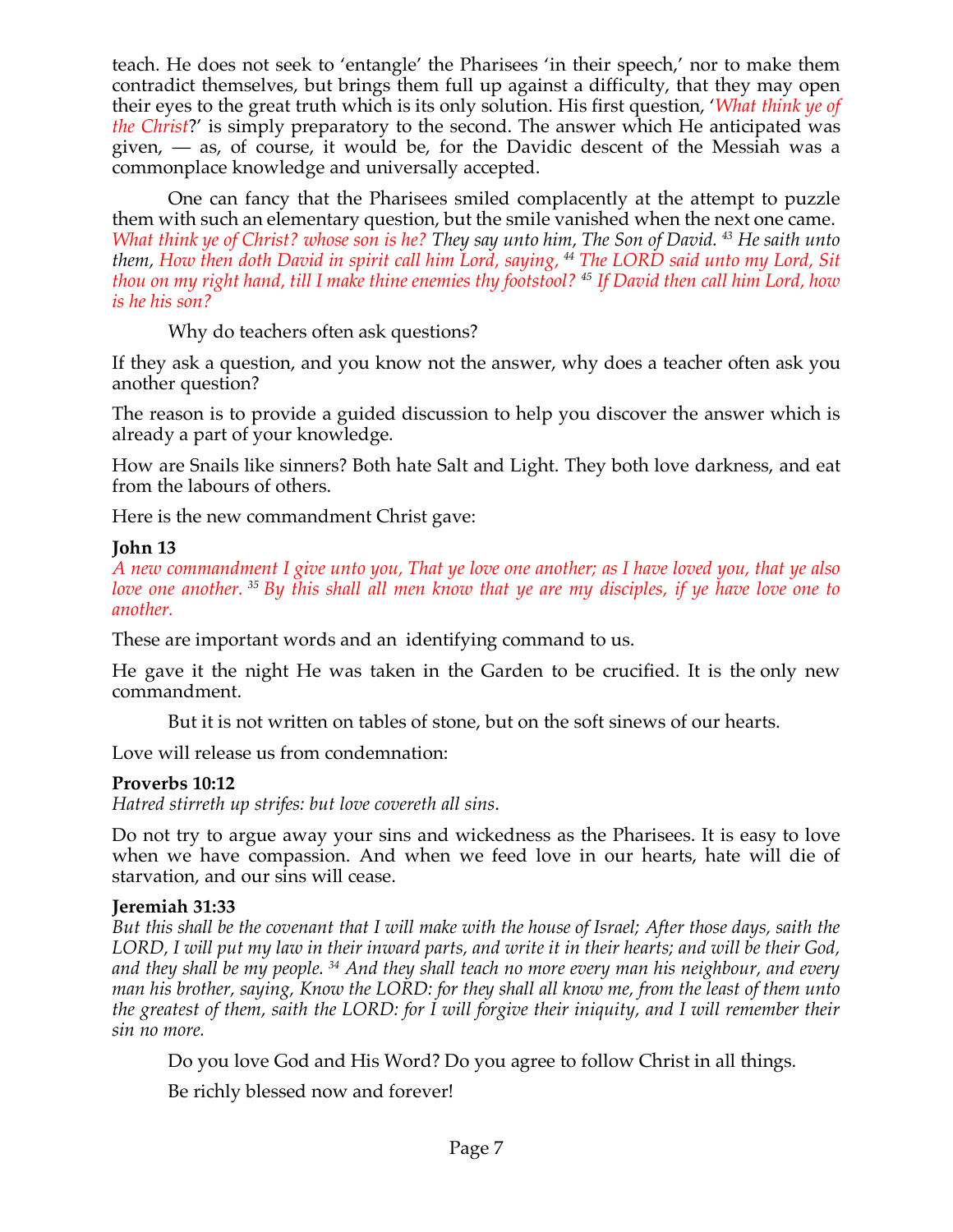#### *Sermon – Reverend Jack Arnold - Time and Action Church of the Faithful Centurion - Descanso, California*

Today's sermon tied the Collect, Epistle and Gospel together and talked, as is oft the case, of the need for action, not simply diction.

Consider the words of the Collect, "…grant thy people grace to withstand the temptations of the world, the flesh, and the devil; and with pure hearts and minds to follow thee, the only God …"

When you hear the word GRACE, what do you think of?

- Help;
- Heavenly dispensation;
- A gift freely granted;
- The free and unmerited favor of God, as manifested in the salvation of sinners and the bestowal of blessings.

The word can be any of these, it comes from Middle English: via Old French from Latin *gratia*, from *gratus* 'pleasing, thankful' and is related to grateful.

In this case we are asking God's help, for which He charges nothing, except our faith and loyalty to Him, to withstand the temptations of this world. We ask for help to withstand what? Actually, what we are looking for is help to not follow our own devices and desires. We are asking for help to withstand temptations that not only come from external sources, but also from internal sources, namely our hearts and minds. This seems like an odd request, until one considers the fact that our own devices and desires are the root of all of our troubles. We are naturally inclined to the sinful things which separate us from Our Lord. We are simply requesting help in combating the evil desires of our heart that would separate us for all eternity if they were left unchecked. We are simply asking for help to make His Will our will. To help us to do what will make us happy and not just what we think fun, but to be permanently happy, which boils down to following His Word. For we know that we ourselves will not do what His Will is of our own volition, but rather we must ask God to plant the seed of His Will on our hearts so that we will do it.

Paradoxically, we are asking for help to do not what we want, but what is best for us. There is a difference between what we want, and what is best for us, as there is a difference between the words *want* and *need*. What we want and what is best for us are not necessarily interchangeable. We often confuse wanting something with needing something, when that something we want is not something we truly need and or is good for us. We are asking God's Help to make us want to do what He wants us to do, so that not only will we have "fun", but be happy! We are also asking His help to see what is good and needed for us, to help us clarify the difference between things that are needed and those we want, and to see what is bad and not helpful.

We are, in short, asking for His guidance to guide us to the path of being truly happy and not just having a fun time. For, being happy is far more important and helps our spiritual lives more than the temporary state of fun. Fun only lasts a few moments, happiness lasts forever. There is a distinct difference between the two states of being. Fun is short lived while happiness can carry on through periods of time be it days, months or years. On the surface, it does not really seem all that reasonable, but here we are imperfect creatures with free will! The free will sometimes, or rather most of the time, seems more like a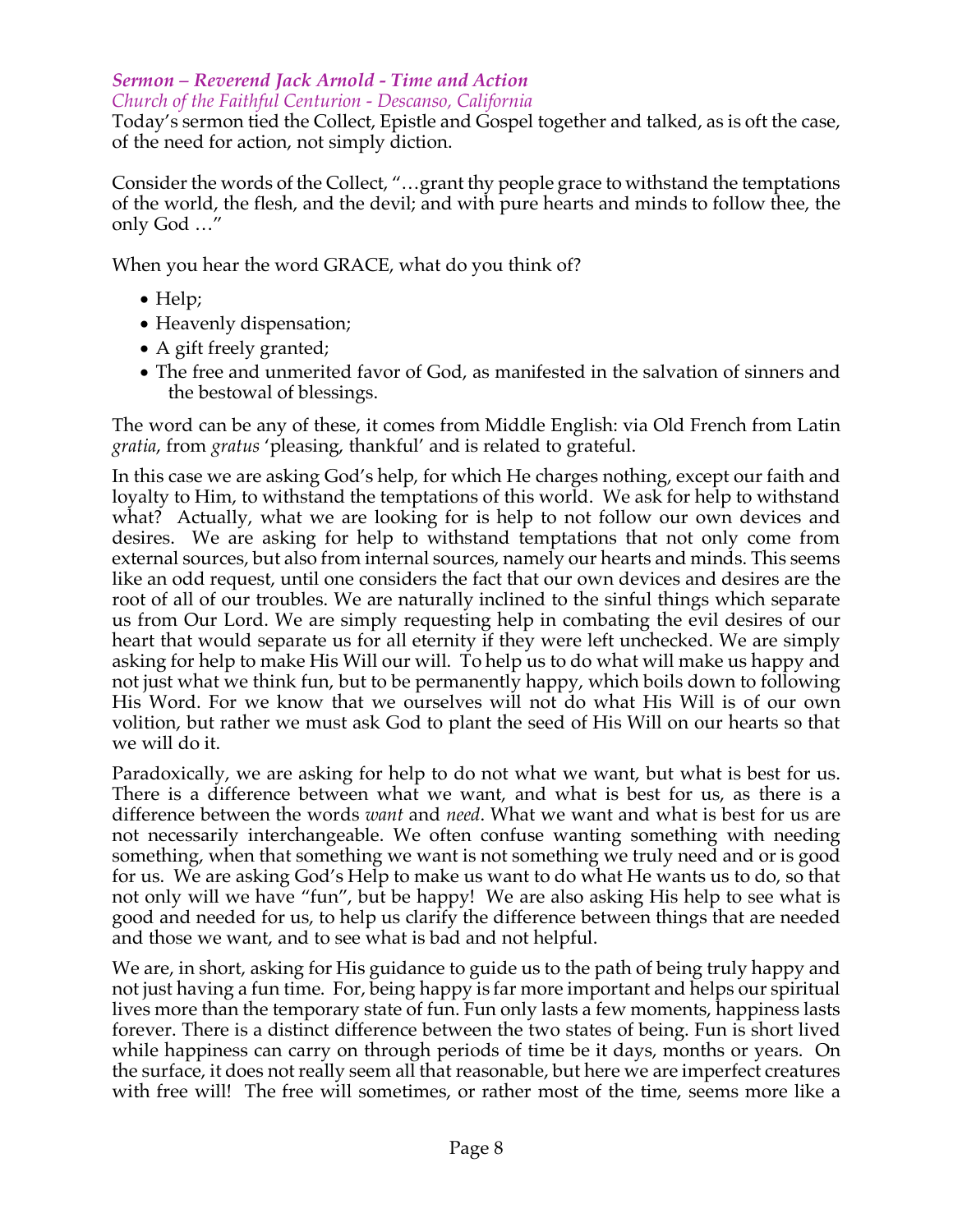curse than a blessing, at least to me.

Using it properly to follow God's will is what free will was intended by God to lead us to. He intended for us to follow Him willingly without any coercion whatsoever. He wants each and every one of us to come to His throne willingly and with all of our heart souls and mind for Him. He will give us the help of the Holy Spirit, His guidance to withstand all the trials and temptations this world throws our way. We have to have confidence in Him and be able and willing to listen to that guidance to help us through these periods of temptation and difficulty in our lives.

So, when Paul writes the people of Corinth, it is not just them, but us for whom he thanks God we have been the beneficiaries of His Grace, that through Jesus we might have salvation, that through Jesus our sins would in the end be forgiven. We are not made perfect by Jesus. That is a common misconception among non-Christians. It would be convenient if we were made perfect. This is an issue which sorely needs addressing in today's church, to combat the misperceptions of the non-Christians. The common complaint most non-Christians have of Christians is that we have a holier than thou attitude. There may be some indeed who have this attitude, which is simply an illustration of imperfection.

People who have the misconception that Christians are made perfect are shocked when Christians act less than perfectly, so they just presume the faith is false. There is nowhere in the Bible that states when we become Christians, we are magically made perfect. But this is not so. They fail to realize Christians are no more perfect than non-believers, as we are all human and all are sinful creatures. We just realize this fact more than non-believers do. They fail to consider although we are not perfect, our faith is in the One who is perfect and we seek guidance from Him. We may fail from time to time, but as long as we keep returning to Him, it will be all right. They fail to realize we are just trying to be perfect the best we can, but we won't be perfect, but that does not mean we can't give up. They are blinded by not having the Holy Ghost's guidance in their heart.

The world confuses our righteous judgment of the world's behavior with a holier than thou attitude. But they do not see we realize we are not perfect, but we are striving for perfection. And there would be no point behind Christianity if that we had been made perfect. If we were made perfect, then there would be no strife in the world today I believe; thus no reason to even have any of the parables Jesus gave. This is simply not so! While we are accounted as perfect before God in the final judgment, we are not perfect at all. If anything, we are more conscious of our imperfection. And we are working harder than before to try to overcome it. We will not succeed, of course; but if we don't try, then we will never get there.

As a side point, none of us is perfect, none of us is better than others; however, some of us are clearly worse than others. We certainly know more than those who do not believe we are fallen far short of the goal He expects from us, being in our fallen state, and we know how far we have to go to as get close to perfection as we possibly can. We need the help of the Almighty to travel on this path!

Which takes us to Paul's next point; if we follow Christ in both out words and deeds, as the testimony of Christ is confirmed in them, through our actions, we will be "*In every thing ye are enriched by him, in all utterance, and in all knowledge…*" For by acting on Christ's words, we not only gain eternal salvation, but are far more likely to prosper here on earth. This prosperity is not the mega wealth sometimes associated with "prospering", but rather the surplus of resources over our worldly desires and the true happiness that comes from loving and helping others. It will make us far more happy than people like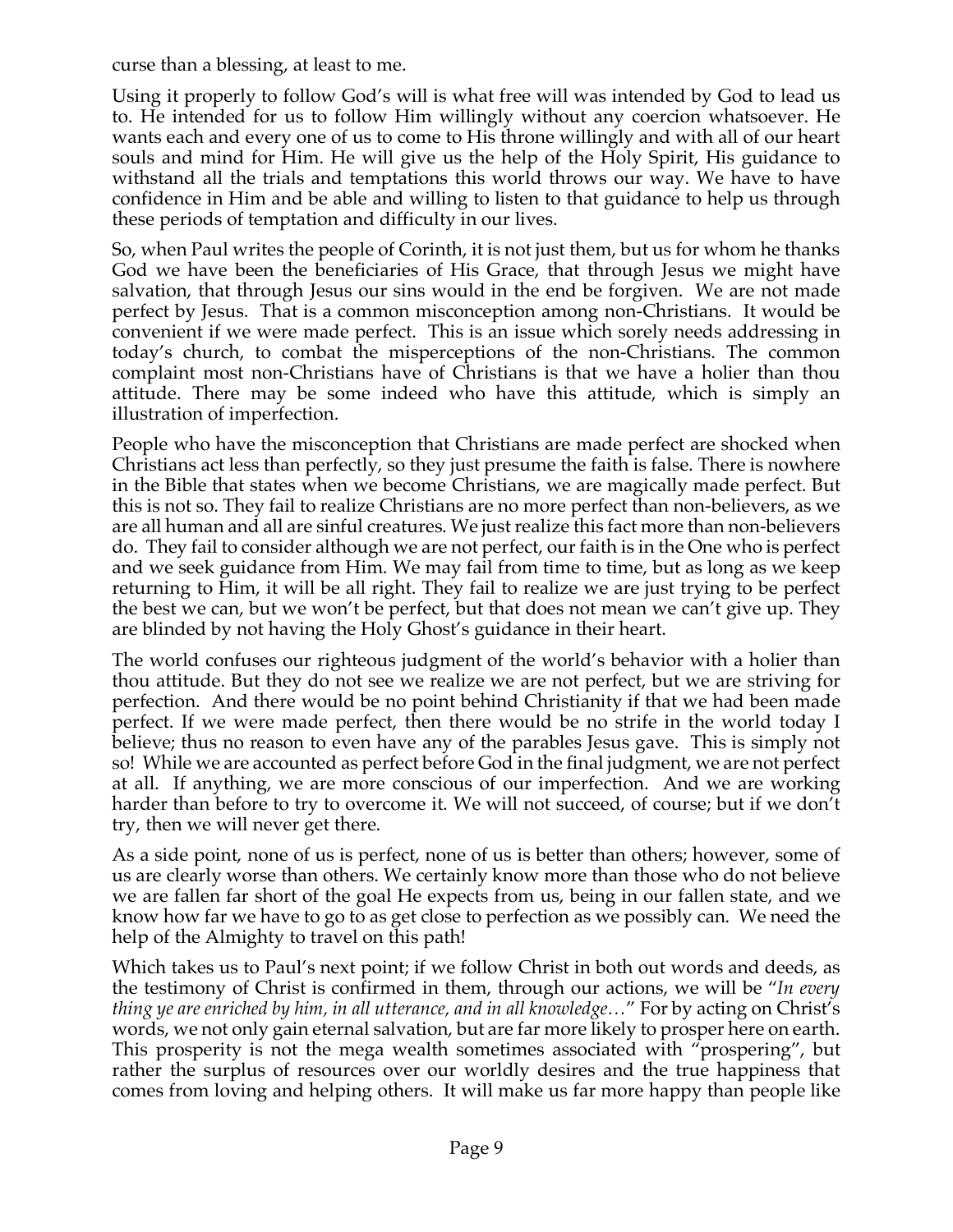Bill Gates, Steve Ballmer, etc, who have far more money than even they know what to do with, and money cannot provide true happiness. Only God and Jesus can step in and fill that role, if we let him into our hearts.

But, not everyone is content to take Jesus at His Word. After the Sadducees lost their round with Jesus, the Pharisees, feeling they were superior to the Sadducees, came together to trip Him up. However, as we know ourselves, one cannot trick God, and if you try, you will come out looking the fool. An expert in The Law, of which Pharisees were very fond, asked Him a question, trying to trick Him, "Master, which is the great commandment in the law?" Jesus answered, "*Thou shalt love the Lord thy God with all thy heart, and with all thy soul, and with all thy mind. This is the first and great commandment. And the second is like unto it, Thou shalt love thy neighbour as thyself. On these two commandments hang all the law and the prophets*." Thus, He provided the Summary of the Law we hear every Holy Communion.

The Pharisees made their earthly living by providing guidance on how to get around the 613 Mosaic Laws with as little inconvenience as possible. They were astounded when Jesus boiled the intent of those laws down to two sentences. They were much more comfortable getting around laws than complying with ones which might inconvenience them. They could be closely compared to lawyers today as a matter of fact, in the striking amount of dishonesty that is in their profession (no offense to the good lawyers!).

Boiling down the intent of the laws into those two sentences, gave the Pharisees a hard and fast law that for once, they could not find a loophole in. There is no way to get around the basic intent in the Summary of the Law, *Love God, and love your neighbor as yourself*. The Pharisees would much rather follow the complicated system of the 613 laws than the simple, basic Summary of the Law. This is why they were so against Jesus' ministry and why they wanted him dead. They didn't want the Summary of the Law and Jesus' teachings destroying their comfortable earthly living. This new way was a threat to their existence, because they could not find loopholes in it, because there were none. And plus Jesus was on to their dishonesty and was always pointing out the flaws in their thinking. He was a threat to them. They could or would not see that it was far better to follow the Summary of the Law than try to get around all 613 laws.

Apparently tiring of the game with the Pharisees and wishing to confound them instead, Jesus asked them, saying, "*What think ye of Christ? Whose son is He*?" They say unto him, "*The son of David*." For the scripture is clear that He should be of the House of David. As God, Jesus has been from the beginning, so he queried them, "*How then doth David in spirit call him Lord, saying, The LORD said unto my Lord, Sit thou on my right hand, till I make thine enemies thy footstool? If David then call him Lord, how is he his son*?" Not grasping the concept that God was, is and always will be, they could not answer and "*from that day forth*" no one would "*ask him any more questions*." They realized that they could not trick him with any more questions and that it only made them look bad when He answered them.

There have always been and always will be people who want to pick nits with the intent of avoiding doing what should be done, thus making it seems acceptable to do what they want to do. You can see people every day who fill the shoes of the Pharisees, insisting on complying with arcane and useless rules and regulations while studiously avoiding doing what God so clearly asks, that is to be a Christian and do as Christ asks us to do. People are always going to avoid doing what God wants us to do, that is in our nature. You can see this as the government attempts to replace the Rule of God with the rule of man. When a group of men believe that they have the right to control other humans with the rule of man and disregard the rule of God, you know that a society is in trouble. Ask Sodom, Gomorrah, Rome, Nazi Germany, and Imperial Japan how that worked out for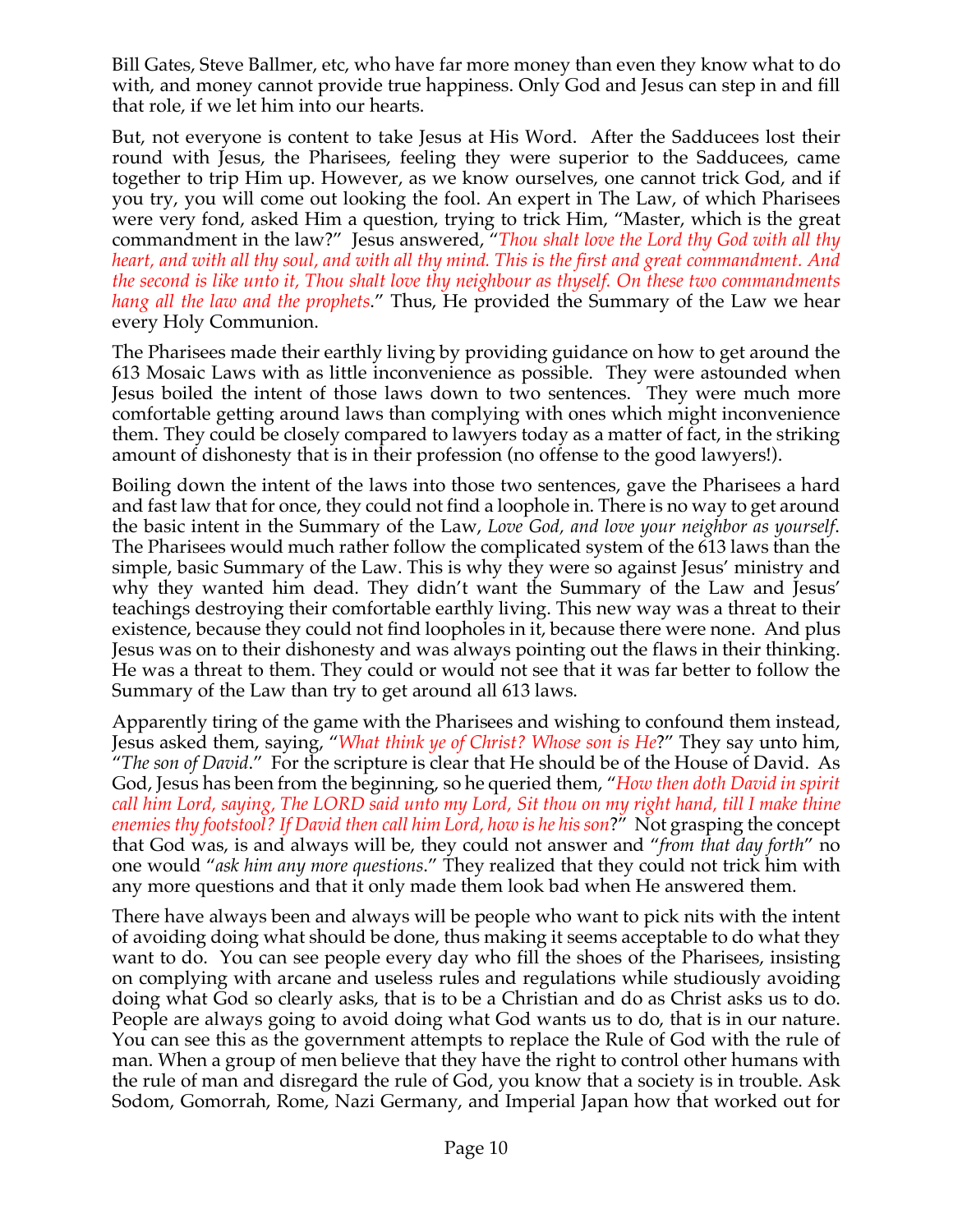them in the end. No country has ever fared well when it replaces God with the rule of Man. We are to be Christians, not "good", to do what God asks, not *Go with the Flow!* When you think about being a Christian, consider these quotes from GK Chesterton:

- Christianity has not been tried and found wanting; it has been found difficult and not tried.
- The word *good* has many meanings. For example, if a man were to shoot his grandmother at a range of five hundred yards, I should call him a good shot, but not necessarily a good man.
- The Bible tells us to love our neighbors, and also to love our enemies; probably because generally they are the same people.
- Tolerance is the virtue of the man without convictions.
- A dead thing can go with the stream, but only a living thing can go against it.

G. K. Chesterton (1874-1936)

We are called to a new and different life, we ask the Lord, in His Grace, to lead us and follow us, to keep us always. Our goal is to do the Lord's will, not to avoid 613 laws or to replace Him altogether. To do what is right, no matter how hard that may be and be humble. This is the summary of what the Christian life should be all about.

Action, not diction, is what counts. It is by your actions you are known.

# **Be of God - Live of God - Act of God**

#### *Roy Morales-Kuhn, Bishop and Pastor - St. Paul's Anglican Church - Anglican Orthodox Church*

Bishop Roy is pastor of the biggest AOC parish West of the Mississippi and is in charge of the Diocese of the Epiphany, as well as Central and South America.

**Eighteenth Sunday after Trinity** *Behold, thou art there!* 15 October 2017, Anno Domini Psalm 139 • 1 Kings 19 • Acts 21:7-19, 27-39

The Eighteenth Sunday after Trinity.

*The Collect.*

**ORD**, we beseech thee, grant thy people grace to **LORD**, we beseech thee, grant thy people grace to<br>withstand the temptations of the world, the flesh, and<br>the devil: and with pure bearts and minds to follow the devil; and with pure hearts and minds to follow thee, the only God; through Jesus Christ our Lord. *Amen*.



From the Fall to today the great battle for the hearts and minds of mankind has been the center of chaos in this world. If you study secular history and Biblical history you see this battle unfolding and continuing over the millennia. The battle royal is over loyalty. The Creator loves his creation (mankind) and wants to fellowship with them forever. A creature, spiritual in nature, rebelled against his creator and caused a third of his fellow spiritual creatures to follow him in rebellion. Lucifer/Satan/the Prince of the Power of the air/the Father of Lies/the sower of discord led a great rebellion against his Creator.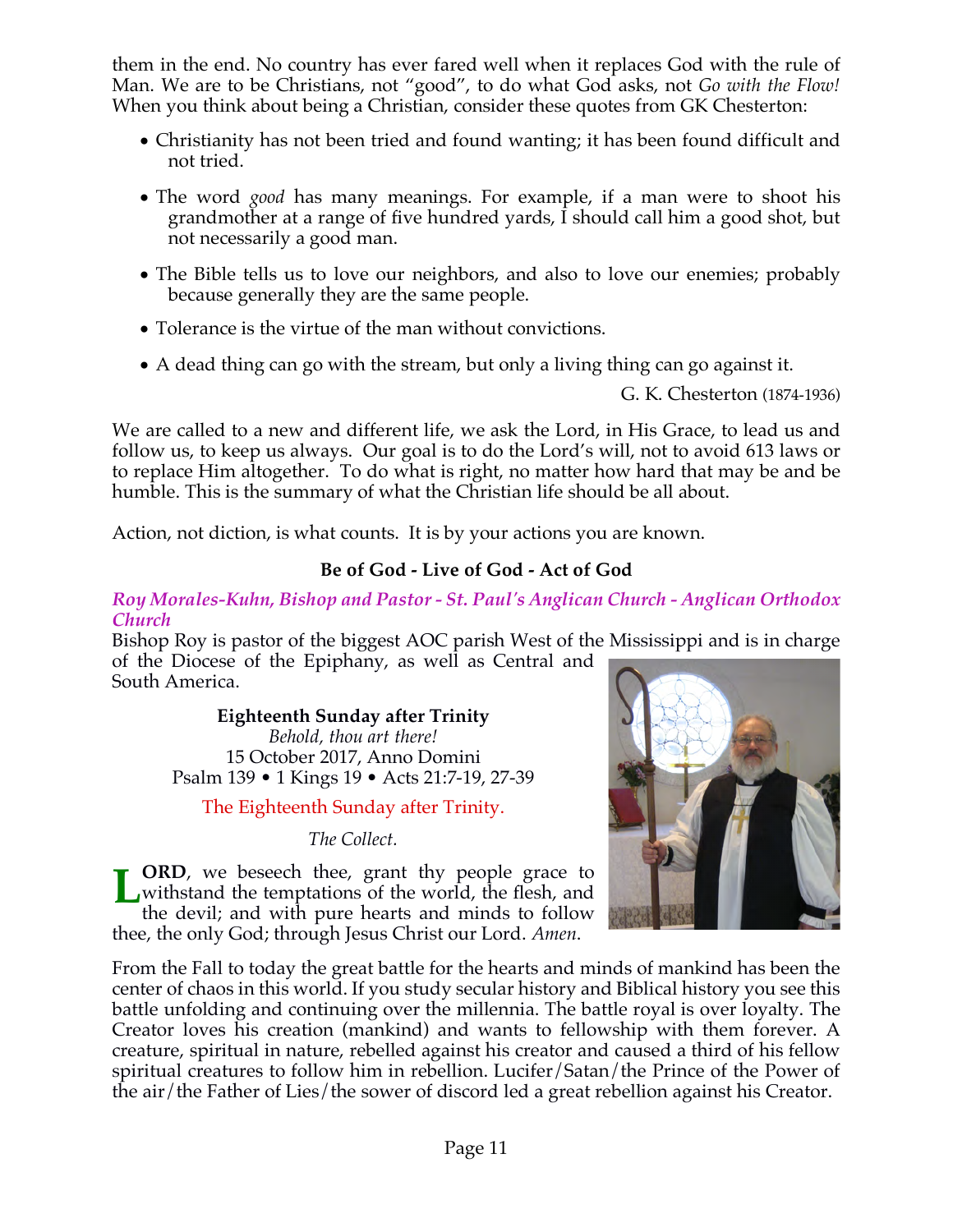No contest, creature against creator, creator wins.

So, from this time of rebellion forward, Lucifer has tried to take God's ultimate creation, mankind, with him into perdition.

Our scripture for today all reflect an aspect of this rebellion. In our New Testament lesson, we see the forces of evil trying to destroy Paul before he gets a chance to evangelize Rome. A very desperate attempt to keep Paul from preaching the truth to those who are lost and going the way of Lucifer.

In the epic battle of Elijah v Jezebel/Ahab and the prophets of Baal, we read of the classic bait and switch that Lucifer has been doing since the Fall. He finds something "shiny" and slick and passes it off as authentic. He distracts mankind from the truth, gets them to follow false gods, false ways, false systems, all to keep mankind from turning back to the Creator. By providing plenty of distractions, Lucifer keeps people from the Truth. He is still doing it today. The idolatry of today involves hyper activity, obsessive work (job, advancement, social settings), busy being busy, ANY thing that will keep humans from seeing God in their environment. If they are kept so busy being busy, then they will never "be still and know that I am God.".

The psalmist takes a different approach. He points to God as all seeing, all knowing, all present, ALL. He writes that there is nowhere we can hide from God. This precept has been driven from the mind of mankind.

What has worked in the last 200 years is the worship of science. Now science in itself is not the evil. It is the idea that science is the only way to save mankind from himself. If anything has been proven more wrong, the last 100 years can attest to that. Every incident from the Armenian Genocide, to Hitler, Stalin, Mao, Pol Pot, the Rwandan genocide, systematic decimation of the native populations in Honduras and Guatemala all rebuke the savior called science.

With just a little studying and some basic historic facts, we can understand that the last 100 years of slaughter can be laid directly at the feet of evolution. What you say? Evolution? Yes. Let me explain. By ignoring the writing of the psalmist in Psalm 139, among others, we dismiss an all seeing God. By dismissing God to the dustbin of history, we can now do what ever we want, we do not have a final judge. There is no one to be accountable to, because God is dead.

The theory of evolution depicted a void, without a central creator/intelligent designer or any other outside influence, where because we are animals evolved, we must resort to our animal nature. Without any boundaries or outside influence (other than it is evolution), mankind can behave how they want. With the premier or central tenet, "survival of the fittest" the need to survive and destroy that which is inferior can proceed. So this can and does lead to the mass killings of all peoples considered inferior, those who do not contribute, those who are not needed.

Who fits in that category? The weak, the chronically ill, the elderly, the mentally / physically / emotionally weak. There is a large group of people who fit the evolutionary category of unfit for survival. Don't need extra mouths to feed; abortion is the greatest danger to the next generation, by far.

Psalm 139 illustrates why and how God is present. Humans have chosen to ignore this fact, but it doesn't make it any less true. The Word of God helps us understand that He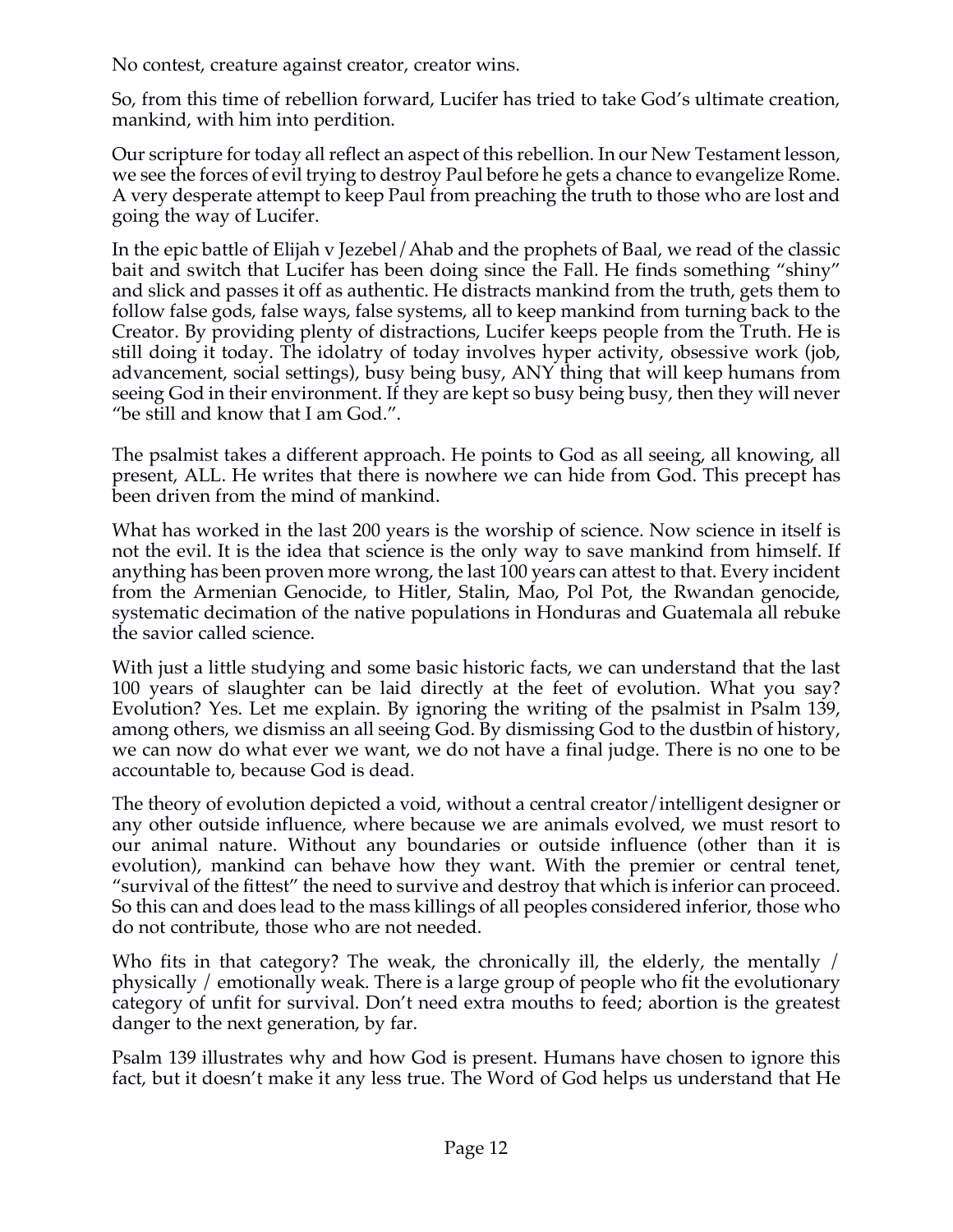is in control, He is our creator, He is our hope and He is our Savior, through His Son, His only begotten Son, Jesus Christ.

Do you know His Son Jesus?

**LORD**, thou hast searched me, and known me.

Thou knowest my downsitting and mine uprising, thou understandest my thought afar off. **O**

<sup>3</sup> Thou compassest my path and my lying down, and art acquainted with all my ways.

<sup>4</sup> For there is not a word in my tongue, but, lo, O LORD, thou knowest it altogether.

<sup>5</sup> Thou hast beset me behind and before, and laid thine hand upon me.

<sup>6</sup> Such knowledge is too wonderful for me; it is high, I cannot attain unto it.

<sup>7</sup> Whither shall I go from thy spirit? or whither shall I flee from thy presence?

<sup>8</sup> If I ascend up into heaven, thou art there: if I make my bed in hell, behold, thou art there.

<sup>9</sup> If I take the wings of the morning, and dwell in the uttermost parts of the sea;

10 Even there shall thy hand lead me, and thy right hand shall hold me.

11 If I say, Surely the darkness shall cover me; even the night shall be light about me.

<sup>12</sup> Yea, the darkness hideth not from thee; but the night shineth as the day: the darkness and the light are both alike to thee.

13 For thou hast possessed my reins: thou hast covered me in my mother's womb.

<sup>14</sup> I will praise thee; for I am fearfully and wonderfully made: marvellous are thy works; and that my soul knoweth right well.

<sup>15</sup> My substance was not hid from thee, when I was made in secret, and curiously wrought in the lowest parts of the earth.

16 Thine eyes did see my substance, yet being unperfect; and in thy book all my members were written, which in continuance were fashioned, when as yet there was none of them.

<sup>17</sup> How precious also are thy thoughts unto me, O God! how great is the sum of them!

18 If I should count them, they are more in number than the sand: when I awake, I am still with thee.

19 Surely thou wilt slay the wicked, O God: depart from me therefore, ye bloody men.

20 For they speak against thee wickedly, and thine enemies take thy name in vain.

21 Do not I hate them, O LORD, that hate thee? and am not I grieved with those that rise up against thee?

 $_{22}$ I hate them with perfect hatred: I count them mine enemies.

23 Search me, O God, and know my heart: try me, and know my thoughts:

24 And see if there be any wicked way in me, and lead me in the way everlasting.

Let us pray:

**LMIGHTY** and everlasting God, in whom we live and move and have our being; **ALMIGHTY** and everlasting God, in whom we live and move and have our being;<br>We, thy needy creatures, render thee our humble praises, for thy preservation of us<br>from the beginning of our lives to this day, and especially f from the beginning of our lives to this day, and especially for having delivered us from the dangers of the past night. For these thy mercies, we bless and magnify thy glorious Name; humbly beseeching thee to accept this our morning sacrifice of praise and thanksgiving; for his sake who lay down in the grave, and rose again for us, thy Son our Saviour Jesus Christ. *Amen*.

**N** particular, we implore thy grace and protection for the ensuing day. Keep us I'M particular, we implore thy grace and protection for the ensuing day. Keep us<br>temperate in all things, and diligent in our several callings. Grant us patience under<br>our afflictions. Give us grace to be just and upright our afflictions. Give us grace to be just and upright in all our dealings; quiet and peaceable; full of compassion; and ready to do good to all men, according to our abilities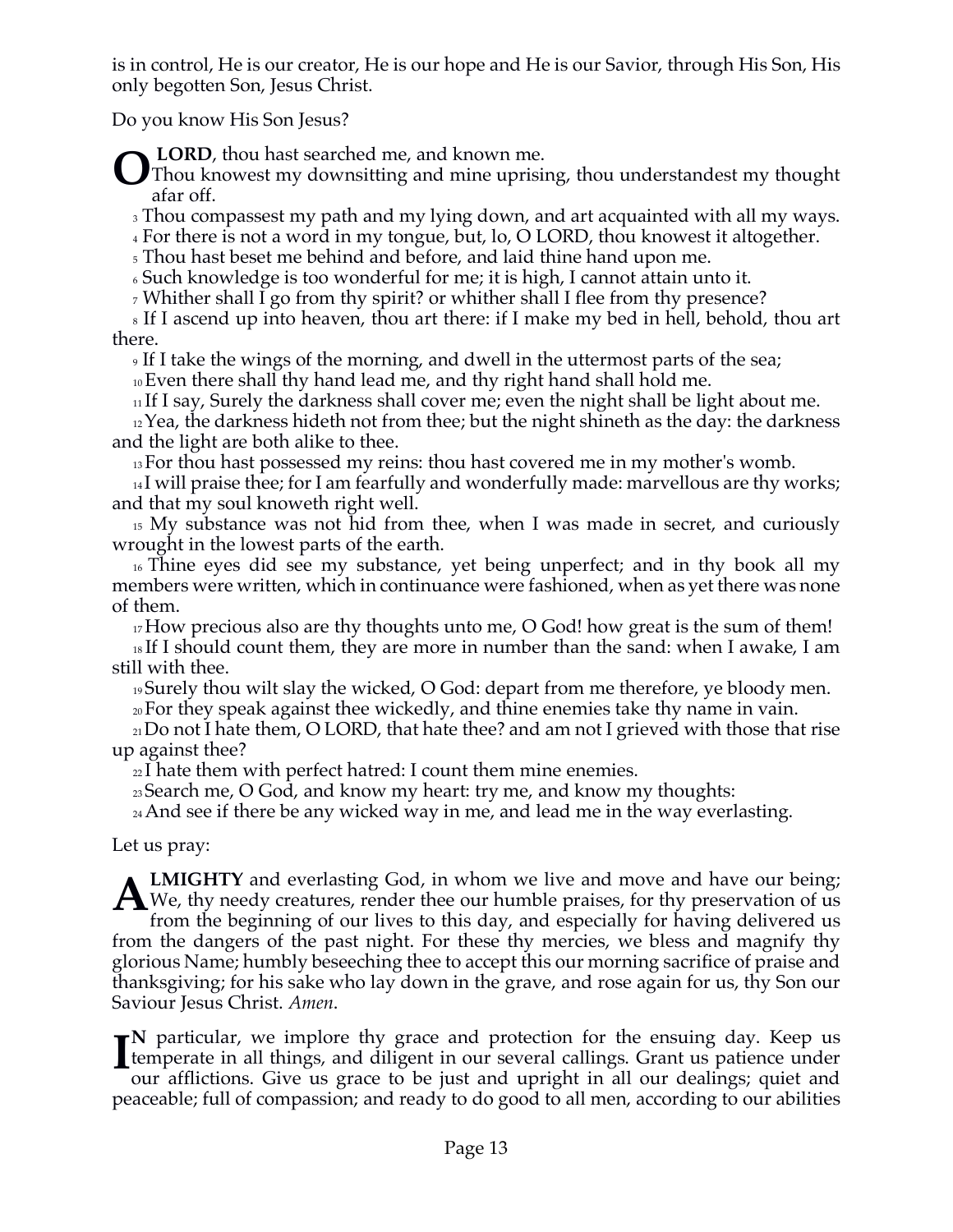and opportunities. Direct us in all our ways. Defend us from all dangers and adversities; and be graciously pleased to take us, and all who are dear to us, under thy fatherly care and protection. These things, and whatever else thou shalt see to be necessary and convenient to us, we humbly beg, through the merits and mediation of thy Son Jesus Christ, our Lord and Saviour. *Amen*.

**HE** grace of our Lord Jesus Christ, and the love of God, and the fellowship of the **THE** grace of our Lord Jesus Christ, and the Holy Ghost, be with us all evermore. Amen.



# *Rev Bryan Dabney of Saint John's Sunday Sermon*

We are fortunate to have Bryan's Sunday Sermon. If you want people to come to The Truth, you have to speak the truth, espouse the truth and live

the truth. This is really a good piece and I commend it to your careful reading.

#### **Eighteenth Sunday after Trinity**

*Galatians 1:1-12*

**PAUL**, an apostle, (not of men, neither by man, but by Jesus Christ,<br>and God the Father, who raised him from the dead;) > And all the<br>prethren which are with me, unto the churches of Galatia: > Grace *and God the Father, who raised him from the dead;) 2 And all the brethren which are with me, unto the churches of Galatia: 3 Grace be to you and peace from God the Father, and from our Lord Jesus Christ, 4 Who gave himself for our sins, that he might deliver us from* 



*this present evil world, acording to the will of God and our Father: 5 To whom be glory for ever and ever. Amen. 6 I marvel that ye are so soon removed from him that called you into the grace of Christ unto another gospel: 7 Which is not another; but there be some that trouble you, and would pervert the gospel of Christ. 8 But though we, or an angel from heaven, preach any other gospel unto you than that which we have preached unto you, let him be accursed. 9 As we said before, so say I now again, if any man preach any other gospel unto you than that ye have received, let him be accursed. 10 For do I now persuade men, or God? or do I seek to please men? for if I yet pleased men, I should not be the servant of Christ. 11 But I certify you, brethren, that the gospel which was preached of me is not after man. 12 For I neither received it of man, neither was I taught it, but by the revelation of Jesus Christ.*

In his letter to the people of Galatian, Paul chided his hearers with the following message: *I marvel that ye are so soon removed from him that called you into the grace of Christ unto another gospel.* The unknowing may say that there are four gospels for the number of gospel book writers. But the observant Christian will remind them that while there are four gospel books, there is only one gospel. So ,then what did the apostle mean by the phrase *another gospel*? Matthew Henry observed the apostle "calls it another gospel because it opened a different way of justification and salvation from that which was revealed in the gospel, namely, by works and not by faith in Christ. Yet he adds that you will find it to be no gospel at all."

Those who have eyes illuminated by the Holy Ghost, have witnessed the specter of another gospel replacing the true gospel of our Lord in much of modern Christendom. No longer do ministers and pastors teach that God's word written is the true and inspired word which he gave to the prophets and apostles of old. Now they teach and preach a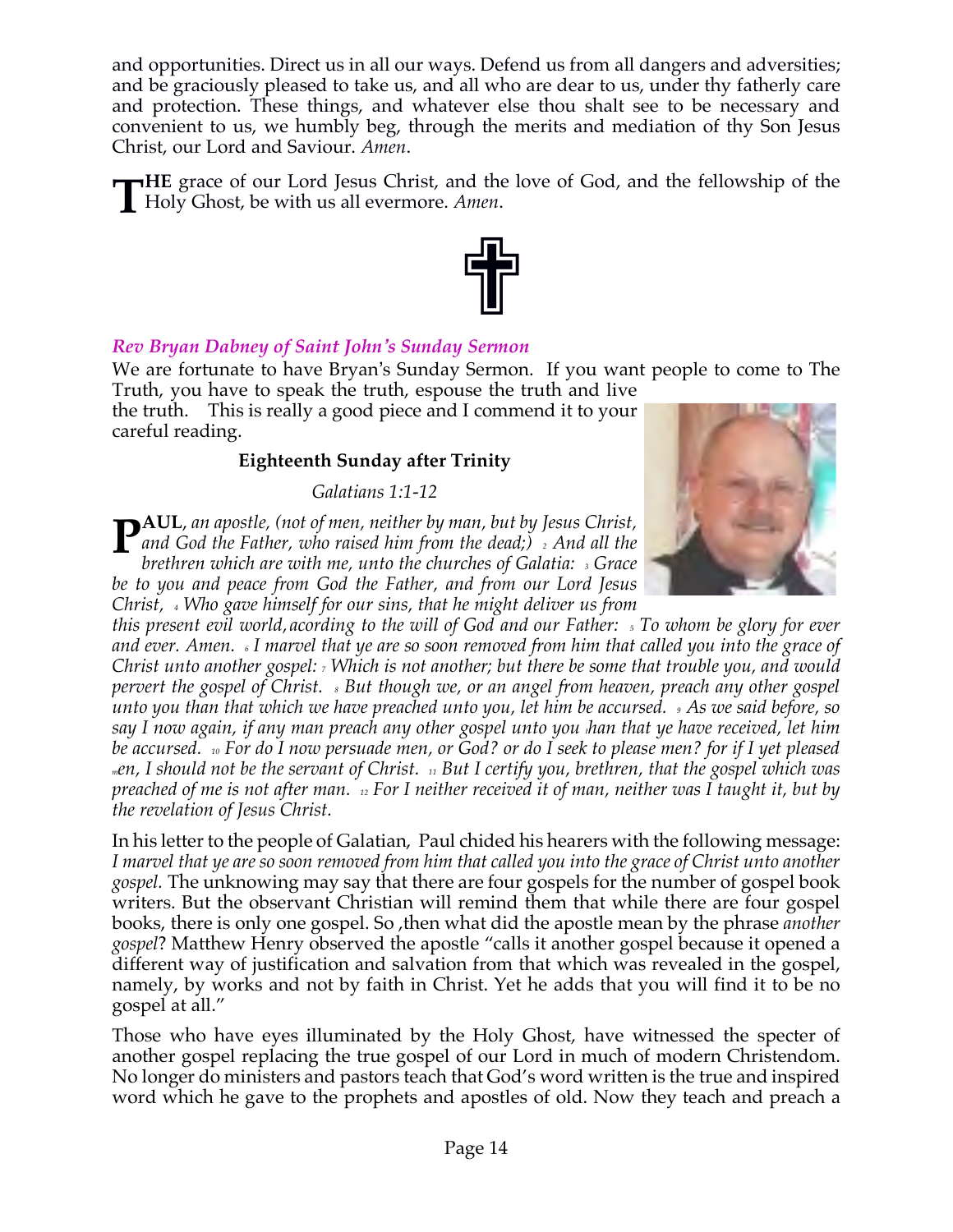new Jesus and a new gospel. The one true gospel of our Lord, which called for all to Repent, *for the kingdom of heaven is at hand* (Matthew 4:17b), has been replaced with the gospel of self-will.

The Bible makes it abundantly clear that there is nothing we can do to wipe away our sins apart from our acceptance of Jesus Christ as our Saviour and Lord. Without his blood upon us, God will see only our wicked natures, and will regard all our works as filthy rags (Isaiah 64:6). But living a life dedicated to Christ can be a daunting task as the devil will zealously labor to keep us from embracing God's word as truth (John 17:17). Over the millennia, Satan has sought to interfere with God's plan of redemption. When God sent forth his messengers to proclaim not only his word but the coming of his Messiah — who would complete his work of redemption and restoration— the devil countered by sending his mortal agents to sow the seeds of confusion and uncertainty amongst the faithful.

And when at last our Lord's coming was made manifest, Satan was there to tempt and test. Consider the words of the Rev. E. M. Bounds regarding this event: "...in the wilderness, Satan did not come as he came to Job, in frustrating storms of distress, but in the form of apparent sympathy and friendliness. It may have been in the disguise of a saintly hermit... *If thou be the Son of God... command these stone be made bre*ad (Matthew 4:3)." The devil also tempted our Lord to demonstrate his power (vv.5-6). He went even further to seek worship from him in exchange for the kingdoms of the earth (vv.8-9).

After his failure in the wilderness, Satan then tried to discourage our Lord with the meanness and pessimism of the religious elites. They mocked our Lord's good deeds and miracles; accused him of fomenting rebellion against Rome; and charged him with blasphemy against God. They also convinced a large mob to call for his crucifixion while at the same time calling for the Roman governor to release a known murderer, Barabbas. But whatever Satan's plans were at Christ's death and burial, they certainly were undone with his resurrection. For at that moment, the devil's kingdom was ruined (Colossians 2:9- 15).

Some might say that since the devil's plans for his kingdom have been undone then, "That's it. Christ has won and Satan won't trouble us anymore." But let us not underestimate our adversary. In spite of our Lord's victory, Satan has continued his campaign against the body of Christ. He has corrupted the various denominations of Christendom much as he corrupted the Aaronic priesthood (see II Chronicles 36:14; Ezekiel 8); or the kingly offices Israel and Judah; as well as the hearts and minds of the people (see II Chronicles 34:24-28; 36:15-16).

Yet God did not leave us uninformed concerning Satan's schemes for in the Book of Acts (20:26-31), we have St. Paul's warning to the Ephesian elders that demonic influence would find its way into an unwary, and sleepy-eyed church and that is why he admonished the elders to watch out for it. Sadly, we know from history that the later bishops failed to heed the apostle's instruction.

Consider our Lord's parable of the foolish virgins who did not take sufficient oil with them (Matthew 25:1-13). They represent the unregenerate portion of the church which will be unprepared to meet him upon his return to gather the faithful to his marriage feast (Revelation 19:1-10). One commentator put this way, "The kingdom of heaven is [our current] sphere of profession. All alike have lamps, but two facts fix the real status of the foolish virgins: they 'took no oil,' and the Lord said, 'I know you not.' Oil is the symbol for the Holy Spirit, and 'if any man have not the spirit of Christ, he is none of his.' Nor could the Lord say to any believer... 'I know you not.'" Our Lord calls on the true and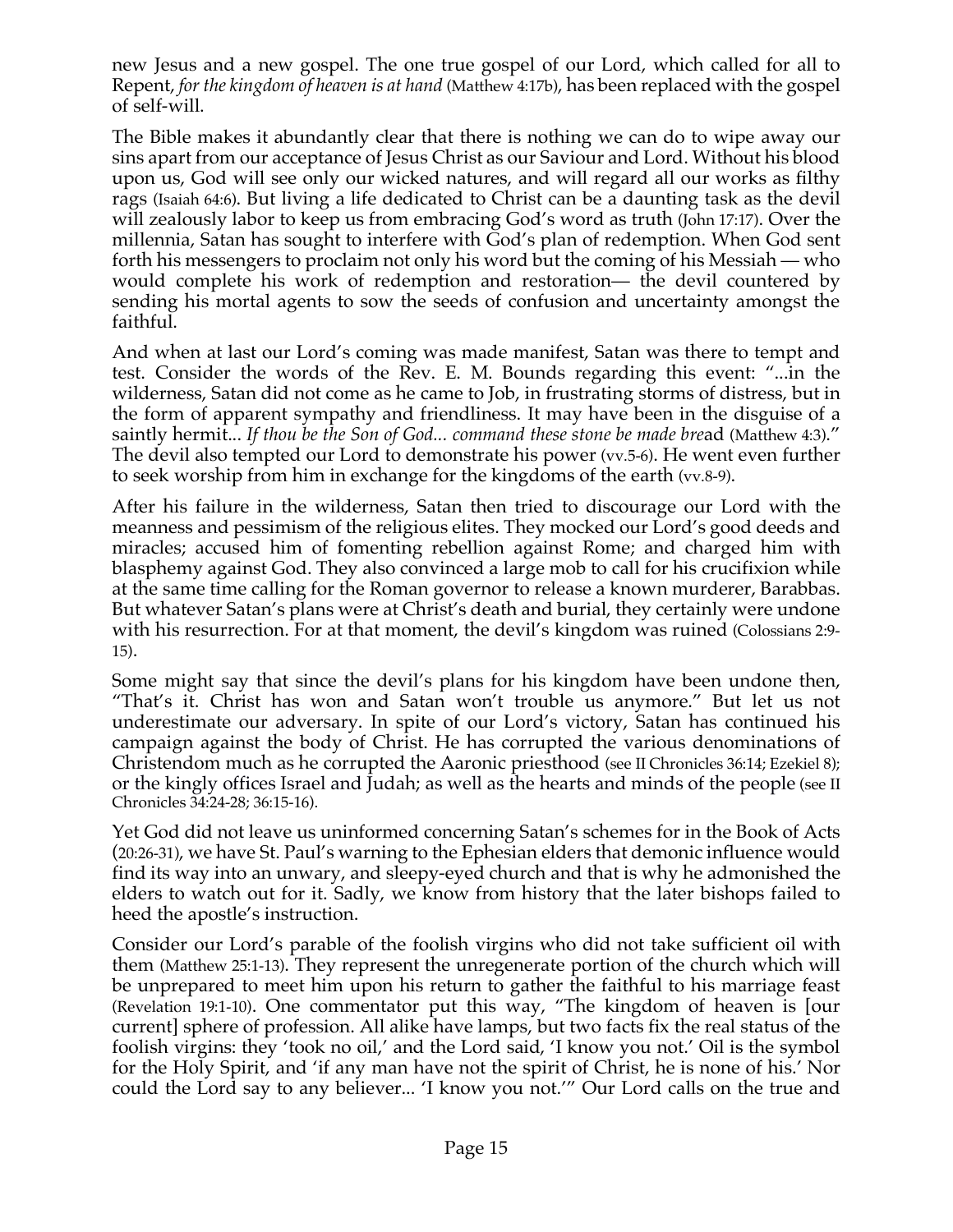faithful Christian to, Watch... for ye know neither the day nor the hour when the Son of man cometh (Matthew 24:13). The foolish virgins are good examples of those within the church who are not watching for the Master's return and have made no provision for the future— taking on the Holy Ghost— so that when he comes, they'd be ready to meet him. The wise virgins obviously had listened to their

Master and prepared, while their associates listened to another voice. Can you guess his name? Seriously, who else but the devil would insinuate such an alternative program to that of being prepared for the Master's return?

Message control is all important. At the present time, Satan has gained control over a sizable segment of what passes for the Christian Church. He controls many of the seminaries. These have for many decades turned out ministers tutored in the false tenets of another gospel. Without a doubt, these so- called schools of theology, and the ministers that have matriculated from them, pose a very serious danger to the body of Christ. For through their efforts, Satan's false gospel has found its way inside the church. Their sole purpose has been to gut the truth of God's word written as well as to poison the minds and hearts of those who have unwittingly accepted their false teaching.

And what sort of fruit have these minions of the evil one borne?

Principally, their acceptance within the various churches has given license to every sort of infidelity you can imagine. For instance, some have taught that same- sex relationships for both the clergy and lay people is acceptable within the church despite God's condemnation of such behavior (Leviticus 18:22). Some have also advocated infanticide which clearly violates the Sixth Commandment (Exodus 20:13). Some have even embraced a false universalism which does not conform to the exclusive nature of the gospel of truth. And last but not least, at the urging of their clergy, a growing segment of the church no longer use the old King James Bible in favor of the more user-friendly new versions which remove such things as St. Mark 16:9-20 leaving their readers with a verse which reads, *and they went out quickly, and fled from the sepulchre; for they trembled and were amazed: neither said they any thing to any man; for they were afraid* (v.8) rather than, *So then after the Lord had spoken unto them, he was received up into heaven, and sat on the right hand of God. And they went forth, and preached every where, the Lord working with them, and confirming the word with signs following. Amen* (vv. 19- 20). What a feeling of hopeless to end a gospel message by closing with the former text rather than the latter. But that is what the Devil wants all Christians to do any way— to flee in fear and trembling. And to that end, Satan will continue his campaign to prevent those sheep who are under the direction of his false ministers from hearing the word of God unless it's his version which has been edited so that the true message will be reduced to a mere figment of what God intended.

God expects us to be obedient to his word written. It does not matter what people will say now. Their excuses, and what have you, will not save them from being cast into perdition. All that truly matters is our faithfulness to our Lord Jesus Christ. Many will hear on that grim day of judgment his words , *I never knew you: depart from me, ye workers of iniquity* (Matthew 7:23b). And to that end, the Devil is counting on his minions and fellowtravelers to hold the ambivalent Christian in his growing list of synagogues of Satan. He wants them frozen in their pews unable to move for fear of moving, and not out of a godly fear for the commandments of Christ.

Few people like being reminded what they are doing is in error. Cain did not like it when God tried to set him straight. Neither did the children of Israel, who killed the prophets because they told them the truth of what was coming if they did not turn from their wicked ways. The same is true for people today. The Devil would have us believe another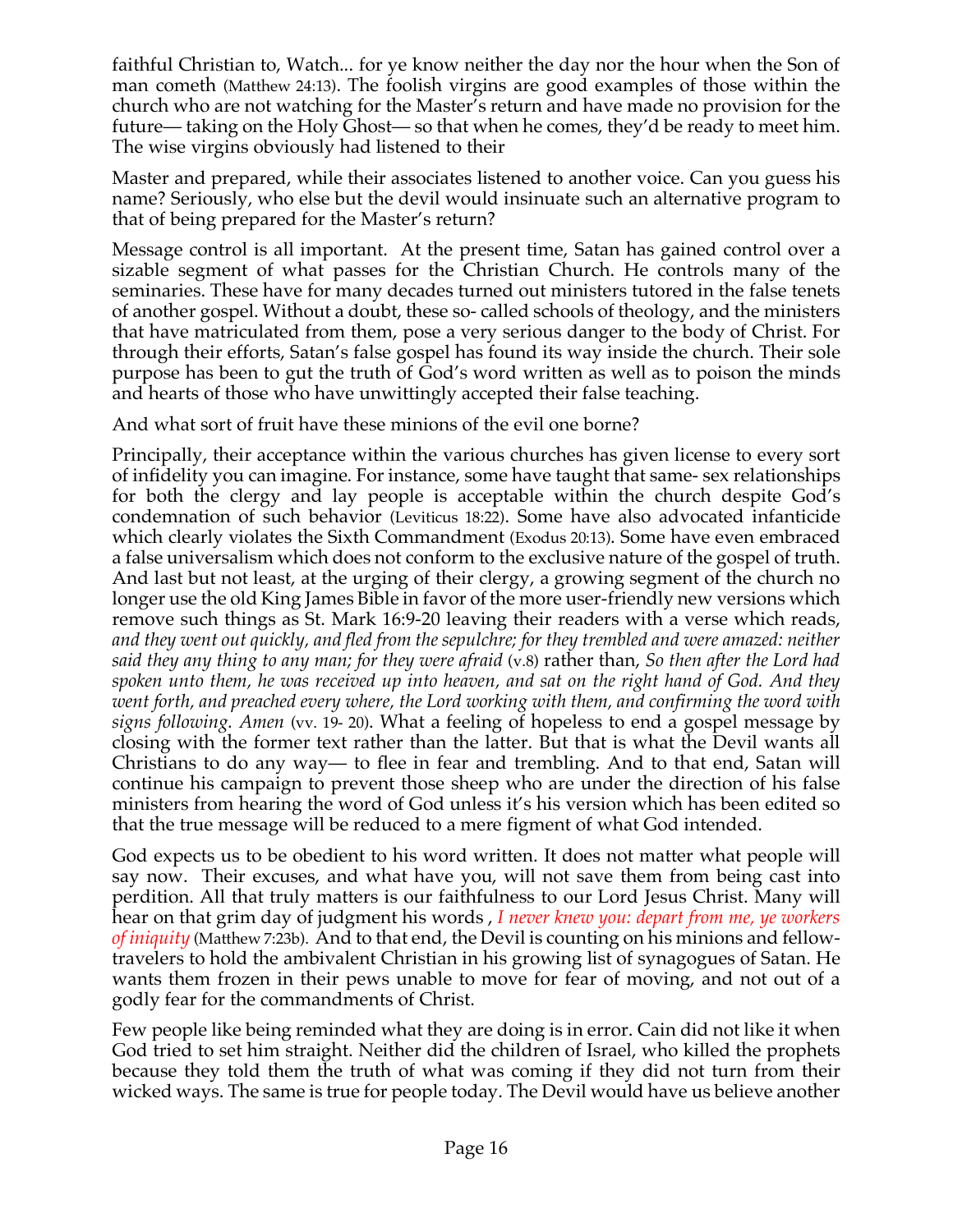gospel which embraces an assortment of self- help schemes and do-it-yourself projects designed to foster self-assurance and self-aggrandizement.

Christians beware! There is only one true gospel and not another. Reject the false gospel of the father of lies, and then come forth and be received of God in Christ agreeable to the words of Saint Paul who stated: *Wherefore come out from among them, and be ye separate, saith the Lord, and touch not the unclean thing; and I will receive you, and will be a Father unto you, and ye shall be my sons and daughters, saith the Lord Almighty* (II Corinthians 6:14-18).

Let us pray,

**ATHER**, we pray for thy divine assistance; that you would keep us from all false **FATHER**, we pray for thy divine assistance; that you would keep us from all false<br>doctrine, heresy and schism; that we might avoid the devil's snare and serve thee<br>faithfully unto the end: for these things we ask in the n faithfully unto the end; for these things we ask in the name of our Lord and Saviour Jesus Christ. *Amen*.

Have a blessed week, Bryan+

# *People in our Prayers* - http://faithfulcenturionprayerteam.blogspot.com/

### **Why? Prayer is an extremely important activity.**

It is not that God knows not our needs, for He surely does. Yet, Jesus commanded us to ask God for those same needs. In addition to the obvious of asking God for help, offering thanksgiving and the like, prayer helps us focus our thoughts on how we might do God's work.

The Prayer Team of the Anglican Orthodox Church was established to help our members and fellow Christians pray for those in need and to give thanks as well for the blessings we have been granted.

#### **Who can be on the list? Do I have to be a member of the Anglican Orthodox Church to be prayed for?**

No! The only qualification to be on the list is that you want our prayer team to pray for you. We are Christians and are happy to pray for you, no matter who you are. If you want help from God, you are our kind of people.

### **What is the commitment from the prayer team?**

Each member of the team will pray for the desired outcome at last once per day.

### **How do I get myself or someone else on the prayer list?**

You can email one of the prayer team leaders: Jack - jack@faithfulcenturion.org or Dru dru@ faithfulcenturion.org, or call the office at (619) 659-3608 or fill out a prayer card at your church.

#### **What should I ask for?**

Depends on what you want. Some people merely want God to be asked to heal their ills and be mentioned by their first name, others want a specific outcome and / or have more of their personal information known to the team. Ask for what you want. It is your desire and need for prayer the team is attempting to meet. For typical examples, see the list below.

### **Updating the Team**

If you are on our prayer list, or if you have submitted a person that you have asked us to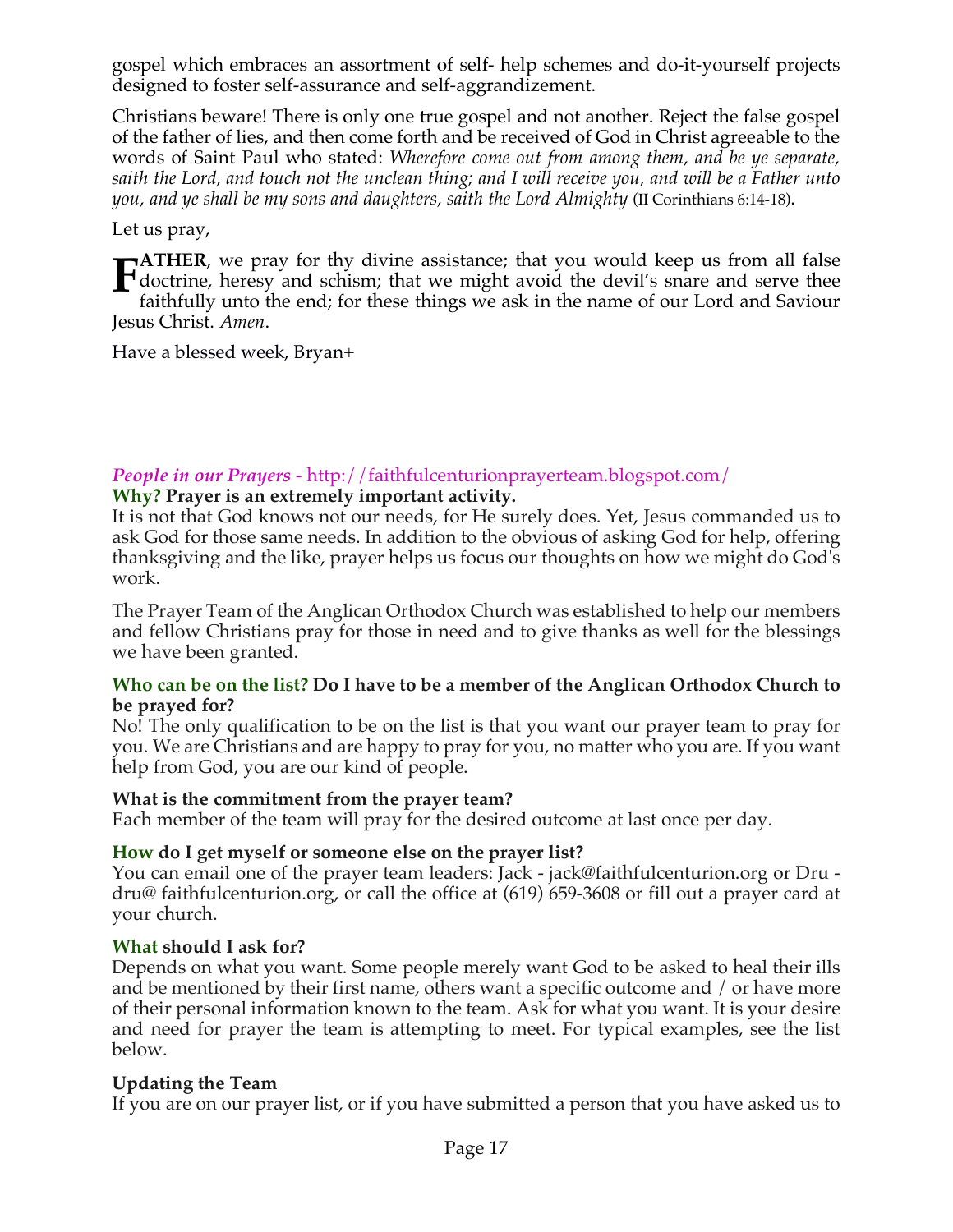pray for, please update one of the team members or Hap in person, by telephone or email. It helps to be able to pray specifically for these individuals including their specific needs; plus if they get better, it is our happy duty to give thanks!

Please note that on the yellow (maybe green or orange if you get an old one) cards at church, you can ask that those to be prayed for have their names disseminated to the prayer team. Those names will be said in church and appear here. Or, you can ask that their names and purpose be kept confidential, then only Hap will know to pray for them.

### *Prayer List Notice – If you have someone on the prayer list and their needs have changed, please let us know. We'd like to update our prayers to reflect the need and most important to give thanks!*

#### *Immediate Prayer Please*

- *Jieun* has been through a very difficult time at the hands of people who have hurt her and are out to hurt her further as well as discredit her, she is being kept against her will at the present time. Pray that God will heal her wounds, keep her calm and safe and find a way to release her back to her family, please pray for strength calm and peace for all.
- *Chief Mike Wysocki* finally had heart valve surgery June 2017. He was back in the hospital with a bleeding ulcer, but made it home. Please give thanks for that and pray for the medical team treating Mike that they might pay attention, do their very best and be open to God's guidance. Pray a complete recovery and peace of mind and trust in God for Mike, his lovely wife Wendy and his family.
- *Jim* was in the hospital 18 July 2017, for four days due to fluid around the lungs from Congestive Heart Failure. Please pray the medical team treating Jim might pay attention, do their very best and be open to God's guidance. He is feeling better but this past year has been hard on him physically with four surgeries, starting with back surgery in June 2016, an eye operation in December and then two operations involving his pacemaker in March 2017 and again in May 2017. All these have weakened him but he is getting stronger and now is back in PT to help rebuild his strength. Thanks be to God. Jim and his family thank you for the prayers and request them to continue as the doctors are still working on medication balance to help his heart not to go back into Congestive Heart Failure. Pray for peace of mind and trust in God for Jim and his family.
- *Ron Cole Klages* is a patriotic former Marine who has debilitating blood clots pursuant to cancerous growths on his liver and unknown other places. His doctors will inform of clinical findings on Monday for further treatment. Please pray for the medical team treating Ron that they might pay attention, do their very best and be open to God's guidance.
- *Jill* was on life support; her family members traveled a great distance to see her and returned home safely. Jill's condition improved to critical, but needs your prayers to continue her recovery.
- *Kurt Thomas* is now home after undergoing open heart surgery in Richmond, Virginia as the result of a life threatening bacterial blood infection which settled in his heart and other places. The infection resulted in a hole in his heart. Kurt. They successfully replaced about half his heart with donor parts. Kurt had a permanent pacemaker installed on 26 March 2017 and he returned to work the first of June! But, now he is having problems with fluid retention. It is a God given miracle Kurt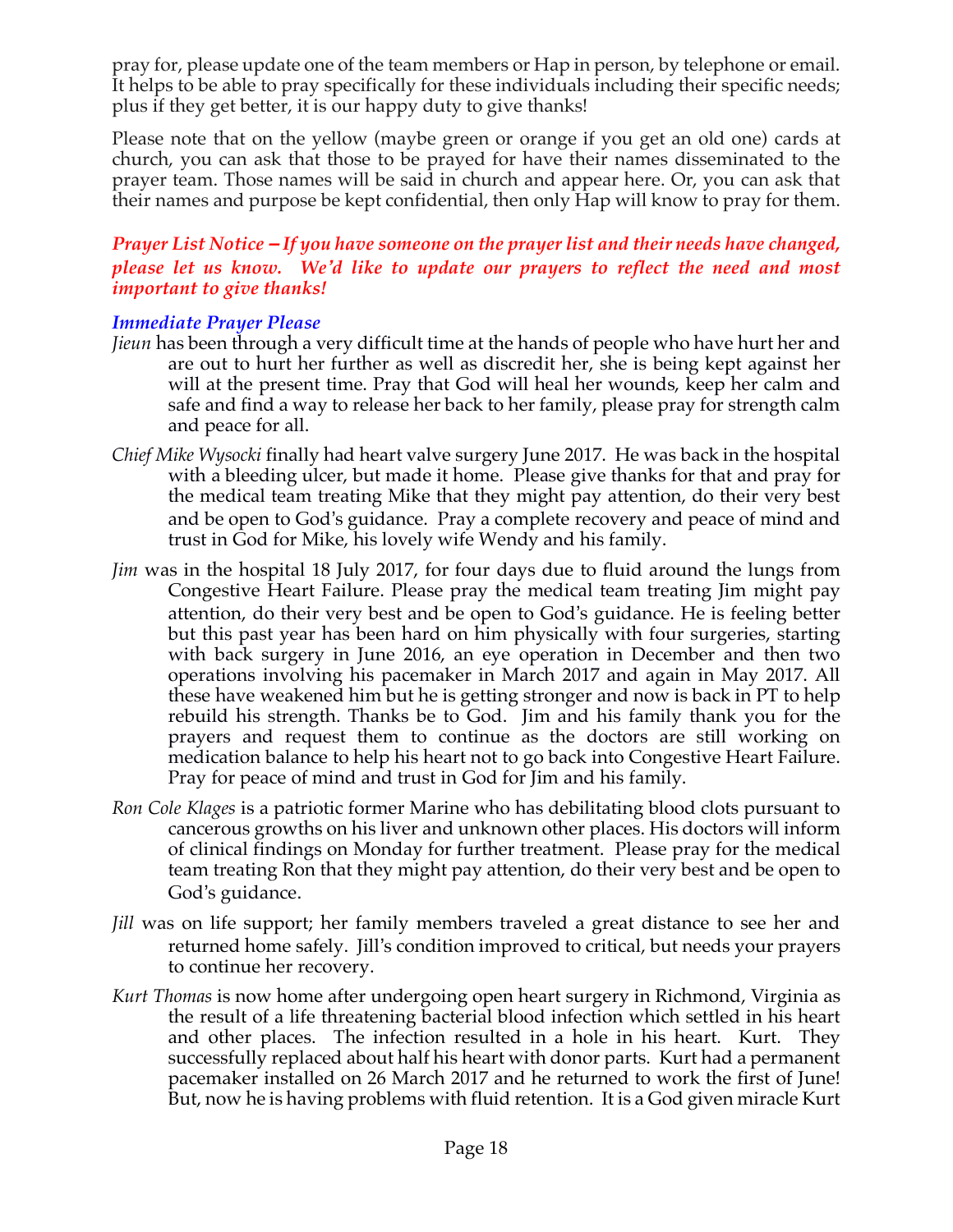made it through all this. Please join Kurt and Mary, his family and friends in giving thanks. There is still a long and rocky road ahead; please pray for spiritual and physical strength for Kurt, his wife Mary and their family. Please pray for the medical team treating Kurt that they might pay attention, do their very best and be open to God's guidance. Pray also for Kurt to accept what he cannot do at present and concentrate on what he can do. This is a very foreign situation for this Christian warrior. He needs God's help to adapt and prosper.

- *Cindy,* Bishop Jerry's cousin, may need to undergo brain surgery if medication is not effective. Please pray the Lord will extend a hand of mercy and healing to Cindy.
- *Samson Hendrik* has prostate cancer and his kidneys are not working. Pray our Lord Jesus Christ will be close to him and his family of friends during this illness.

### *Birthdays*

Shamu celebrated her 50<sup>th</sup> birthday 3 September 2017,

#### *Move*

*The Thomas Family* are now in Virginia on what was to be a headquarters tour. Pray for peace of mind for Kurt and for Mary and the kids.

### *In need of a miracle or understanding of God's Plan*

- *Neal* has heart problems and is very weak, he also has COPD, kidney problems, his potassium is too high, he came back from the point of death. He is now home and permanently on oxygen. He is doing well, for that he and his family are grateful and ask your thanksgiving prayers. More importantly, please pray Neal will accept salvation through our Lord and Savior.
- *Paul* is in hospice and ready to meet His Lord. Please pray for Paul as he prepares to go home to be with his family who have gone before him. Pray for the faith of his family to build and the transition to be good.
- *Dot* is an elderly woman with liver cancer. Please pray for Dot as she prepares to go home to be with her family who have gone before her. Pray for the faith of her family to build and the transition to be good.
- *Mrs. Tiffany (90)* has chosen to refuse extraordinary care as it will not gain much earthly time. The Tiffanys have been together for a long, long, long time. Pray for Mrs. Tiffany and her husband as together they begin this Journey to be with their Lord.
- *Saundra* is in ICU with congestive heart failure after a heart operation. She is aged and frail. Saundra is near the end of her time here on earth. Please pray for comfort, understanding, strength and guidance for Saundra and her family who will of necessity remain behind. Pray for the love of God to stay foremost in their hearts.
- *Polly* is in hospice care with dementia and spinal stenosis. Please pray for her as she prepares to go home to be with her family who have gone before her. Pray for the faith of her family to build and the transition to be good.
- *Ron* had a Heart Attack, at the hospital he found out he also has Kidney Cancer. He is a man of faith and is in need of prayer for his health and that the Lord will provide strength for his family.
- *Kathy Cox Merritt* has been receiving Chemo and 12 November 2016, had bowel resection surgery and was given a very bad prognosis. Kathy just retired as an RN in Orthopedics at a local hospital; sometimes a little medical knowledge can be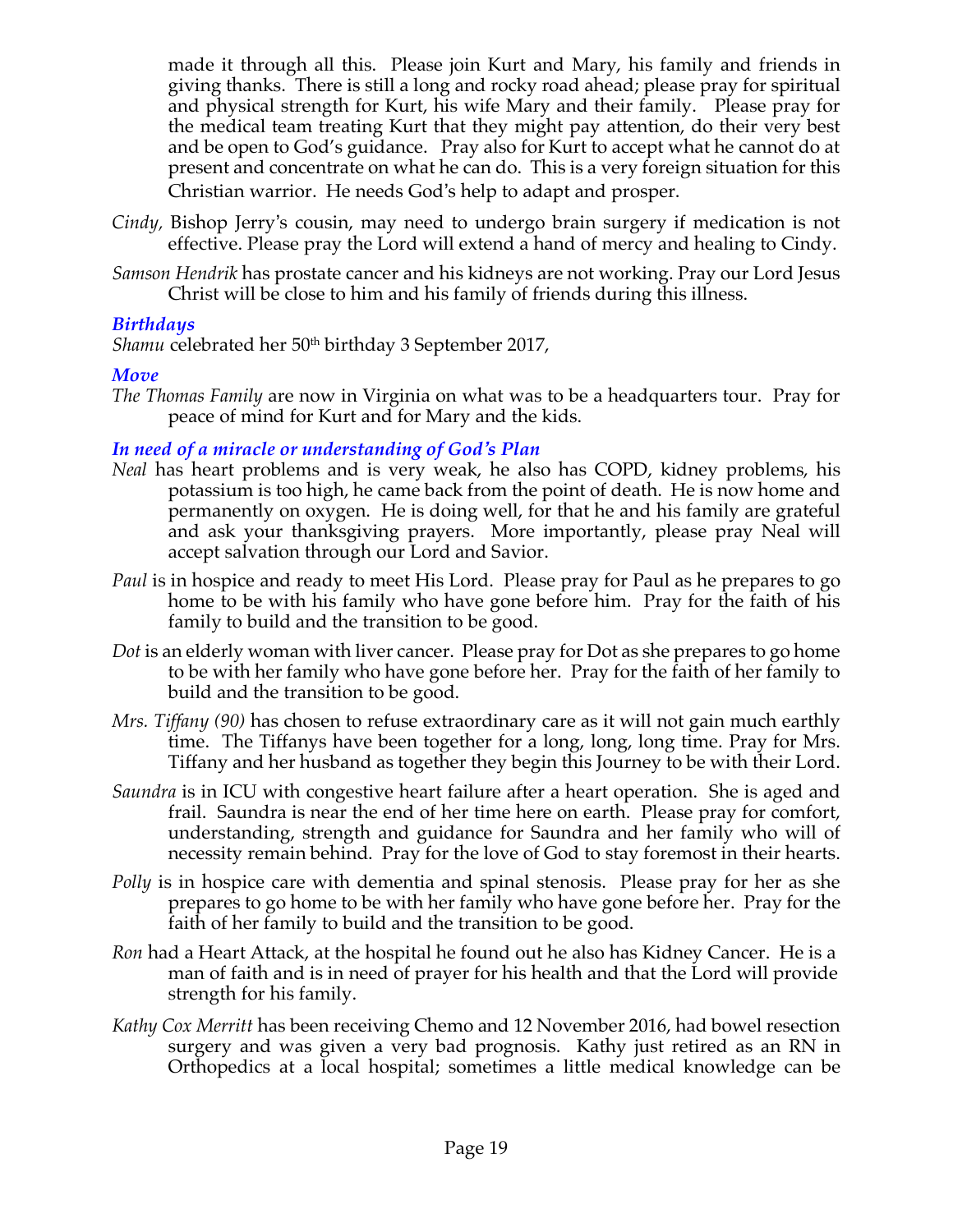dangerous to the patient but she remains positive. Please pray for Kathy's healing and peace and comfort for her and her family, both spiritually and physical

- *Krysti* is off life support and able to talk, please give thanks for the good news. She is still unable to feel her legs. When that comes back she will go to a rehabilitation facility. Krysti has used drugs, has high blood pressure, is diabetic and has organ failure. Her families are with her and will appreciate your prayers.
- *Pat* has metastatic osteosarcoma; there is little that can be done. Please pray for a miraculous remission; that Pat's remaining time here on earth might be good. Help Pat and family put their trust in the Lord and let Him carry their sadness, fear, worry and terror.
- *Amy* has been diagnosed with metastatic melanoma and has cancer all over her body, and in one of her kidneys which are no longer functioning. Amy and her family have asked for prayer to stop the growth and to aid the family financially with the medical bills. At present she has to have surgery every two months to place stents. Pray Jesus will be close to all.
- *Gemma Dillinger* has been treating for breast cancer for over a year now, after surgeries, radiation and chemotherapy, she is reaching the limit of her tolerance with no end in sight. Please pray for her to gain strength and ground on the cancer. Help her to continue with her faith in our Lord, she is not afraid to go home, but wants to make sure it is time. Pray she will be encouraged to not give up until it is her time to go and that her time here on earth with her family will be good.
- *Janet* has had a blood borne cancer for several years. Her faith in the Lord is great and she is ready to be with Him. Pray she will be encouraged to not give up until it is her time to go.
- *Holly* has had Colon Cancer, Breast Cancer and now it is in her spine. Please pray for guidance for the medical personnel treating Holly, for a miraculous remission; that Holly's remaining time here on earth might be good. Help Holly and her family put their trust in the Lord and let Him carry their sadness, fear, worry and terror. Pray for strength and courage for Holly.
- *Tim* was on a kidney transplant list and started dialysis and was taken off the transplant list for a heart problem that required stents, while putting in stents a leaking valve was found. A port was put in and something happened and it has to be redone. In several days he will have a valve replaced, after heart surgery and recover he will go back on the transplant list. Please remember him in prayer in the days and weeks ahead. Pray he will put his worry on God's shoulders so he might be at peace and rest. Pray for those treating him that they might pay attention and do their best.
- *Marilyn* has been diagnosed with non-operable pancreatic cancer. Please pray for a miraculous remission; that Marilyn's remaining time here on earth might be good. Help Marilyn and her family put their trust in the Lord and let Him carry their sadness, fear, worry and terror.
- *June* found she has a recurrence of colon cancer, which is now Stage Four, that is it has spread. Please pray for a miraculous remission; that June's remaining time here hon earth might be good. Help June and her family put their trust in the Lord and let Him carry their sadness, fear, worry and terror.
- *Leon McKay* suffered a stroke a few weeks back that has left him unable to speak and while undergoing evaluation the doctors also found he has a very aggressive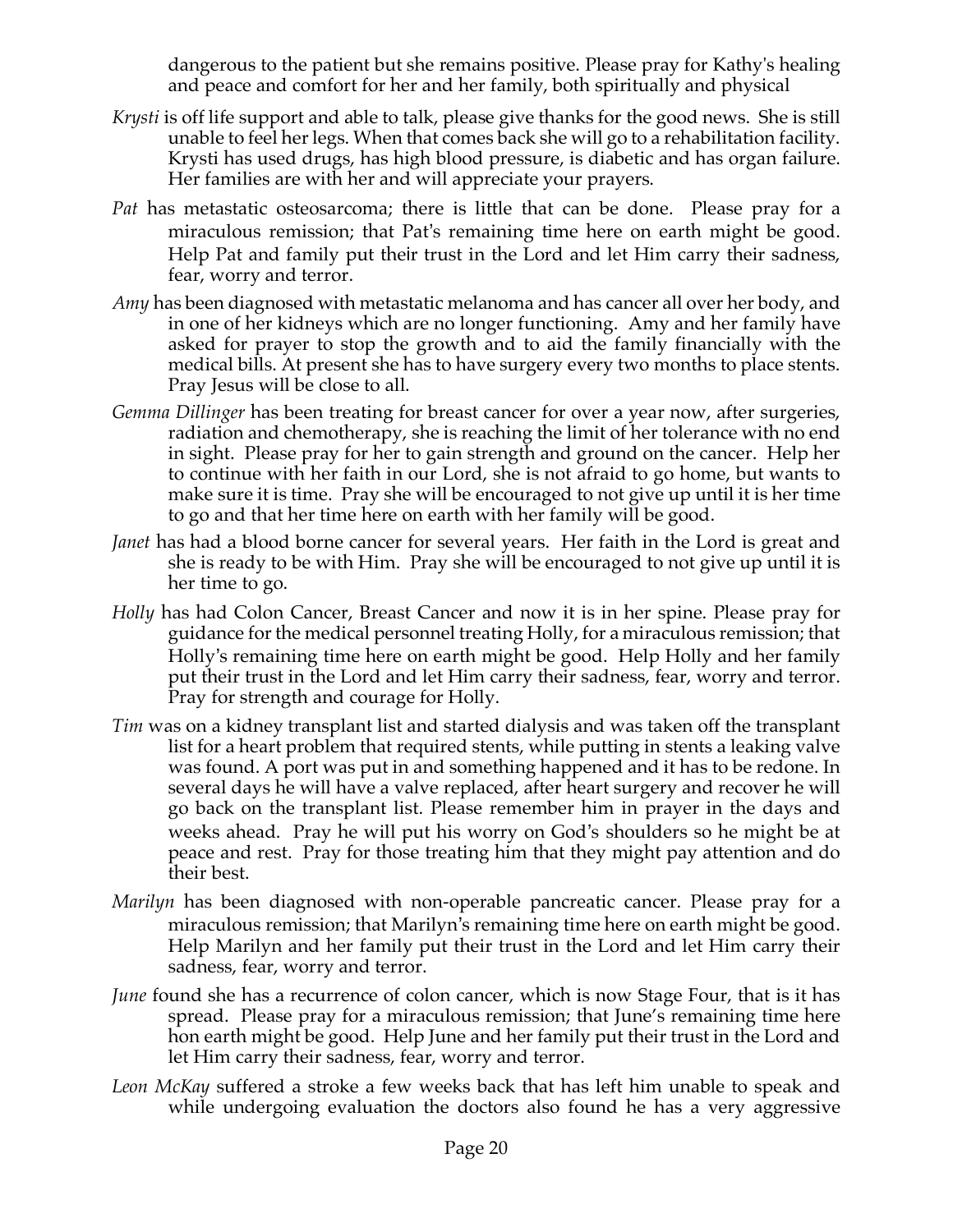cancer. Please pray for a miraculous remission; that Leon's remaining time here on earth might be good. Help Leon and his family put their trust in the Lord and let Him carry their worry.

- *Rev. Thomas Brooks* is not improving and being kept alive by artificial machines. Please pray for a miraculous recovery and if that not be God's Will, a rapid passing to home. Help Thomas' family put their trust in the Lord and let Him carry their worry.
- *Ronnie* has kidney cancer that has spread and the surgeons are very concerned. Please pray the medical team to formulate a successful treatment plan and for a miraculous remission; that Ronnie's remaining time here on earth might be good. Help Ronnie and family put their trust in the Lord and let Him carry their worry.
- Levi was cancer free for 4 years and just discovered he has kidney cancer. Levi has a great deal of faith and said whether he is healed or God takes him home he will be fine. Please pray for the medical team to pay attention and to their best and for a good outcome. Pray also that Levi and family will be able to put their worry on God's shoulders. In particular, please pray for pain relief; Levi is 22 years old.
- *Ray Daley* is a member of the Royal Canadian Legion and served his country during the Korean War era. Ray is taking chemotherapy treatments for cancer. Meanwhile his son Trevor is in the hospital in a coma and seems to have lost the will to live.
- *Pat* has been under treatment for colon cancer for some time. He has had major complications the last few days and your prayers will be appreciated by family and friends.
- *Dorothy* had pneumonia, on checking her lungs they found tumors which permeated the lung area. Further investigation found a primary site in the colon, with the lung being secondary. It would appear there is no viable treatment at this time. Please pray for a miraculous remission; that her remaining time here on earth might be good. Help Dorothy and her family put their trust in the Lord and let Him carry their worry.
- *Becky* has fourth stage metastasized lung cancer and is not doing well with chemotherapy treatments. Please pray for Becky and her husband as they are together during this difficult time in their lives.
- *Jane* has fourth stage cancer and is not doing well. Please pray for Jane and her family as they are together during this difficult time in their lives.
- *Colleen* has been battling pancreatic cancer over the last year and it has now spread to one of her lungs. Please keep her and her family in your prayers.
- *Christine* has cancer of the colon, which spread to her liver; she is receiving chemotherapy and is having difficulty eating. Please pray for the medical team treating her to pay attention and do their very best; pray also for confidence in our Lord for Christine and her family.

#### *Homebound or Infirm*

*Sarah* had to move to an Assisted Living Home and has found the adjustment very difficult. Please pray she will come to terms with the situation and that her Lord Jesus will be close to her. She recently lost 30 pounds and her eyesight is deteriorating. Pray her appetite will improve and her eyesight will return to normal. Most of all, please pray our Lord Jesus Christ will be close to her at this difficult time.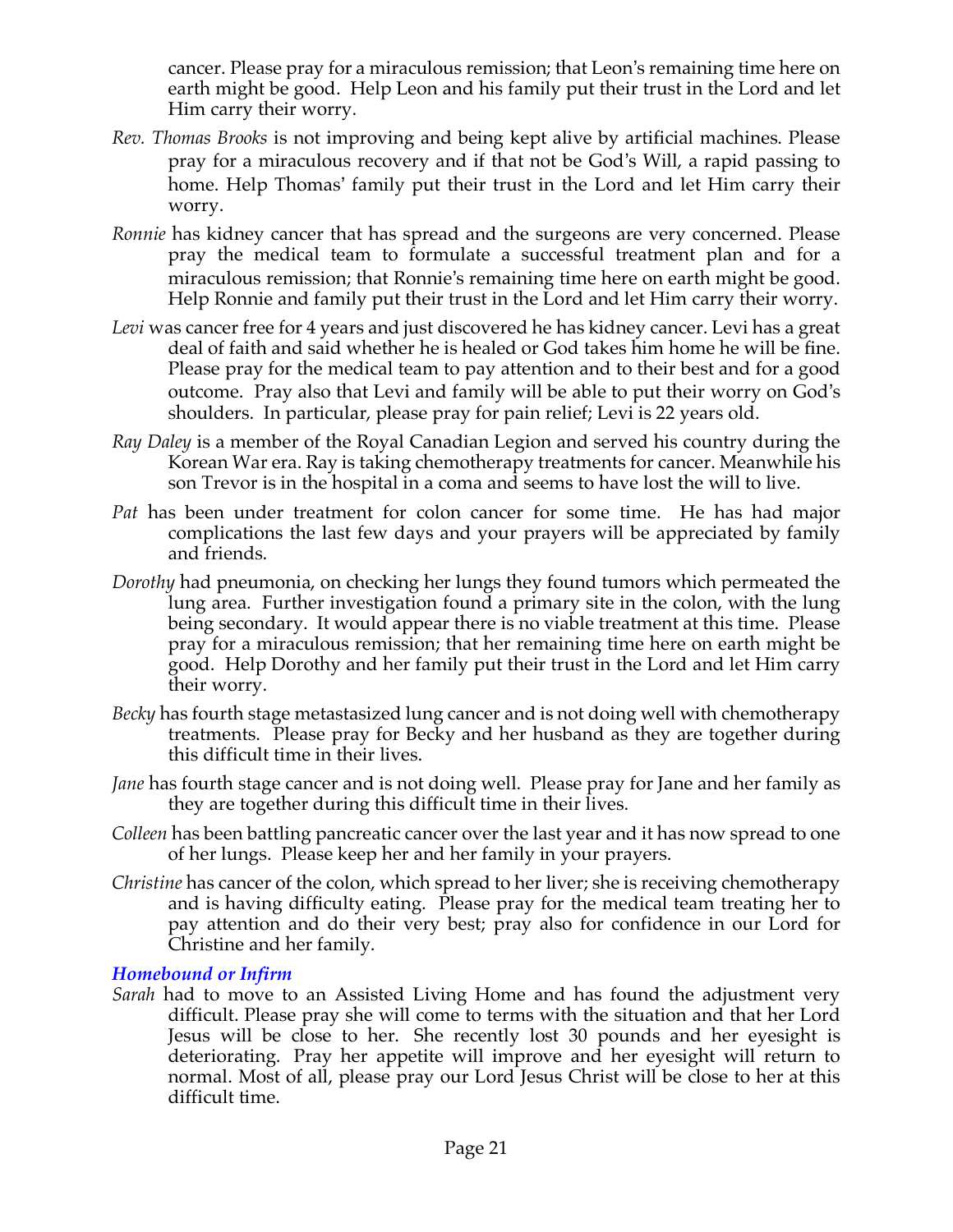- *Larry H* has general weakness as the result of extreme fatigue. Larry is now up and about, walking without assistance. The depression is still a part of his life. Due to several chronic illnesses, he will never be able to live on his own. On the other hand, he has been transferred to a facility near his former home so he will be nearer his friends. Larry has difficulty with the lack of what he considers fairness in the Word. Please pray for help for Larry to put his trust in the Lord, relax and build strength and give Pastor Roy guidance on helping him.
- *Laurel Bessessen* (95) has begun to lose her mental abilities to recall people, places and things around her. Her family is no longer able to care for her at home and she is in a skilled care facility. She is the last of that family's generation. Please pray for the mental degradation to stop or for her to leave for home. Pray for her family who do their best to care for her, visiting every day; for her children Cookie, John and Bill, as well as the other members of the family.
- *Judith Clingwall* is afflicted with Multiple Sclerosis (MS). She is currently in Laurel Place, an extended care facility in Surrey, British Columbia. Please pray for remission of the disease so she might return home to her family. Pray also for strength for her husband Martin as he deals with all the problems and stress of Judith's situation.
- *John* has Alzheimer's pray he will call on God to help him as he deals with this.
- *Steve,* brother in law of Paul Martin, appears to have early onset dementia. Steve had teenage children and is very concerned for them. Please pray for the disease to stall or abate and for peace of mind for Steve and his family.
- *James* is on oxygen all the time, this is bothersome to him and terrifying as well. Please pray for James to put his worry, his bother and his terror on the Lord. Pray for strength and guidance for James and his family. They suggest this verse, I am thine, save me, for I have sought thy precepts.
- *Joan* has had serious medical problems that have kept her confined. Please pray her health will remain stable.
- *Norma, Sara's* mother is in a state of deteriorating health, both physically and mentally, with both dementia and Alzheimer's She is slowly drifting away, though she still recognizes Sara and prayer gives her a sense of peace. Please pray for both Sara and her mother to put their cares and worries on God's shoulders so they can deal with the many problems involved.

#### *Surgery*

- *Maria Carla* is going to the hospital for corrective surgery. Pray our Lord Jesus Christ will be close to her as she has this operation. Pray for her father who will be taking her a long distance for the operation.
- *Bob Apple* is having surgery for a squamous cell carcinoma. Pray the surgical team will be open to guidance, pay close attention and do their very be Pray for peace of mind and trust in God for Bob and his family.
- *Marcia* has had a biopsy of a mass in her breast which indicated a tumor that must be removed. Pray the surgical team will be open to guidance, pay close attention and do their very be Pray for peace of mind and trust in God for Marcia and her family.
- *Edware* is having his fourth back surgery (in the last four years) Please pray for the medical team to pay attention and to their best and for a good outcome. Pray also that Edware and his family will be able to put their worry on God's shoulders.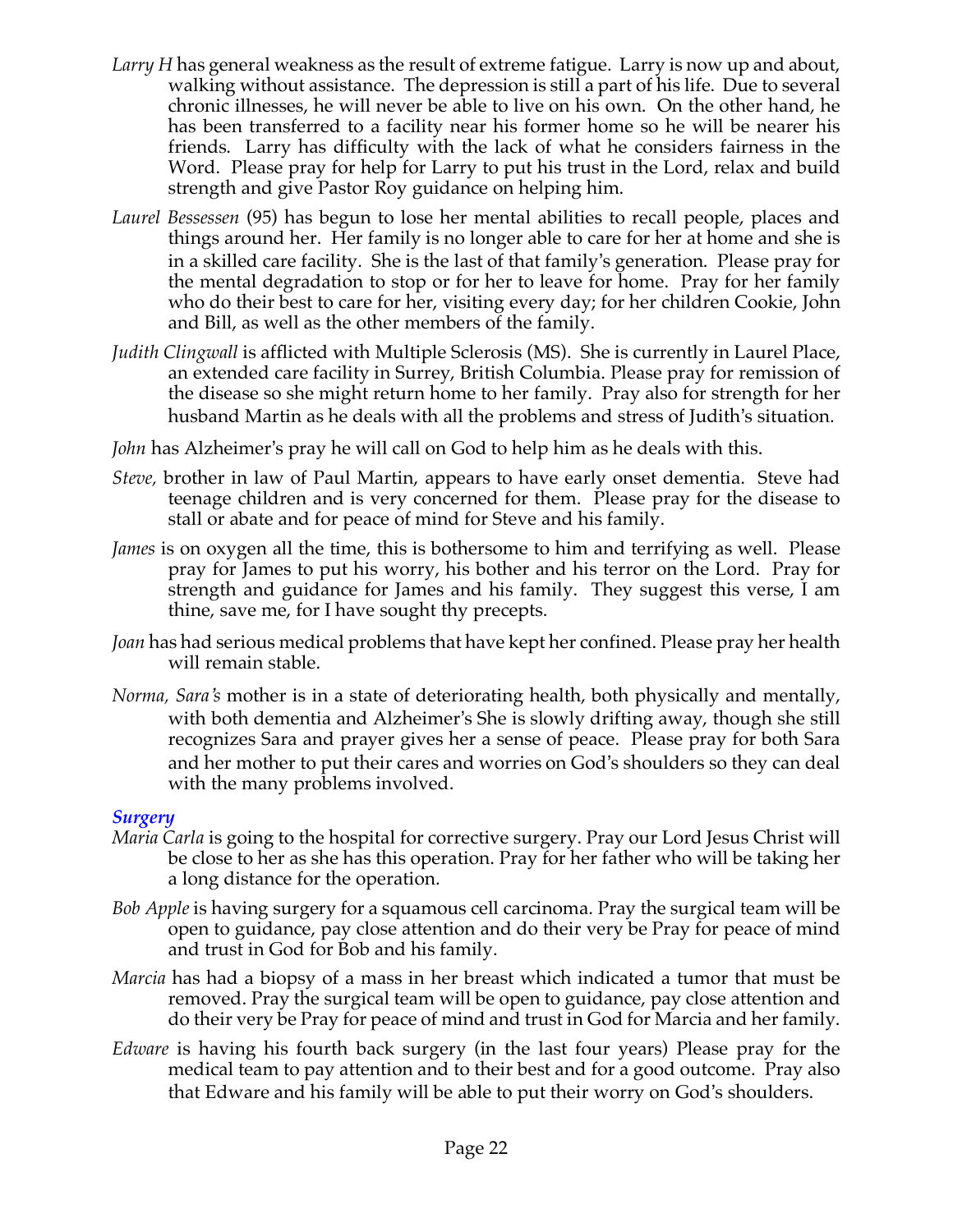- *Jeff* has been undergoing surgery, chemo and radiation since October for pancreatitis and Pancreatic cancer. Please pray for the medical team to pay attention and to their best and for a good outcome. Pray also that Jeff, his wife and family will be able to put their worry on God's shoulders.
- *Albert* had a pacemaker installed recently. He will require surgery soon for a leaking heart valve and has just been told he has esophageal cancer. Pray he will turn to God and come to know Him on a more personal basis as the days go by.
- *Mario* has early-diagnosed prostate cancer and had surgery. Pray for complete remission and that Mario and his family will be able to put their worry on God's shoulders.
- *Eddie* has upcoming bladder surgery. Please pray for the surgical team to pay attention and to their best and for a good outcome. Pray also that Eddie and family will be able to put their worry on God's shoulders.

### *Testing and Treatment*

- *Dru Arnold* has a ruptured tendon in her left ankle. She asks that she be guided to the right treatment and the medical team treating her will be open to God's guidance, pay attention and do their very best.
- *April and her husband* ask you prayers for the Lord to guide them and lead them both to the correct medical care; and that the family may receive comfort in the process.
- *Michael Moriarty* has been diagnosed with upper duodenal cancer which is the upper section of the small intestine. It is fairly rare and they have not decided how to treat him. Pray with Michael, his family and friends that the medical insurance people will fulfill their obligations and the physicians treating him will be guided in their assessment and treatment plan, for a full and speedy recovery to good health and for continued trust in the Lord for Michael, his family and friends in this worrisome time.
- *Chloe Mayo*, granddaughter of Justice Roy and Kayla Moore, good friends of Bishop Jerry, suffered a serious kidney attack possibly resulting from strep. Pray her family and friends the physicians treating her will be guided in their assessment and treatment plan, for a full and speedy recovery to good health and for continued trust in the Lord for Chloe, her family and friends in this worrisome time.
- *Josh* has two little children and just discovered he has a rare form of Cancer. Please keep him and his family in your prayers in the days ahead.
- *Ross* an elderly gentleman has been diagnosed with Leukemia. Ross has had good health until now, your prayers at this time will be appreciated by his family and friends.
- *Carman* was just diagnosed with breast cancer. Pray for her family as they continue to help her get the proper care. Pray with Carman, her family and friends that the physicians treating her will be guided in their assessment and treatment plan, for a full and speedy recovery to good health and for continued trust in the Lord for Carman, her family and friends in this worrisome time.
- *Kathie Lynn Holter* sister of Rev Phil Ternahan, was just diagnosed with Stage Four lung cancer (never smoked) which spread to the brain. She was operated on 26 June 2016. Please pray with Kathie, her family and friends that the physicians treating her will be guided in their assessment and treatment plan, for a full and speedy recovery to good health and for continued trust in the Lord for Kathie, her family and friends in this worrisome time.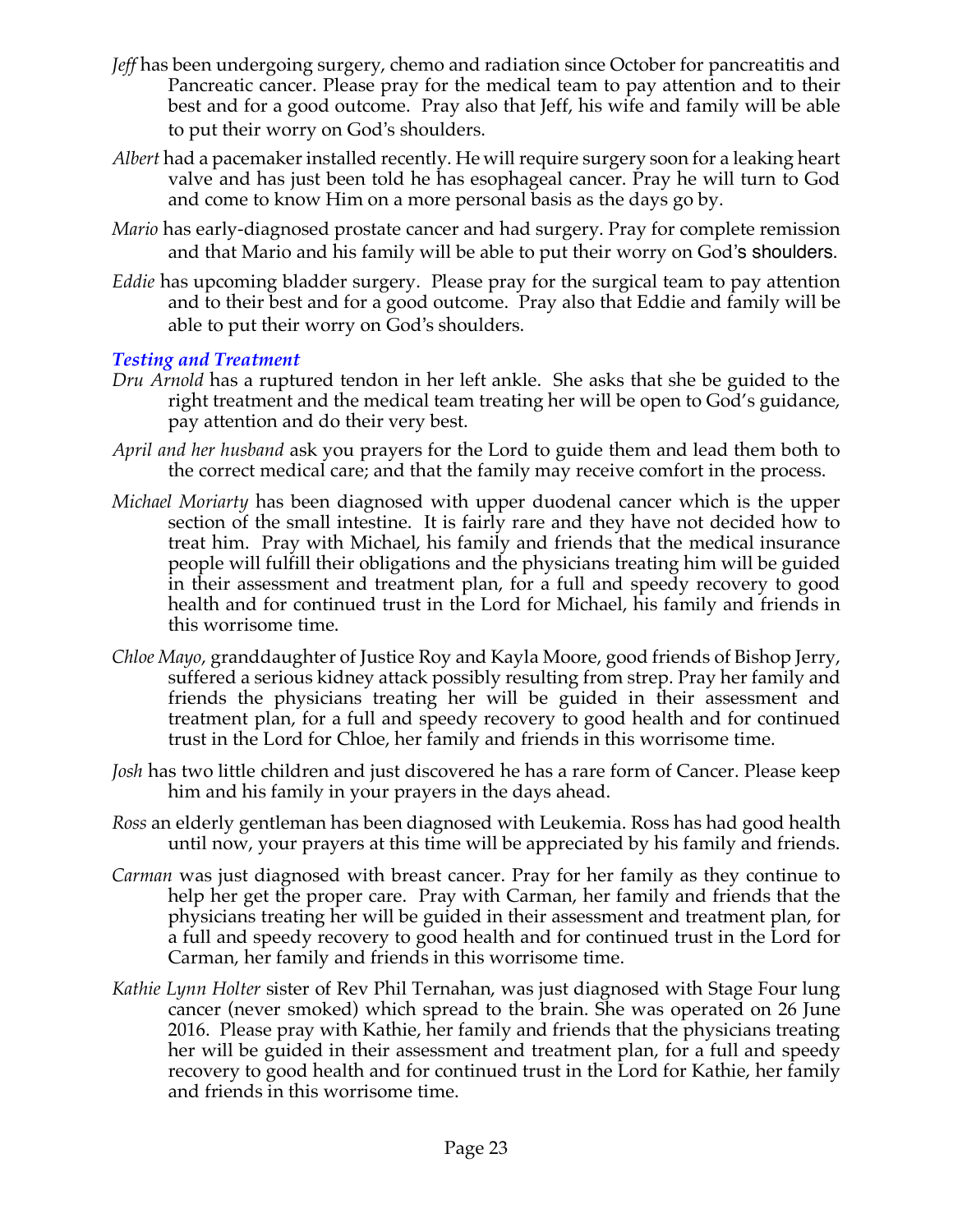- *Tina* just found out she has cancer on her left kidney. Please pray for guidance for the people treating her and for trust in our Lord for Tina and her family.
- *Martha* is now home after testing and she does not have cancer, but she does have bad kidneys and is adjusting and getting ideas to work with that. Please pray for guidance for the people treating her and for trust in our Lord for her.
- *Spencer* has been diagnosed with Autism. Please pray for guidance for the people treating him and for trust in our Lord for him and his mother Lorna.
- *Jane* has Multiple Myeloma and is set for back surgery on Monday 9 May2016. Please pray with Jane, her family and friends the physicians treating her will be guided in their assessment and treatment plan, for a full and speedy recovery to good health and for continued trust in the Lord for Jane, her family and friends in this worrisome time.
- *Michael* has cancer of the blood and is starting chemotherapy. Please pray for the physicians treating him to be guided in their assessment and treatment plan, for a full and speedy recovery to good health and for trust in the Lord for Michael.
- *Clay* has a large gallstone; he is in poor health and not currently a surgical candidate. Please pray for the physicians treating him to be guided in their assessment and treatment plan, for a full and speedy recovery to good health and for trust in the Lord for Clay.
- *Jim Sevier* has been in the hospital for heart related troubles. Please pray with Jim and his family the physicians treating him will be guided in their assessment and treatment plan, for a full and speedy recovery to good health and for trust in the Lord for Jim and his family in this worrisome time.
- *Claude* has been falling and he does not know why. Pray doctors will discover what the problem is and he can continue without any more difficulties.
- *Gretchen* has been diagnosed with severe osteoporosis and is now being treated with exercise, nutrition and vitamins. Please pray with Gretchen and her family the physicians treating her will be guided in their assessment and treatment plan, for a full and speedy recovery to good health and for trust in the Lord for Gretchen and her family in this worrisome time.
- *Pete* has not been well and is back in the hospital with another stroke. Please pray for the physicians treating him to be guided in their assessment and treatment plan, for a full and speedy recovery to good health and for trust in the Lord for Pete and his family in this worrisome time.
- *Kamil* has heart problems and they are trying to stabilize his medication, now he been admitted to the hospital because of breathing problems. Please pray for the physicians treating him to be guided in their assessment and treatment plan, for a full and speedy recovery to good health and for trust in the Lord for Kamil and his family in this worrisome time.
- *Mary Lee* has bleeding into her stomach and they cannot find the sources. Mary Lee is in CCU and her husband *Maurice* is not eating until she returns home for is so upset. Please pray for the physicians treating her to be guided in their assessment and treatment plan, for a full and speedy recovery to good health and for trust in the Lord for her, Maurice, as well as the rest of the family in this worrisome time.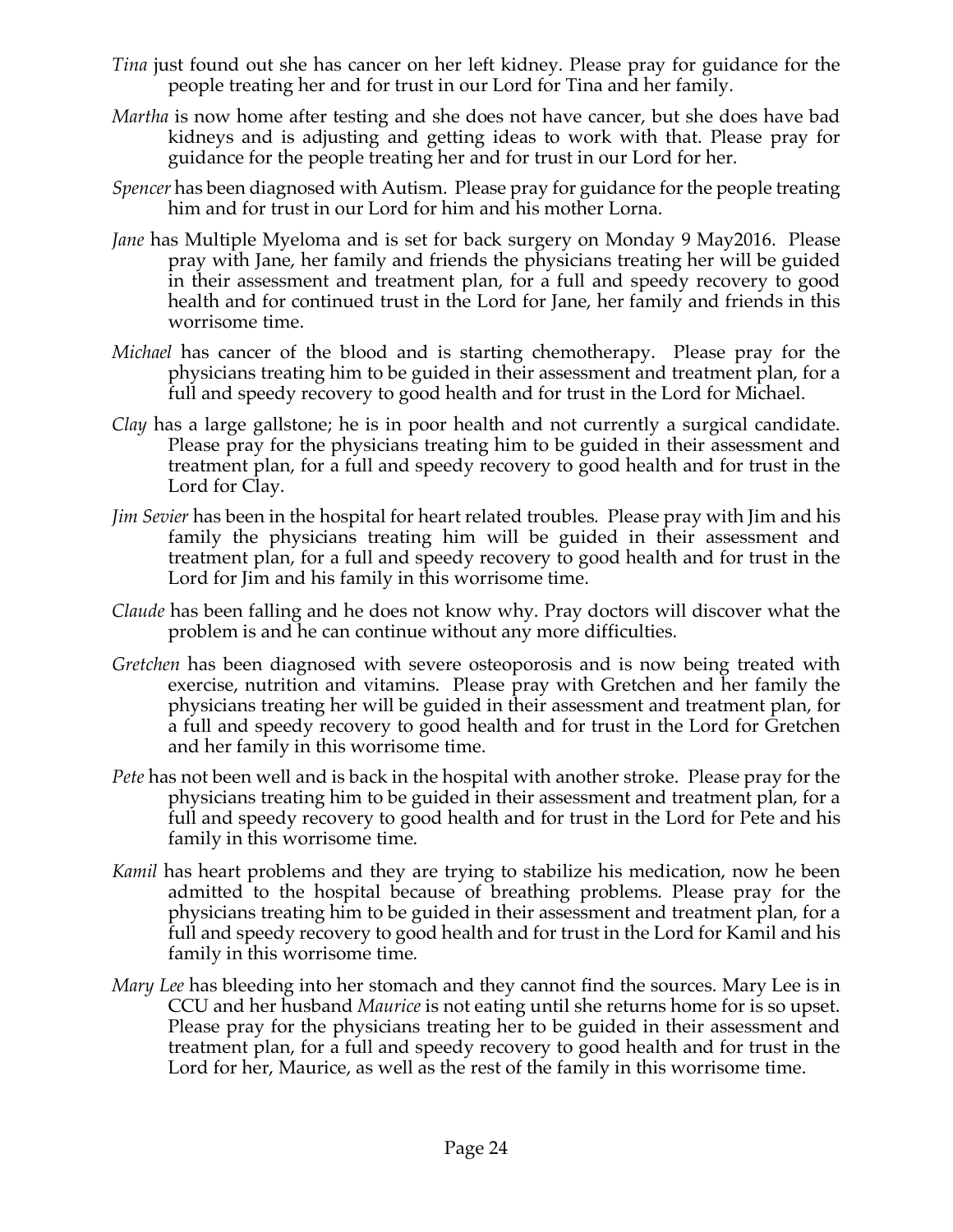- *Glenn Porter, MAJ USMC Retired,* has Interstitial Pulmonary Fibrosis, which causes him to be unable to get enough oxygen into his system without supplemental oxygen all the time. The only real treatment is a lung transplant, without a transplant he has between two to five years here on earth. Please pray for him to continue in his faith and for a set of lungs to become available.
- *Pat* has an aneurism of the brain, pray she will make the right decision on how to treat this problem and it will be healed.
- *Dan* is very sick with cancer and is starting an experimental treatment. This treatment will take Dan away from their family business and put even more stress on him and his family. Please pray for Dan's wife who is meeting with Steve who plans to keep the family business going while Dan is ill. Pray for Steve as he has many new responsibilities.
- *Timothy* has brain cancer. He had surgery and is waiting for the pathology report to find out what kind of chemo he will need. Please pray for continued guidance for the medical team treating Timothy and patience and trust in God for Timothy and his family. Pray also for a full recovery for Timothy.
- *Helen* was admitted from her doctor's office 15 July 2015, as the result of a blood test, to the University of Pennsylvania Hospital with an extremely high white blood count. She and her husband are very active in the ministry of their church and are asking for believers to pray for them and their family, as they are facing very serious problems in the days to come. Please pray for guidance for the medical team and patience and trust in God for Helen and her family. Pray also for a full recovery for her.
- *Elma* has been suffering with headaches for a long time. Doctors have not been able to discover the reason for them. Pray for strength, courage and understanding for Elma and her family; as well as for God's guidance for the medical people caring for her that they might find the best treatment method to banish the headaches completely.
- *Barbara Apple* is bedridden after a fall which left her with two paralyzed limbs. She continues to experience pain in the effected limbs and will be totally bed bound for the remainder of her life. Your continuing prayers for her are appreciated and are great comfort to her. Please pray for Barbara to put her trust in the Lord, look to Him for strength and for her to gain energy so she does not lose the mobility she has; pray for a miraculous full and rapid recovery. Also, please continue to pray for her husband Bob who is taking care of her that he be comforted and strengthened in this time of stress.
- *Deborah* has had a stroke, she is doing much better and out of the hospital. She has a problem with anemia and is taking supplements for that. Pray our Lord will be close to her and her family. Pray for strength, courage and understanding for Deborah and her family; as well as for God's guidance for the medical people caring for her that they might find the best treatment method to allow her to heal completely.
- *Rev. Steve Boardman* has been diagnosed with stage 3 cancer. Pray that Jesus will be close and comfort his family and members of his congregation*.*
- *Hang So Ryu* has cancer. Please pray for medical team contemplating and evaluating the treatment that they might be guided to the correct choice and do their very best.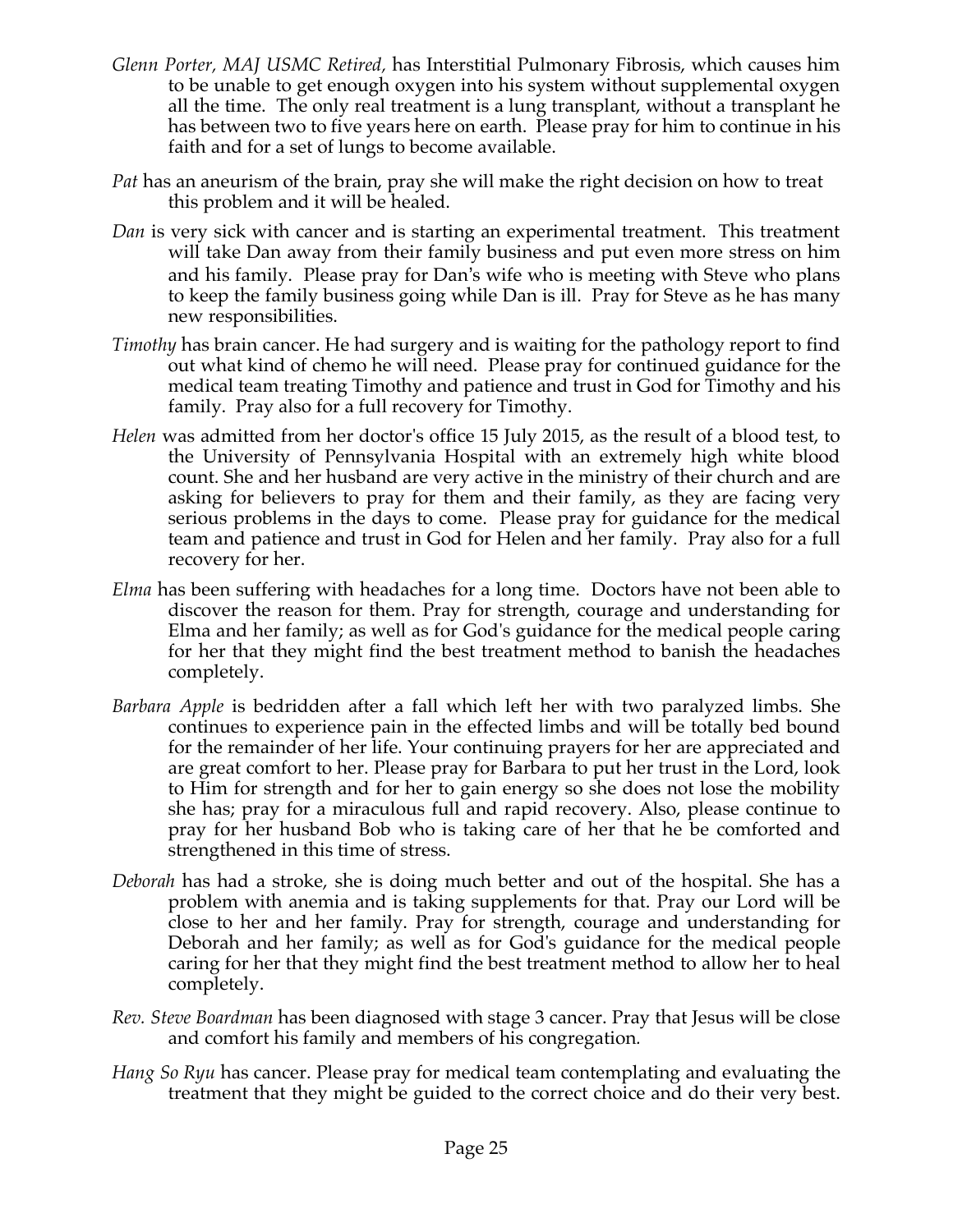Pray also for peace of mind and trust in God for him and his family, as well as physical strength.

- *Olivia,* age 7, has been diagnosed with Stage 3 Lymphoma. The prognosis is good at this time, please pray for medical team contemplating and evaluating the treatment that they might be guided to the correct choice and do their very best. Pray also for peace of mind and trust in God for Olivia and her family, as well as physical strength.
- Paul has been hospitalized recently several times because of persistent high fevers. He is being tested and checked by physicians and seems to have a slight scoliosis, a node and Schuermann's disease. Please pray it will be discovered how to treat these problems and healing will begin so he will be inspired to continue his education.
- *Carol Anne* needs God's comfort and healthy test results as she is anxiously undergoing tests related to previous hysterectomy and experiencing symptoms in the surrounding area.
- *Rick* has heart problems. Please pray for guidance for the medical people treating him that they might pay attention, do their very best and make the right recommendations regarding treatment. Pray for help for Rick and his wife Wanda to keep their trust in the Lord and let Him carry their worry.
- *Stacy* has Multiple Sclerosis and was hospitalized for what turned out to be food poisoning. Pray for trust in God for Stacy and Chris as they deal with Stacy's illness.
- *Faye* is in the hospital because she is weak has been receiving blood transfusions. Pray for strength, courage and understanding for Faye and her family; as well as for God's guidance for the medical people treating her that they might find the best course of treatment and allow Faye to heal completely.
- *Tom* has heart and kidney problems. Pray for strength, courage and understanding for Tom and his family; as well as for God's guidance for the medical people treating him that they might find the best course of treatment and allow Tom to heal completely.
- *Harold* is having surgery on 30 September 2016 to repair a hole in his aorta bleeding into the abdomen which caused stroke like symptoms.
- *Joe* has had a preliminary ALS diagnosis. Pray the final diagnosis will something that will allow him to continue taking care of his devoted young family. Pray for strength, courage and understanding for Joe and his family; as well as for God's guidance for the medical people treating him that they might find the best course of treatment.
- *Preston* is reacting poorly to recent neck surgery and now has problems with his liver count; Physicians feel that dialysis will help. There may be a blockage in the bowel and an operation might be necessary. Please pray for the medical team to pay attention and to their best to determine how to help Preston and for a good outcome. Pray also that Preston and family will be able to put their worry on God's shoulders while Preston does his best to facilitate a return to good health.
- *Erica* has a non-malignant Brain Tumor which cannot be surgically removed due to the size and location. They are going to attempt chemotherapy. Please pray for peace of mind and trust in the Lord for Erica, as well as for her family, and for God's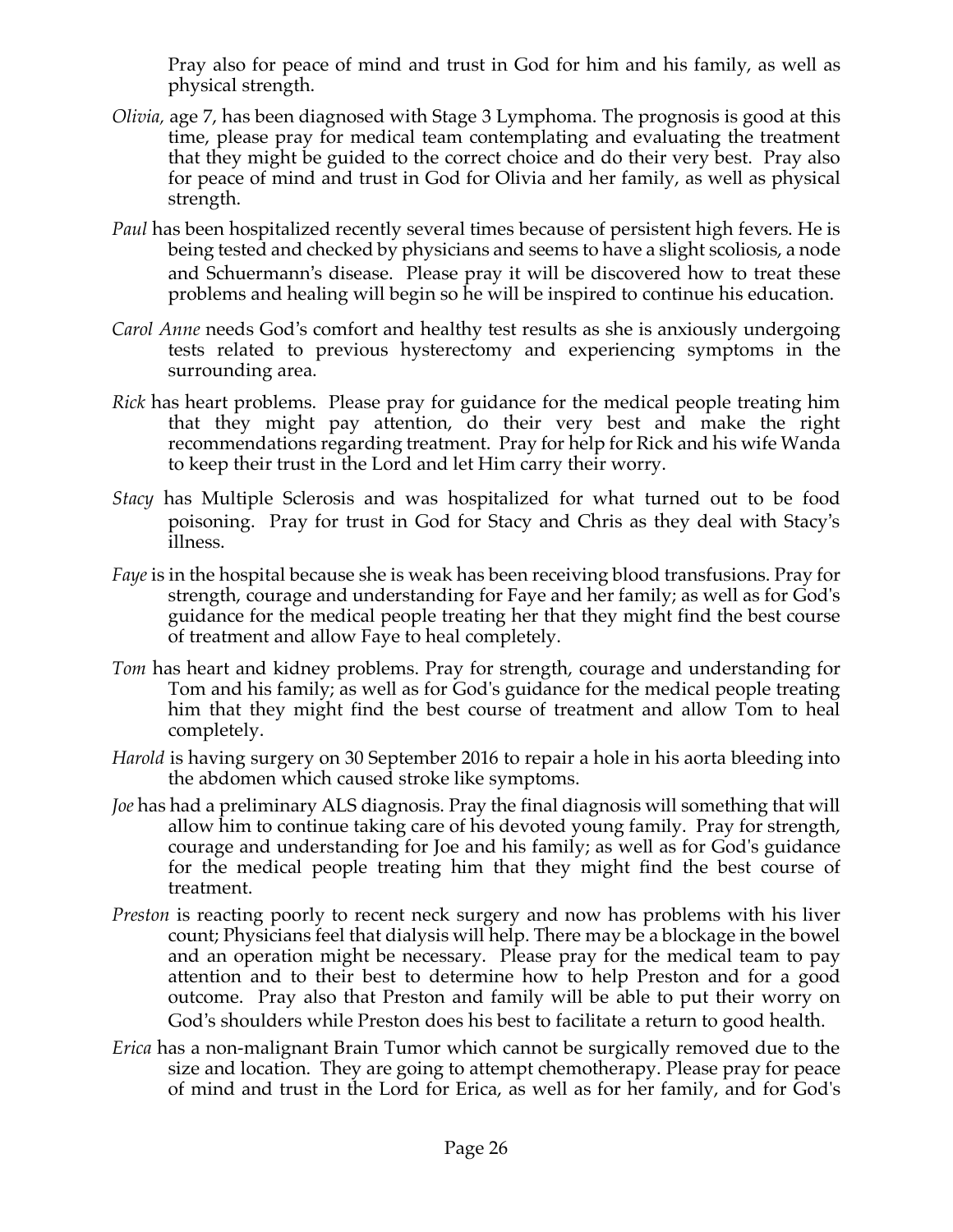guidance for the medical people treating her that they might find the best course of treatment.

- *Brenda* is in the hospital because of bleeding on her brain. Please pray for peace of mind and trust in the Lord for Brenda, as well as for her family, and for God's guidance for the medical people treating her that they might find the best course of treatment.
- *Mackenzie* is a young girl with leukemia. Please pray for peace of mind and trust in the Lord for Mackenzie, as well as for her family, and for God's guidance for the medical people treating her that they might find the best course of treatment.
- *Mack* has had diabetes most of his adult life. Circulation in his legs is very bad and doctors are considering amputation. Please pray his medication will help and he will not face amputation. Please pray for peace of mind and trust in the Lord for Mack and for God's guidance for the medical people treating him that they might find the best course of treatment.
- *Michael* has been diagnosed with lung cancer recently after making it through gastro intestinal cancer last year. Please pray for peace of mind and trust in the Lord for Michael and his wife Gayle; as well as for God's guidance for the medical people treating him that they might find the best course of treatment.
- *Adriano* is in the hospital due to high sugar and high blood pressure. He is very weak and will appreciate your prayers.
- *Heather* recently found out she has cancer. Please pray for peace of mind for her and for the medical team treating her will be guided to the right solution.
- *Jim* has had an aneurism and blood clots. Pray that healing will come.
- *Georgia* has liver and pancreatic cancer. The doctors are evaluating whether to do surgery and how to tackle the disease. Georgia is a faithful Christian and appreciates your prayers. Pray for God's guidance for the medical people treating her that they might find out the source of the problem and best course of treatment. Pray also for peace of mind and trust in God for Georgia and her family.
- *Lana's* doctor found something on her lymph nodes and ovaries. Pray for God's guidance for the medical people treating her that they might find out the source of the problem and best course of treatment. Pray also for peace of mind and trust in God for Lana and her family.

### *Healing*

- *Vladia* had a right knee replacement which went well, but since the operation she is experiencing very painful side effects from medicine, very low hemoglobin and also back problems. She has been transferred back to the hospital to help correct these problems. Please pray the doctors will seek God's Wisdom and come up with a plan to help her get back on her feet and have some normalcy in her life.
- *Jim Thornell (Jet)* recovered from the five stomach ulcers, then was found to have bowel cancer, that was removed and he was doing pretty well all things considered. Now they have had to add a feeding port and he can no longer eat by mouth. He remains on the same chemotherapy schedule as his wife Mary at the City of Hope; he is still dealing with blocked coronary arteries and taking care of Mary. Please pray for remission of the cancer, for tolerance of the chemotherapy and give thanks for the strength, guidance and peace of mind our Lord gives Jet and his wife Mary, as well as daughter Janice and son Jimmy, through these difficult times.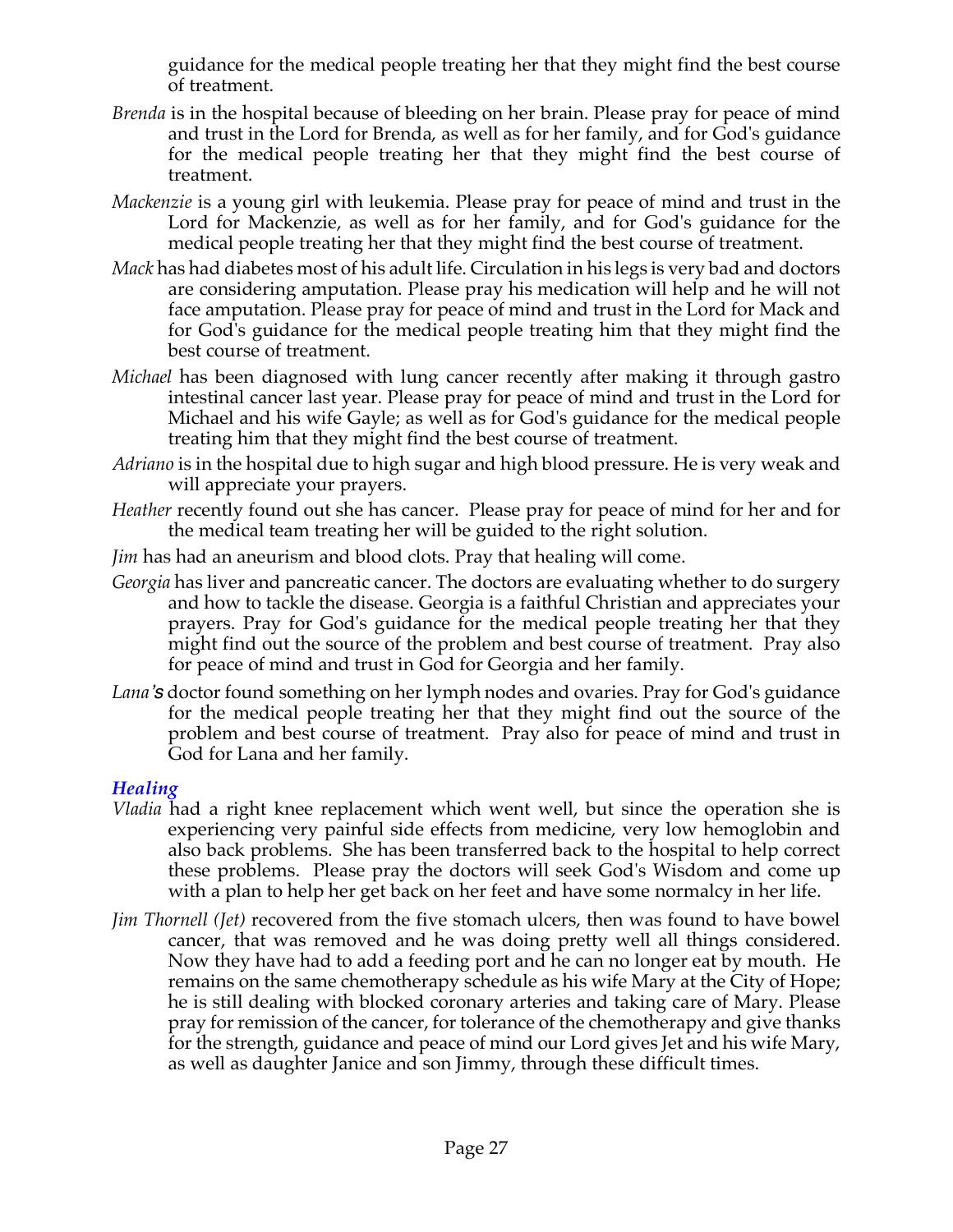- *Madisun Hanks* (14) has Tourette's Syndrome and suffers from horrible migraine headaches. There are various very high risk treatments which provide some relief. None of them are close and none are easy. Madisun is truly one of the most inspiring young ladies we have ever come across, her attitude and actions are almost unbelievable. No one should have to go through what she does, but she makes it through and performs incredibly when others just get by. Please pray for Madisun, her mom Hilda who guides her through all this and those treating her.
- *Linda* has a melanoma just forming and she needs to have it removed. She has had severe medical problems the last 15 years and needs help coping. Pray for all of her family at this time as new problems have come to light.
- *Chris Hill* (close friend of Jon Weston) suffered a brain aneurysm and needs your prayers. He came out of a coma he had been in since the week before Christmas 2016. He is now in a stepdown facility. Every day is a new day to him; his memory seems to have been damaged to a point where it is not recovering so far. Pray for the doctors, nurses and technicians treating him to pay attention, to be open to God's guidance and do their very best. Pray for trust in our Lord and peace of mind for Chris and his family.
- *Rev Bill* had a stroke. Pray he will stay comfortable and Jesus will be close by, please pray for a full and rapid recovery.
- *Dennis* will begin chemotherapy for an active cancer spot on his spine on 17 September 2015. Please pray for a good result and tolerance of the treatment for him.
- *Vickie* has been bothered with Migraines and all that go with the headaches. Please pray for relief from the pain for Vickie.
- *Jon* has Stage 4 mantle cell lymphoma. There is good news in that he is in remission; however the chemotherapy is producing neuropathy in his legs so it is a challenge for him to get around. Please pray that he will be as comfortable as possible; he has been a Marathoner runner so this is especially difficult.
- *Amy* has melanoma in her lungs, liver and kidneys; they have found a treatment for her that has a high success rate however the side effects are debilitating. Please pray she will be able to tolerate the side effects and the treatment is successful. Amy has full trust in the Lord, but would still appreciate your prayers.
- *Liz* had a massive stroke at age thirty-seven. The prognosis is good but she has a long road ahead. Please pray for guidance for those treating her, for trust in our Lord for Liz and her family, for healing.
- *Ebick* is suffering from a severe ulcer but the Doctors cannot give her the proper dosage of the medicine due to her six month pregnancy. Please pray doctors will find an alternative avenue for treatment or that God will provide.
- *Stan* is going through chemotherapy and radiation treatments for cancer. He is elderly and the treatments are tiring him. Please pray for his wife *Marvelene* as they do this together.
- *Donald* is in the hospital and had his leg amputated on 14 April 2014. Pray he will adjust and healing will begin.
- *David* has many concussions and unable to go to school, read books, watch TV and has headaches and migraines. He has trouble sleeping and his family will appreciate your prayers for this 10 year old young man.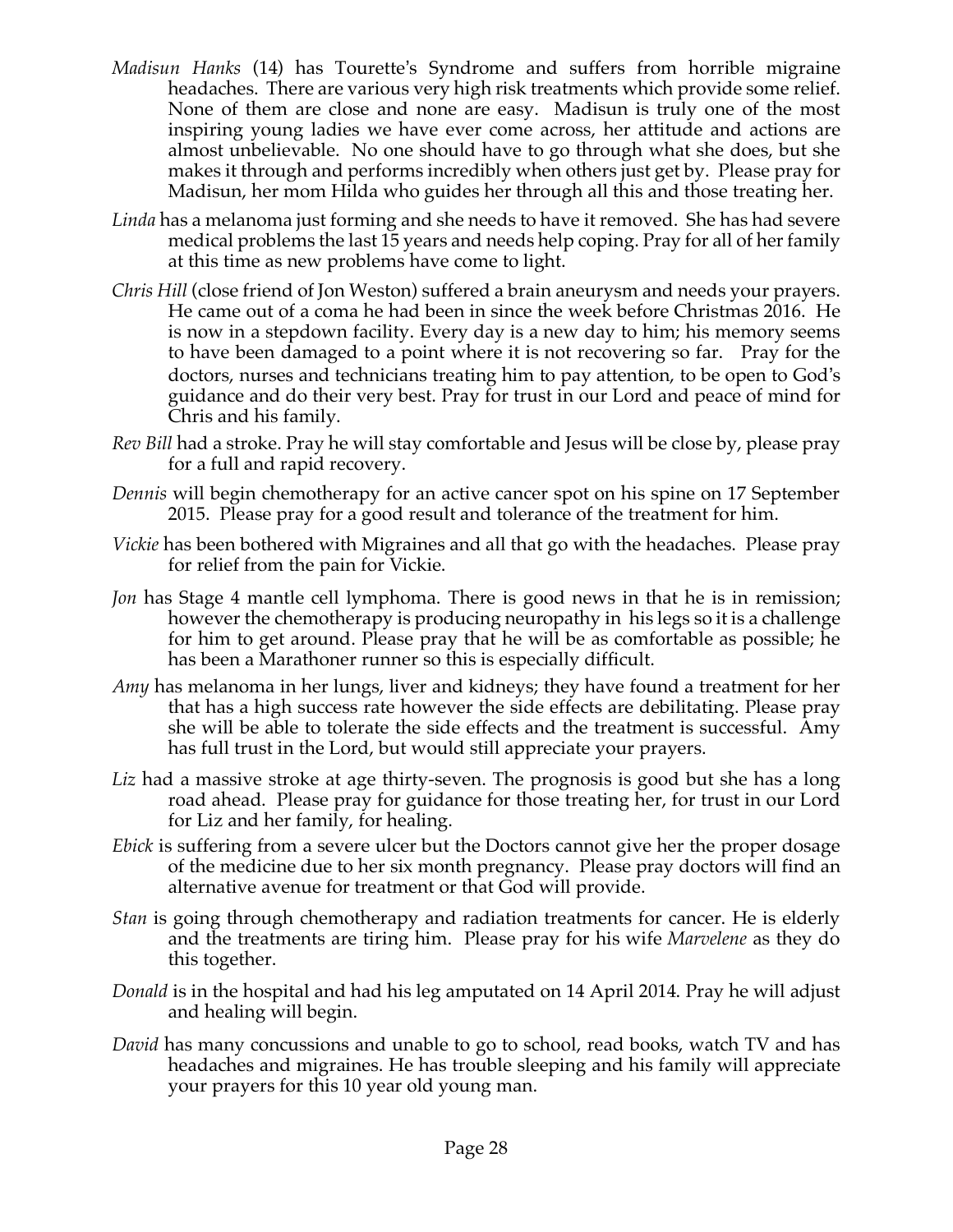- *Gladys* has breast cancer and has had a lumpectomy. She needs to take a year off of her work to have chemo treatments.
- *Alwin Jack* has had a stroke and recently has had a relapse. Please pray for those who treat Alwin that they might choose the best possible treatment and pray for peace of mind for Alwin during the recovery phase.
- *Carolyn* has Multiple Sclerosis with complications. Pray Carolyn and her children will be close to our Lord Jesus Christ as they and family members help to ease the problems.
- *Bill* had malignant growth removed from a lip last month and seems to be experiencing a re-growth of the cancer. He asks your prayer for the medical team treating him and for peace of mind for himself.
- *Hank* has osteoporosis, which has caused him a great deal of pain and inconvenience in the past few years. Pray for his healing and that his medical bills will be met.
- *Evelyn is* an elderly woman who has had problems with her eyes and is now blind. It appears some sight will return shortly, pray for that to happen!
- *Joanne* has begun kidney dialysis as a result of kidney failure due to extensive chemotherapy. Additionally she cares for an adopted drug addicted baby who is now nine years old. Please pray for her to keep her faith, to let the Lord carry her worry and concern and to give her strength. Pray also for those treating her that they might pay attention and do their best.
- *Bud and his wife* for their continued welfare and enthusiasm. Bud has been advised of an aneurism in his heart of a size not mandating immediate surgery. This comes at a time when he has sole care of his wife who recently broke two vertebrae and thereafter sustained pneumonia.
- *Dester* is suffering from unknown skin and diseases. Please guide the medical team treating him to find out what the problem is and cure it. Pray also for Dester to trust in the Lord.
- *Lee* has Arterial Fibrillation, she is doing much better and she and her family thank you for your prayers. Her pain level is high and some medications have bad side effects. Please continue her in Prayer in the weeks ahead as she heals.
- *Nell* recently adopted two children and has just been diagnosed with multiple myeloma.
- *Mary Lou* has been suffering with seizures. She was in the hospital with a 24 hour monitor and is being sent home from the hospital with two medications and orders to return in 2 months for another MRI to review whatever is going on in her brain. Please pray for guidance for the medical people treating her, as well as peace of mind and trust in God for her and her family.
- *Kathleen* has spent the last two weeks in the hospital. She has been diagnosed with colitis, shingles and possibly colon cancer. Pray she will be comfortable and begin to heal.
- *Rachel* has Mitochondrial Myopathy. This is a hereditary disease of the muscles and they do not have a cure for it. Part of her pain is her family does not believe she is indeed ill, as she appears to be just fine. Please pray her family will learn the truth and be supportive of her; pray also the medical people treating her will find the right measures to minimize the disease. Most particularly pray for Rachel's trust in God.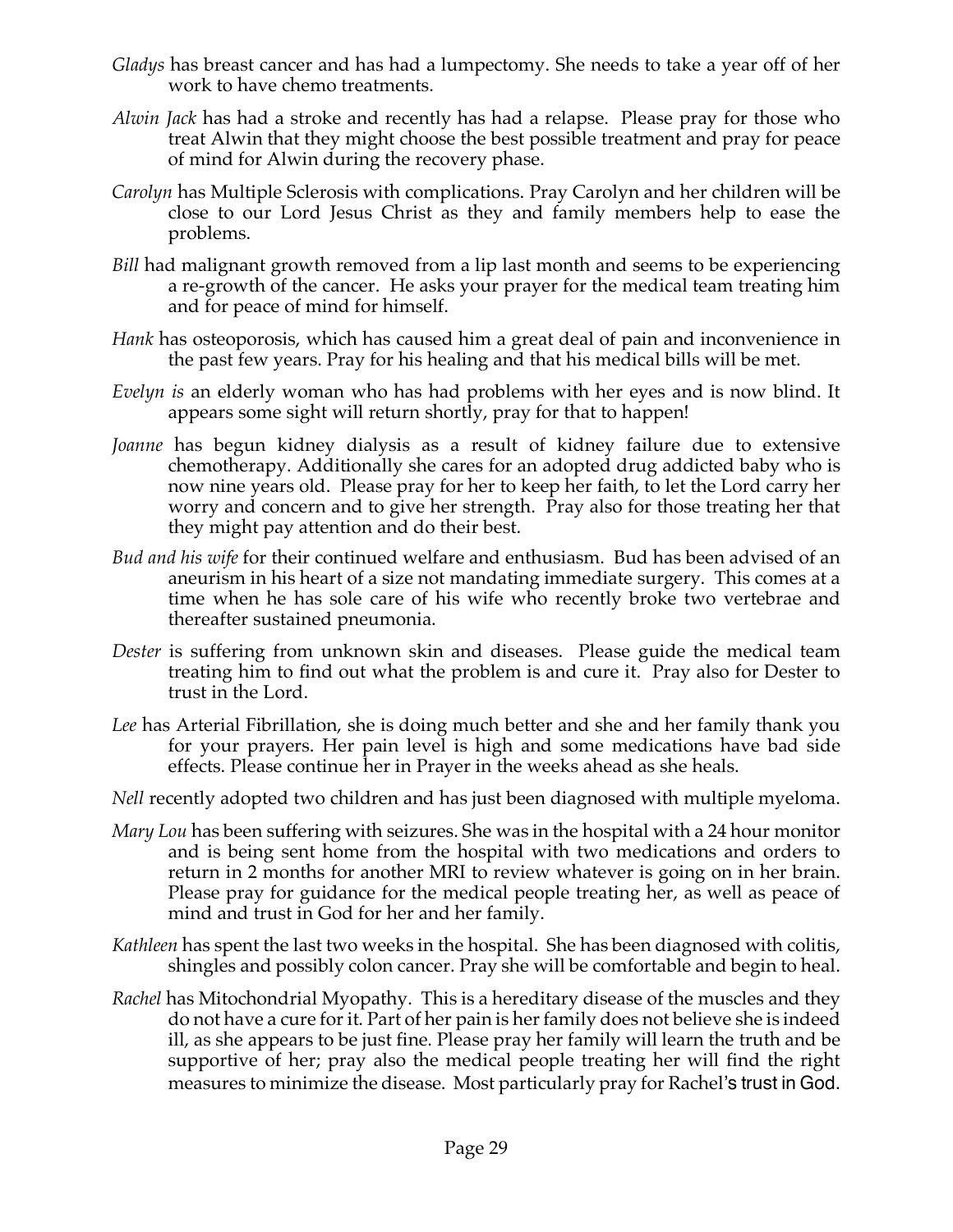- *Nicolas* is in the hospital with serious symptoms of a heart disorder. Please pray for peace of mind for him and guidance for the medical team looking for the cause and cure.
- *Juanita* is a young girl who was in a coma because of a blood disease. She has not come out and is gaining strength. They are awaiting results from blood samples. Her family thanks you for your prayers and asks that you continue.
- *Lauralee Meade* underwent a lumpectomy on Friday after Thanksgiving. A further anomaly has been discovered and she had additional preventative radiation treatment. Please pray for a complete remission of the cancer. Pray also Lauralee will maintain her great attitude and trust in God.
- *Kay Denton* (Mrs. Kay) was able to get a hip replacement in spite of her heart and kidney problems and is recovering remarkably! Please give thanks for this great event and result! Please pray for continued peace of mind for Mrs. Kay and her family. Give thanks for her trust in the Lord and her positive attitude.

#### *Healing and Patience*

- *Kym* (43) has various hip problems which seems to be related to osteoarthritis. And, her mother *Ruth* is in the early stages of dementia. Pray for guidance for those treating both of them, as well as patience and trust in the Lord for both of them.
- *Christopher* has had problems with his leg for some time. Now he has to have it casted and it will stay that way for what to him seems an interminable time. Pray for patience and peace of mind for this young man who has much he wants to do.
- *James* for the Lord's healing of health issues and give a remedy for many personal challenges at the moment.

#### *Thanksgiving and Continued Healing*

- *Chief Mike Wysocki* had heart valve surgery in June 2017. Pray a complete recovery and peace of mind and trust in God for Mike, his lovely wife Wendy and his family.
- *John Young* had three way heart bypass surgery on Thursday, 23 March 2017, in Alabama, which was apparently successful. Please join the Young family in thanksgiving for the good result and pray for a complete recovery and return to flight status for John.
- *Bill* had surgery November 2016 for a kidney tumor; he is one kidney short, but recovering very well for the present. It appears the cancer has spread to another spot. Please pray for Bill as he undergoes chemotherapy and perhaps other treatment. Pray Bill and his family will stay strong in their faith and draw the strength they need from our Lord.
- *Anita* had surgery on 4 November 2016 to remove what they thought were five tumors in her right lung, but turned out to be eight. They removed all eight. In addition, her lung was folded from her previous coil embolization. They removed the coils, unfolding her lower right lobe and oversewed the area. In reality she may come away with increased lung capacity. Anita, her husband Michael and family express for the power of your continued prayers and expressions of love. Please join them in giving thanks for God's Grace and pray for her continued healing.
- *Bob Reisor* had surgery on 19 September 2016 for a kidney tumor; he is one kidney short, but recovering very well for the present. The cancer has spread to his lung and another spot. Five years ago there was no treatment, but now it appears there is an oral medication that has shown great effectiveness on this particular cancer. As of 12 January 2017, the main spot shrank from 3.3 cm  $(11/3 \text{ inch})$  to 2.2 cm  $(7/8 \text{ ft})$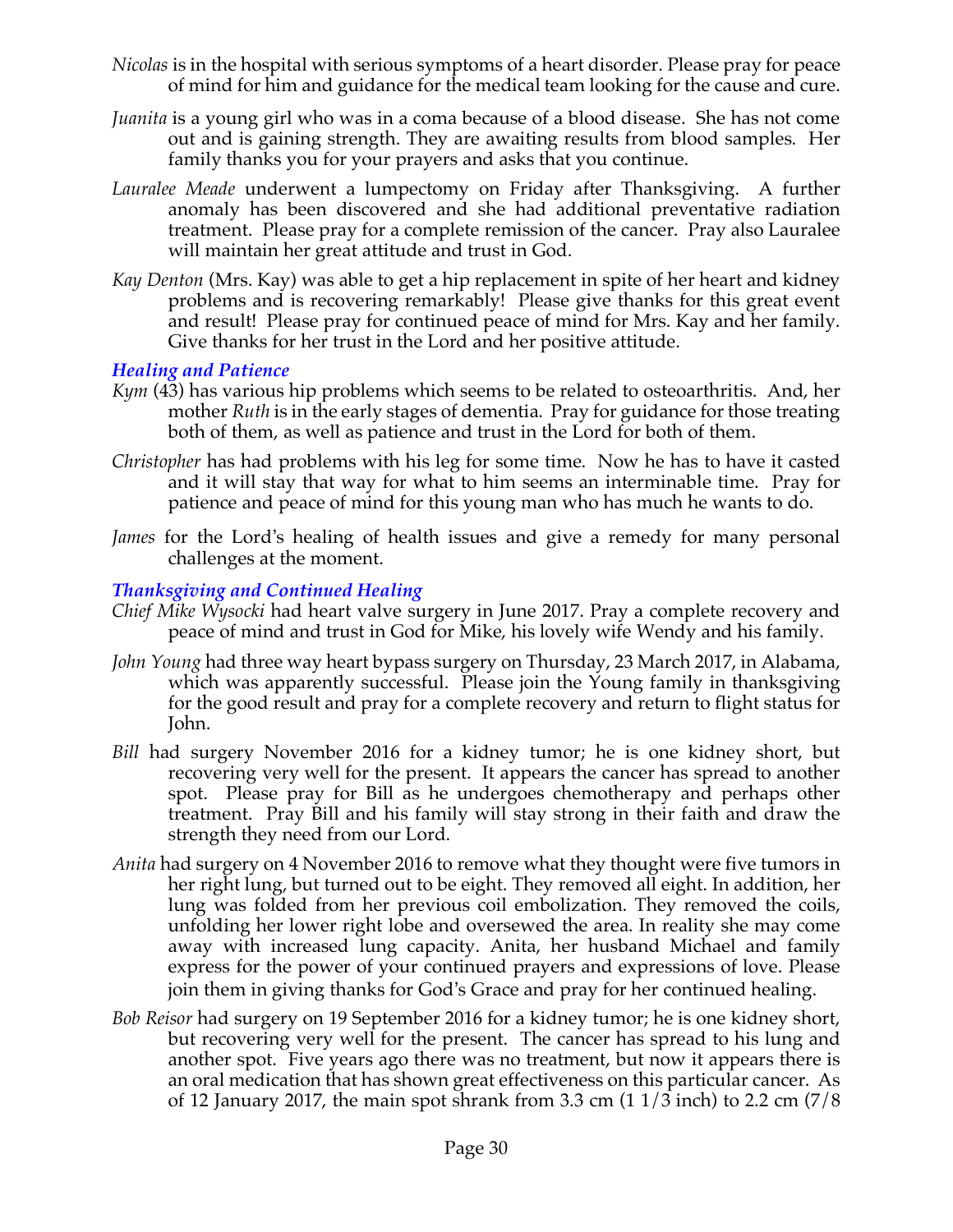inch) and the spots on his lungs have receded even more. And as of 22 June 2017, they have shrunk further. Please give thanks to the Lord for such wonderful progress. Please pray for Bob as he undergoes chemotherapy and perhaps other treatment. Pray he and his family will be drawn closer to our Lord.

- *Shamu* had surgery on 12 May 2017, her seventeenth, to reconstruct the damage done her by Walter Reed Medical Center. She now has a bacterial infection which is laying her low. Please pray for strength; physical, mental and spiritual for her. Pray for guidance for the new medical team treating her and for her to know how to proceed with regard to the damage done her by Walter Reed Medical Center. Pray also for her to continue her trust in our Lord as she goes through this difficult time.
- *Atina* has skin cancer, which is now in remission. Please give thanks for the remission, pray for continued remission of the cancer; pray also for continued faith for Atina and her family.
- *Clay* has melanoma which is now in remission. Please give thanks for the remission, pray for continued remission of the cancer; pray also for continued faith for Clay and his family.
- *Cindy (81)* had an operation to remove a cancerous growth in her stomach which was successful. She is now home, but in a bit of pain. Please give thanks for the good result, pray for full and complete healing and remission of the cancer, as well as cessation of the pain; pray also for continued faith for Cindy and her husband Les (91).
- *Brett Gregr* had surgery on Tuesday, 22 March 2016, to remove a bleeding brain lesion. The surgery, which had potential to end his life, was apparently completely successful. Please give thanks for the great outcome and great work by the surgeons and medical team and please pray for Brett's peace of mind, as well as that of his wife Karin and the rest of his family during his recovery.
- *Linda* had successful dental surgery on 15 December 2015, she is also on a course of chemotherapy and this type of surgery was not recommended for people while they are taking chemotherapy. But, it was an emergency and had to be done. Please give thanks all went well and pray for continued healing and for peace of mind and trust in God for Linda and her family.
- *Ruby* broke her hip on 10 December 2015, surgery was successful. Please give thanks for the successful surgery and pray for her full and rapid recovery.
- *Terry* was undergoing radiation treatment for cancer, which he had to stop to amputate his leg below the knee due to diabetes. The surgery was successful, he has been fitted with a prosthetic leg and foot. He is in good spirits and positive about the remainder of his treatment. Please join Terry and his family in giving thanks for the successful surgery and continue to pray for his return to radiation treatment and then to chemotherapy, ask God to give Terry, his wife and seven year old son trust in him for peace of mind and heart, as well.
- *Janet Jessup* had a stroke and heart problems were causing huge issues for her. They seem to have gotten her stabilized and she is home. Please pray for those treating her to find the appropriate treatment and for trust in God and peace of mind for Janet and her family, in particular her husband of 45 years, Rev Roger Jessup, retired minister of Saint Joseph of Arimathea Anglican Orthodox Church.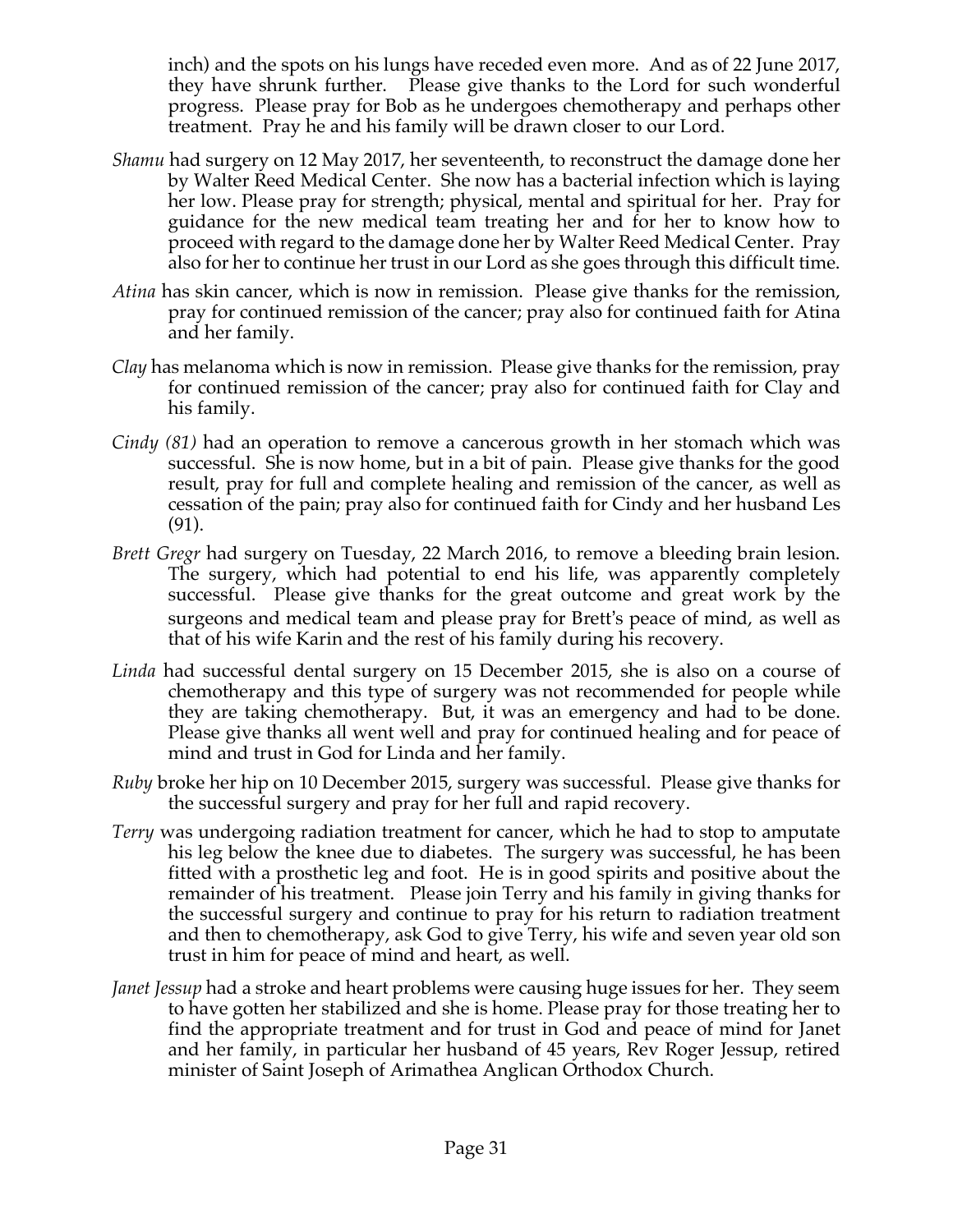- *Sam* had surgery on his entire large intestine that had become infected. At the time of the operation he was just hours away from a complete organ shutdown. He had had turmoil in his life over the years. Sam is now in the ICU and his Minister visited him and explained to him God had given him another chance for him to make things right with his Lord. Pray for his good health and his spiritual life with Jesus.
- *Ian* had surgery to remove excess skin rendered a nuisance by controlled lost of 200 pounds. Please give thanks for the successful result and for those treating him to have paid attention and done their very best on the lengthy surgery, taking the best possible care of him. Please pray for his continued recovery and strength for his Mother who will be in charge of his after care.
- *Jenniffer* had surgery for breast cancer on 15 October 2014, which seemingly went well; please give thanks for that. She has had other complications which preclude her from making a full recovery in particular, the reconstructive surgery seems to have gravely affected her back muscles and nerves, resulting in both very limited mobility and extreme pain, the drugs are making her terribly sick; please pray those will be overcome. Pray for help for Jenniffer to keep her trust in the Lord and let Him carry her worry and concern as she recovers. Please pray also for strength and courage for her family as they try their best to help her.
- *Mary Thornell* has been battling colon cancer for three years now, she is currently treating at the City of Hope. Things seem to be going well, the numbers seem headed in the right direction. Please pray for guidance for those treating her, as well as strength, guidance and peace of mind for Mary and her husband Jim, as well as daughter Janice and son Jimmy, as she undergoes treatment.
- *Elma* is suffering from cancer. She was taken home from the hospital on the advice of her Doctor. We were asked to pray Elma's remaining time here on earth might be good and Elma and family might put their trust in the Lord and let Him carry their worry. Since then, Elma's Bishop told us a great Miracle of the Lord is working over Elma. Doctors sent her home to die, but now she seems to be doing all right. On behalf of her, thank you for all of your prayers. Please continue praying for her complete healing.
- *Dennis* has heart problems; now the medical people treating him discovered a large mass on his liver which turned out to be a cyst! Please give thanks for this great development and pray for peace of mind and trust in the Lord for Dennis and for God's guidance for the medical people treating him that the contemplated surgery might go well.
- *Dwight* had major oral surgery, for which he gives thanks. He is recovering slowly and asks your prayers to speed the process.
- *Mike* is a veteran who has served his country when she called. Please pray he will open his heart to God so He can make Mike's crooked road straight and pull him towards the summit rather than to the pit.

#### *Business*

*James* and *Sarah* who have recently moved to a new area and have new positions in employment. They are finding much stress in the new surroundings and will appreciate your prayers as they adjust.

#### *Financial Guidance and Employment*

*Kona* is applying for a job in the hospital. Pray our Lord will find the right position for her and she will glorify Him in the work.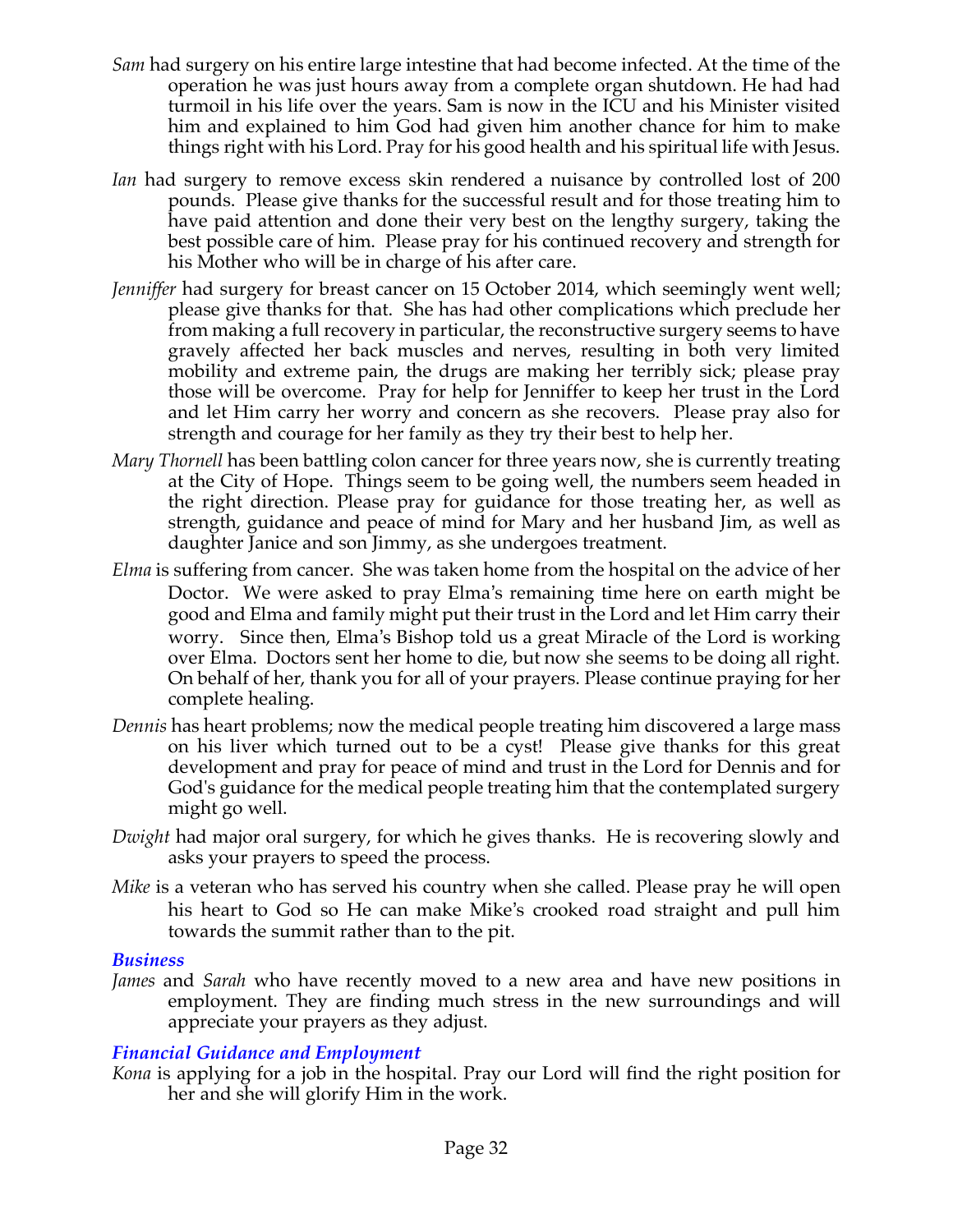- *Doug* recently became unemployed from his job of 18 years. He has been applying for jobs, but unable to get one at this time. His wife is working; this is not enough for the family. Please pray he will find employment with a firm that will be able to use his considerable skill and hard work to benefit both the firm and the family.
- *Catherine and Lewis* are at a low ebb due to a struggle for employment. Your fervent prayers will be appreciated.
- Lori is considering a potential change in her employment. Please pray for God's gidan ce in considering all aspects of her potential work.

### *Financial Guidance and Healing*

*Clark* is in need of salvation; for God's Will to be done in his life. Pray his family will be blessed with the financial miracles that come from doing His Will.

#### *God's Strength and Peace of Soul*

- *Roger* is the caretaker for his ailing father who has been in the hospital for a week and his wife who had been declining emotionally, cognitively and in bodily health. He asks you pray for strength and peace for him and help for those he cares for.
- *Charlie McCormack* asks your prayer the Holy Ghost might fill his heart with light and drive the darkness far away.

#### *Guidance*

- *Zachary* is having huge problems growing up. He has let the wrong people guide his life and thinks he is the smartest person in the world. He cannot or will not see the destructive power of drugs and lies in his life. Pray his parents Lee and Shamu will come to see what course of action that they can take to help Zachary and safeguard his brother and sister. Please pray for God's guidance for all of them and in particular for Zachary to open his heart to God and his parents help.
- *Judy* seemingly does not want to allow the Holy Ghost into her heart so she might come to know our Lord and Savior, despite the efforts of her family. Please pray for her to open her heat and for her family to be at peace with their efforts.
- *Barbara* has been recovering from cancer for the last three years. Pray for her husband Bill who has come down with a mental illness that may have been caused by much stress the last few years. Barbara and Bill will appreciate your prayers.
- *Larry* is very weak and has periods of confusion and depression. Larry has been in the hospital and recently moved to a rehab. Please keep him in prayer as he begins to gain strength in the days ahead.
- *Thomas* recently learned as the result of a parole violation he will not be allowed to return to society for the remainder of his life. He is despairing and fearful of his inability to cope with this new news and God's plan for his life. Please pray he will be able to work with God to live with the choices he has made and go forward.
- *Cam* has gotten into some of the issues being with the wrong crowds, too much dinking and making the wrong decisions. Pray he will ask God to send the Holy Ghost in to straighten things out and he will listen when He speaks to him.
- *Paul* recently had his large toe amputated due to diabetes and is having a difficult recovery filled with fear about dying. He recently accepted Jesus as his savior and his family Rosie and Brenda are very grateful. Pray for strength for both Rosie and Brenda who are staying by his side through it all encouraging him on.
- *Steve* is addicted to alcohol, pain pills and gambling. Pray for wisdom, courage and strength to stick with treatment and follow God's plan for his life.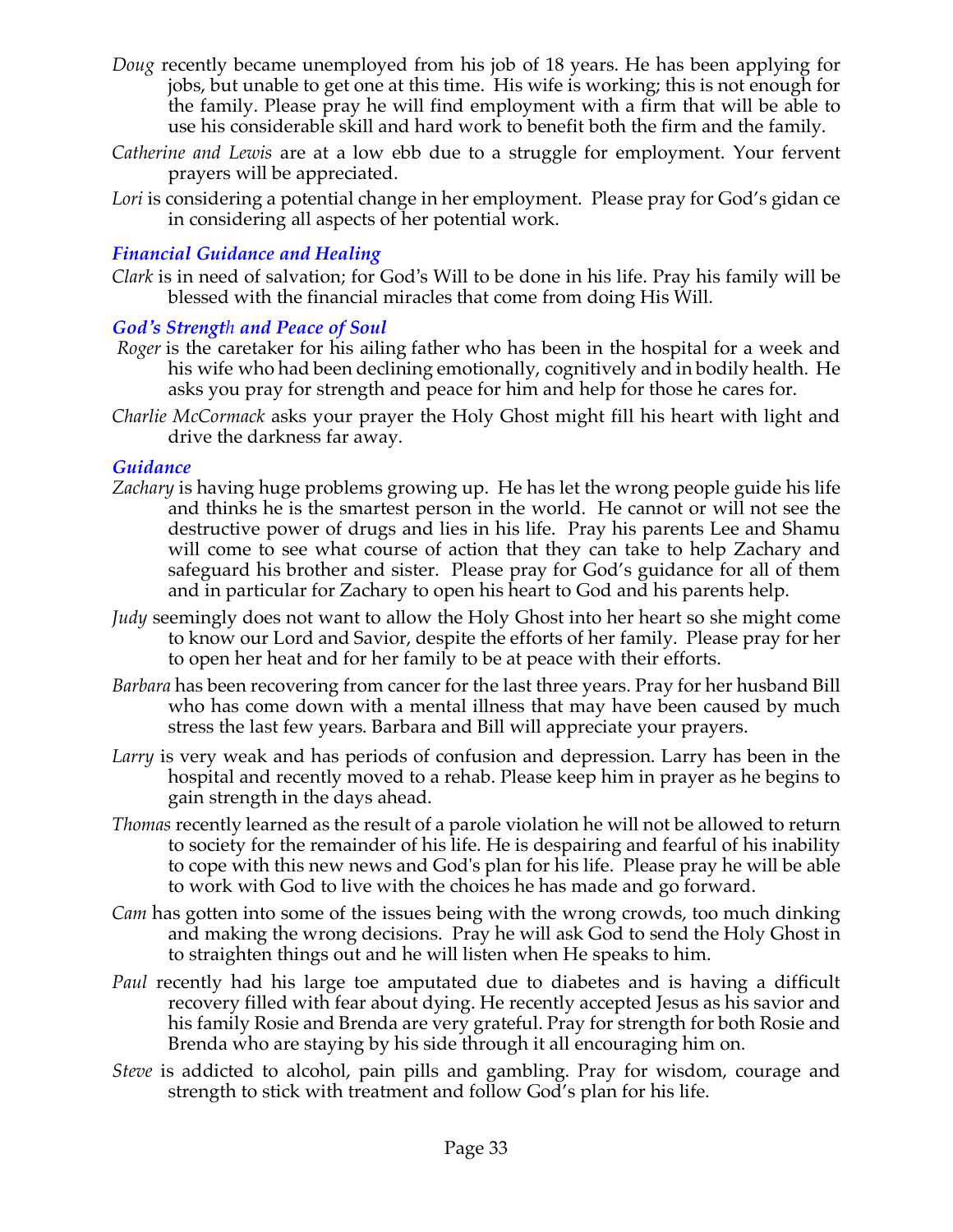- *Eli* has some mental issues and has lost his way. He has yet to come to grips with the demons chasing him. Pray he will return to the Lord and his family. Pray they will ask God to send the Holy Ghost in to straighten things out and they will listen when He speaks to them. The family has been open to the Prince of Darkness and needs help.
- *Michael and his Family* ask your prayers for wisdom as they are under trial and affliction to follow the law of the land and yet honor God in so doing.
- *Flora* is in remission with cancer, but has high blood pressure and fatigue. Flora's Mother recently died and this has caused added stress. Please pray she will be able to let God carry her worry and sorrow so she can do the things she must do.
- *Elizabeth* needs your prayers for her general well being. Pray she might see the Light of the Lord and let Him guide her life.
- *Gunner* need your prayers for his general well being. Pray he might see the Light of the Lord and let Him guide his life.
- *Mitten* has a Christian talking to him about Christ. Mitten does not believe and does not seem to care. Please pray Mitten will see the light.
- *Kristen, Rickey and their two children* ask you to pray for grace, wisdom and understanding as they attempt to cope with infidelity, separation and possibly divorce as a result of backsliding from the Lord into the World.
- *Helene and her family* ask your prayers for them as they deal with the loss of Alan, husband and father.
- *Stephanie* seems to be very deeply into post partum depression after her baby was born prematurely. Please pray for her Mother in Law who is going a great distance to help Stephanie and her new Grandson. Pray that Stephanie will be able to direct her attention outward, rather than inward.
- *Caitlin* is in the grip of the Prince of Darkness; she thinks there is escape from reality in drugs. The saddest part is that reality is not as she sees it. Her family is despairing as they can do nothing to help her and ask that you pray for the Holy Ghost to enter into heart and show her the need for change before it is too late.
- *Nathaniel* is in spiritual turmoil. His family and friends will appreciate it if you will keep him in your prayers for him to find the root of his trouble and accept God's help.
- *Sam* and her *two children* have been living in a shelter and are to lose their place there. Please pray a place will be found they can stay in and recover.
- *Norrie* is facing daily exams in the weeks ahead. Pray for calmness and concentration and to do the best possible.
- *Jonathan* is addicted to drugs. He is now in jail awaiting trial. His parents and friends will appreciate it if you will keep him in your prayers for him to find the root of his trouble and accept God's help to heal addiction.
- *Beth* is suffering from ungodly treatment in her marriage. Please pray God will guide her in her behavior, actions and thoughts that she might be able to lead her husband to God so her marriage might prosper to the benefit of them.
- *Jeanette* has had many members of her family die from diabetes and several are near death now. Jeanette does not know the Lord and is despondent and perplexed about her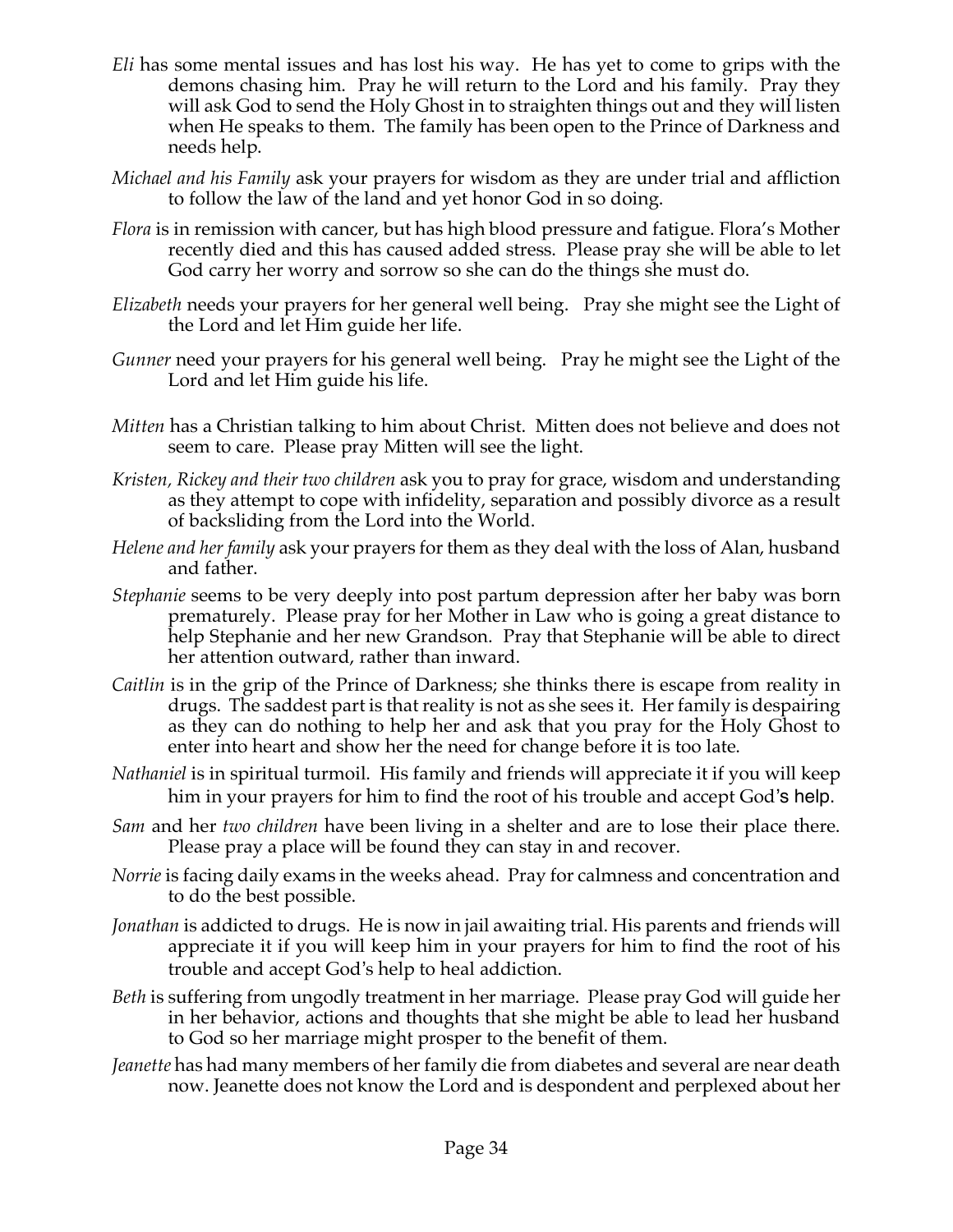family and herself. Please pray she can open her heart to allow the Holy Ghost in to bring her knowledge and understanding.

*Sara* asks that you pray for guidance for her as she deals with the stresses of her family and life. Pray that she can separate those things which she can affect from those things which she cannot and give her grace to accept that she cannot do everything and can only change those things within her control. She asks for God's help for her business so that she might remain gainfully employed while keeping up with the needs of her mother and husband and healing her own problems.

*Jacquie* to open her heart to God and accept His Love and Grace.

### *School Challenges*

Destiny, Blake and Janet

#### *Anglican Orthodox Church*

#### *Madagascar*

Please pray for the people in Madagascar, in particular for the members of the Anglican Orthodox Church there, who are being subjected to terrible flooding and unceasing rain.

#### *Indonesia*

Please pray for the Lord's will regarding the establishment of an AOC church in Indonesia.

#### *Pakistan*

*General and Ongoing -* The forces of evil are strong in Pakistan. The force of God stronger. Pray for our Christian family there.

*Ernest Jacob* Presiding Bishop Pakistan

### *Congo*

Jimmy is a missionary in the Congo. There has been violent unrest in this country and also a water shortage. Please pray people will find water to drink and Jimmy will be a means of helping others to find the Lord.

#### *Serbia*

Bishop Igor Djurcik asks us to pray for peace between Serbia and the country of Kosovo which broke away from them in 2008. Kosovo is a muslim country and seems to be willing to provoke conflict; Serbia is a primarily Christian country which seems to be ready to return the conflict. Pray Serbia will look for the long term best interests of its people.

### *Philippines*

Please pray a *Minister* will be found who would like to serve in Tabuk, in the Philippine Islands. The Anglican Orthodox Church has an established Church there and in the surrounding areas and need a Shepherd to lead the flock*.*

### *Diocese of the Epiphany*

*Saint Paul's Moberly, Missouri* would like your prayers that the Holy Ghost might enter more fully into their hearts so that they might be more effective in spreading the Word of God.

*Diocese of Virginia*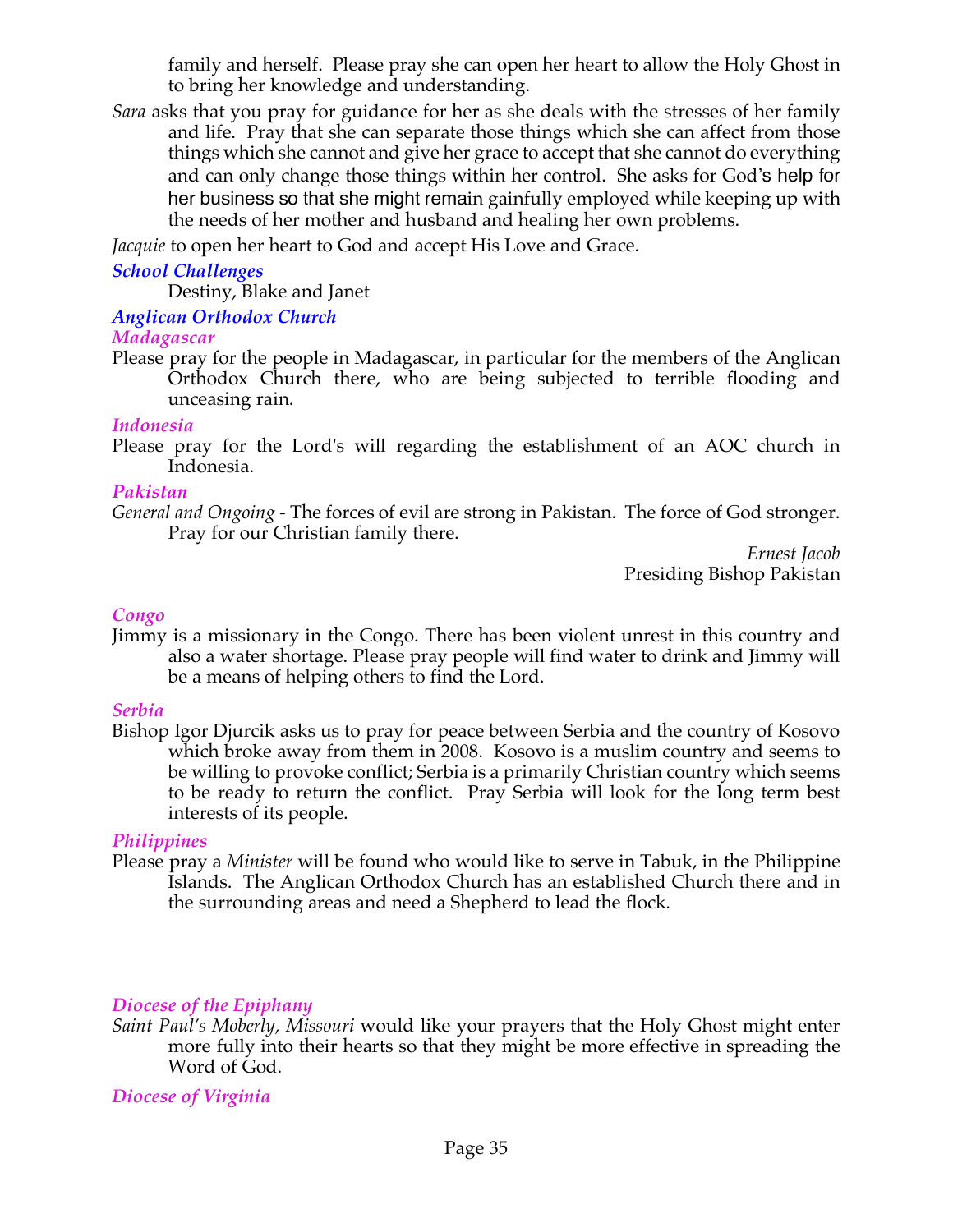*Saint Joseph of Arimathea Anglican Orthodox Church* is under a lot of stress. We all are, but they need even more prayer. Rev Roger Jessup, their wonderful minister, had to retire as he was so pressed by the duties of a primary care giver, in addition to all the worries of this world. Pray for trust in God for each member of the parish and for them to find economic relief.

# *Armed Forces & Contractors*

Dustin (USAF - Stateside), Kristyna and Luis Aviles (Army - Fort Lewis, Washington), Airman Donny Patton (USAF - Hulbert Field, Florida), Jordan Brown (USMC – Recruiter - Iowa City, Iowa), Trevor Jennings (USAF - KC-10 Boom Operator – Korea), Trevor Di Marco (USN - Whidbey Island, EF-18 Pilot), Kurt Thomas (USN – Virginia), Ethan (US Army Airborne – Southwest Asia)

# *For Our Country*

- Our country has lost its way. Over half the people that vote, voted for a government that promises them things it cannot deliver in return for their souls which it can, will and does take. Our foreign policy backs the rise of Islam, we turn our backs on those who would follow God and arm those who murder them. Pray God will raise up a leader from among the people who can turn the country's course 180<sup>°</sup> and attempt to come back to God. Pray the people will recognize that they are headed down a smooth wide road into the pit, a road that will get smoother and smoother, steeper and steeper until the only possible way is down. Down, into the depths of the pit. Pray people will recognize there is:
- One True and Triune God who is goodness in and of Himself;<br>• All religions are not equal;
- All religions are not equal;
- 
- The Bible holds the Key to Life;
- All ways of life are not equal;<br>• The Bible holds the Key to Life<br>• All rights come from God, not • All rights come from God, not the State;<br>• Good;
- 
- Good;<br>• Bad;<br>• Evil; Bad;
- Evil;
- $\bullet$  Right;
- $\bullet$  Wrong;
- l Allah is the Devil;
- l Abortion is no more than sacrifice of children to Baal.

Pray this recognition will not come too late. Pray we will, each of us, do our duty to God, Country and Family, putting His Honor above all.

### *Persecuted*

Around the world, Christians are under attack, not only in the Muslim world, but from Hindus and others in India. Also, they are under continual attack in the name of Separation of Church and State in the western world, as it becomes actively atheist or pro-devil buddy. Please pray for God's guidance and protection for all persecuted Christians and those around them.

# *Education*

*Aaron* is in need of God's guidance to see what he needs to do to fulfill his potential and live his life in a manner which will bring true happiness to him.

*Thomas Dabney* is attending Delta State University in Cleveland, Mississippi, to finish his